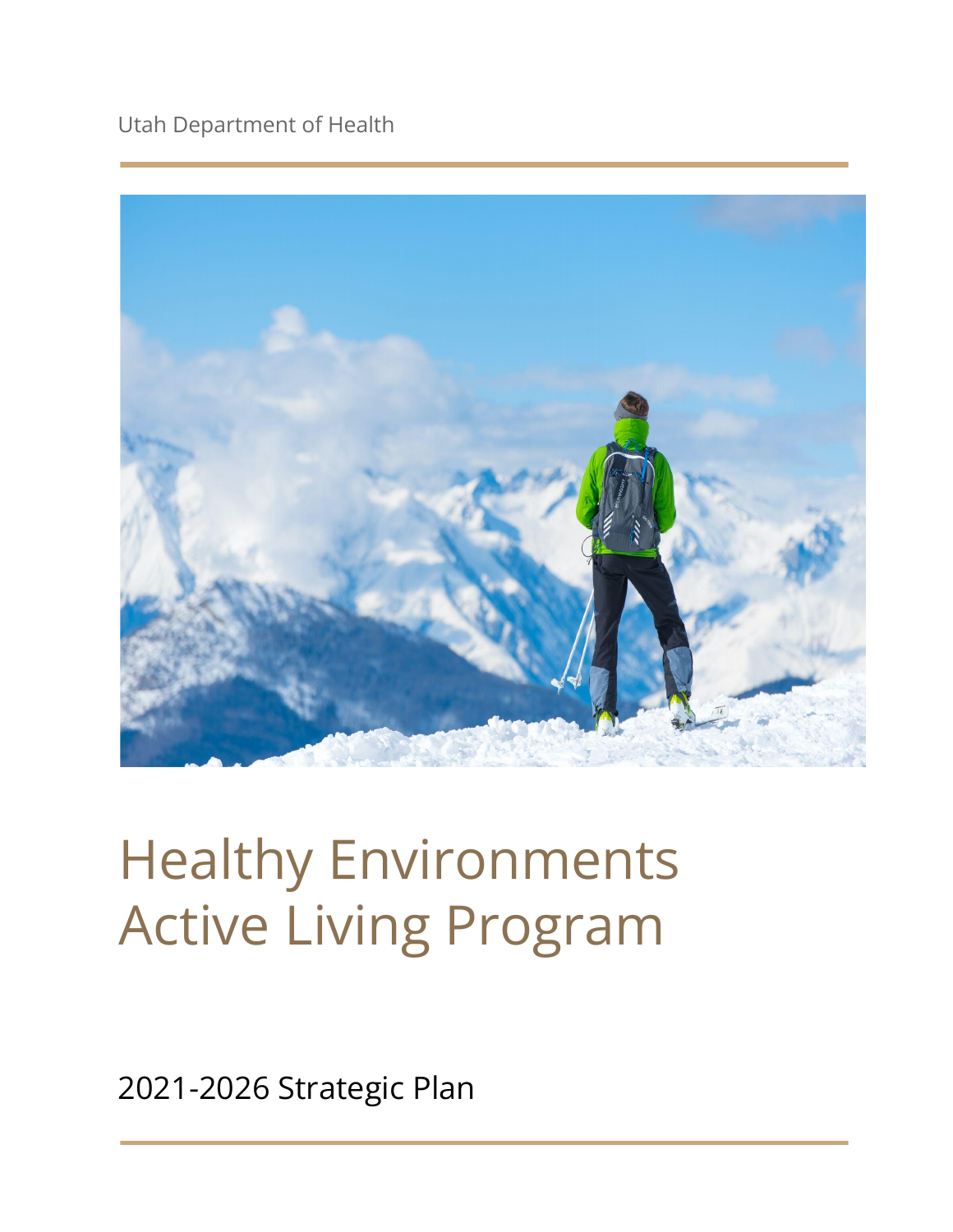Table of Contents

| Introduction<br>Background<br><b>Burden</b><br><b>Guiding Principles</b><br><b>Glossary of Terms:</b><br>Social Determinants of Health<br><b>Strategies and Activities</b><br>I. Economic Stability        | 6<br>6<br>8<br>11<br>12<br>15<br>17 |
|------------------------------------------------------------------------------------------------------------------------------------------------------------------------------------------------------------|-------------------------------------|
| Objective 1: Reduce household food insecurity and hunger.                                                                                                                                                  | 20                                  |
| Objective 2: Reduce the proportion of adults with obesity related diseases whose<br>disease limits their work.                                                                                             | 22                                  |
| Objective 3: Increase access to affordable transportation.                                                                                                                                                 | 23                                  |
| Objective 4: Reduce the proportion of people who can't get medical care when they<br>need it.                                                                                                              | 23                                  |
| II. Education Access and Quality                                                                                                                                                                           | 24                                  |
| Objective 1: Increase opportunities for physical activity and healthy eating in K-12<br>schools to enhance the ability to learn.                                                                           | 26                                  |
| Objective 2: Increase the proportion of children who participate in high-quality early<br>childhood education (ECE) programs.                                                                              | 28                                  |
| Objective 3: Increase the proportion of children and adolescents who receive chronic<br>disease prevention and management services in school.                                                              | 29                                  |
| III. Health Care Access and Quality                                                                                                                                                                        | 30                                  |
| Objective 1: Increase the proportion of adults who get recommended evidence-based<br>preventive health care.                                                                                               | 34                                  |
| Objective 2: Increase the utilization of Evidence-Based Lifestyle Change Programs<br>(EBLCP) and Chronic Disease Self-management Programs (CDSMP) for the prevention<br>and management of chronic disease. | 35                                  |
| Objective 3: Increase the ability of primary care professionals to provide more<br>high-quality care to patients.                                                                                          | 36                                  |
| Objective 4: Increase the proportion of women who have access to lactation services<br>and accommodations.                                                                                                 | 38                                  |
| IV. Neighborhood and Built Environment                                                                                                                                                                     | 40                                  |
| Objective 1: Increase availability of healthy foods.                                                                                                                                                       | 42                                  |
| Objective 2: Increase perceived safety and accessibility of sidewalks, streets, trails,<br>parks, etc.                                                                                                     | 44                                  |
| Objective 3: Increased utilization of mass transit.                                                                                                                                                        | 45                                  |
| Objective 4: Increase the proportion of worksite wellness policies.                                                                                                                                        | 45                                  |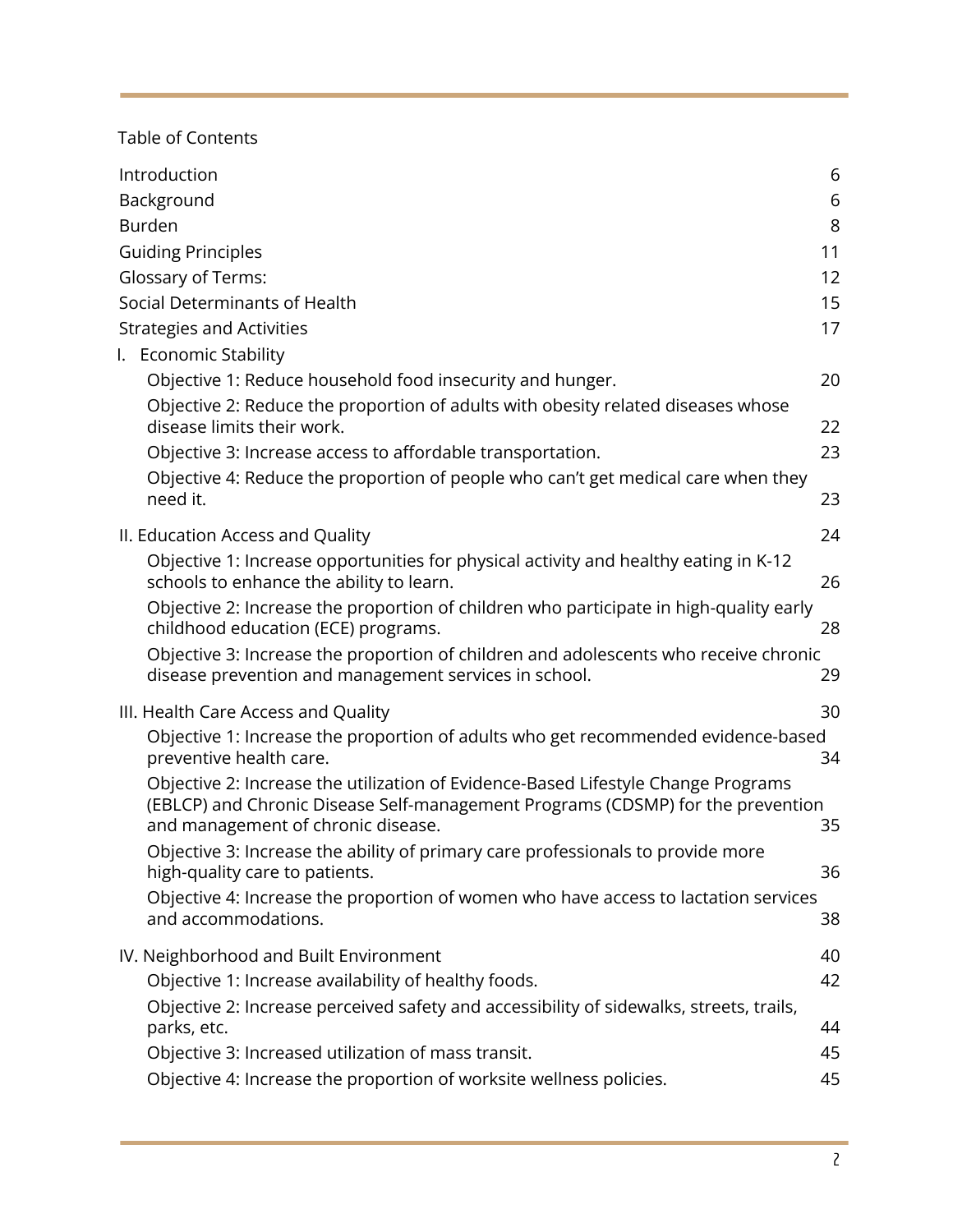<span id="page-2-0"></span>

| V. Social and Community Context                                                                                                                                               | 46 |
|-------------------------------------------------------------------------------------------------------------------------------------------------------------------------------|----|
| Objective 1: Increase utilization of social marketing to promote Evidence-Based<br>Lifestyle Change Programs (EBLCP) and Chronic Disease Self-Management Programs<br>(CDSMP). | 49 |
| Objective 2: Increase the use of health information technology to improve outcomes<br>for chronic conditions.                                                                 | 49 |
| Acknowledgements                                                                                                                                                              | 50 |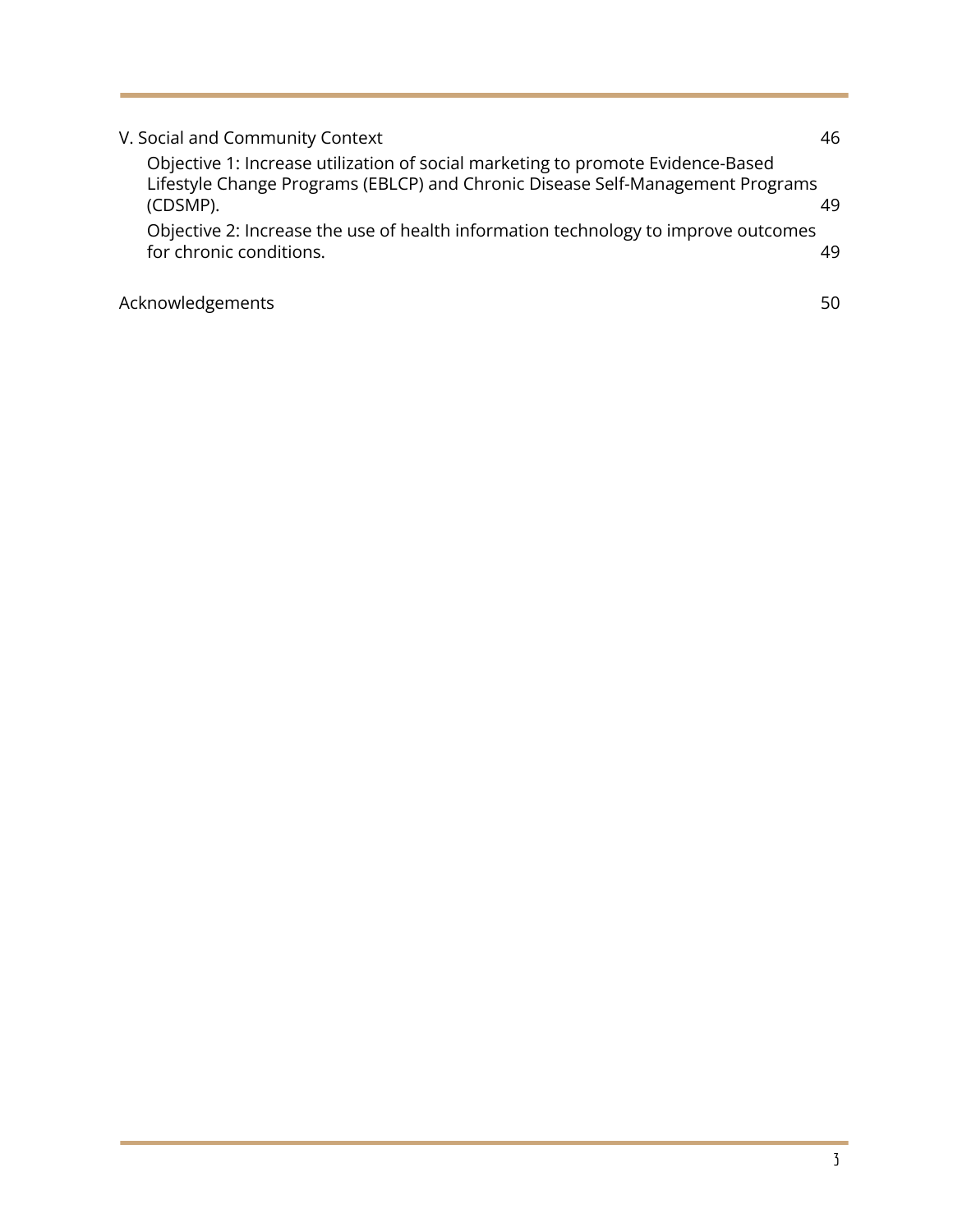#### Introduction

The Utah Department of Health's (UDOH) Healthy Environments Active Living Program (HEAL) (formerly known as the Healthy Living Through Environment, Policy, and Improved Clinical Care Program (EPICC)) plays a key role in improving the health of residents in the state of Utah. The Healthy Environments, Active Living Program was formed in July 2013, through funding from the Centers for Disease Control and Prevention (CDC). That funding merged three previously existing programs at the UDOH: the Heart Disease and Stroke Prevention Program, the Diabetes Prevention and Control Program, and the Physical Activity, Nutrition and Obesity Program, as well as the addition of a school health program. HEAL was recently restructured as part of this strategic planning process and the new model consists of three program areas, Healthy People, Healthy Communities, and Equitable Society. All of these program areas work together to address the social determinants of health and advance health equity.

## <span id="page-3-0"></span>Background

In 2019, HEAL was asked by UDOH Leadership as well as local health officers (LHOs) to create a five-year strategic plan to guide their work. In January of 2020, HEAL contracted with consultants at ChangeLab Solutions and hired a previous UDOH employee, Karlee Walker, to assist their efforts to focus program strategies and activities more upstream, address social determinants of health, and advance health equity across the state of Utah.

In January of 2020, HEAL convened their partners for a strategic planning kick-off meeting to gather input on current and future goals and activities. Over the course of the next six months (January – June 2020), one on one and team interviews were held with HEAL staff and leadership, local health departments, select partners, and five other state programs. The information gained during these interviews was used to develop several memos to guide the strategic planning process. As a result of those interviews, ChangeLab Solutions provided HEAL with a suite of memos that address the following topics:

- 1) Overlaps and gaps in HEAL activities;
- 2) Recommendations for new HEAL vision, mission, and goals;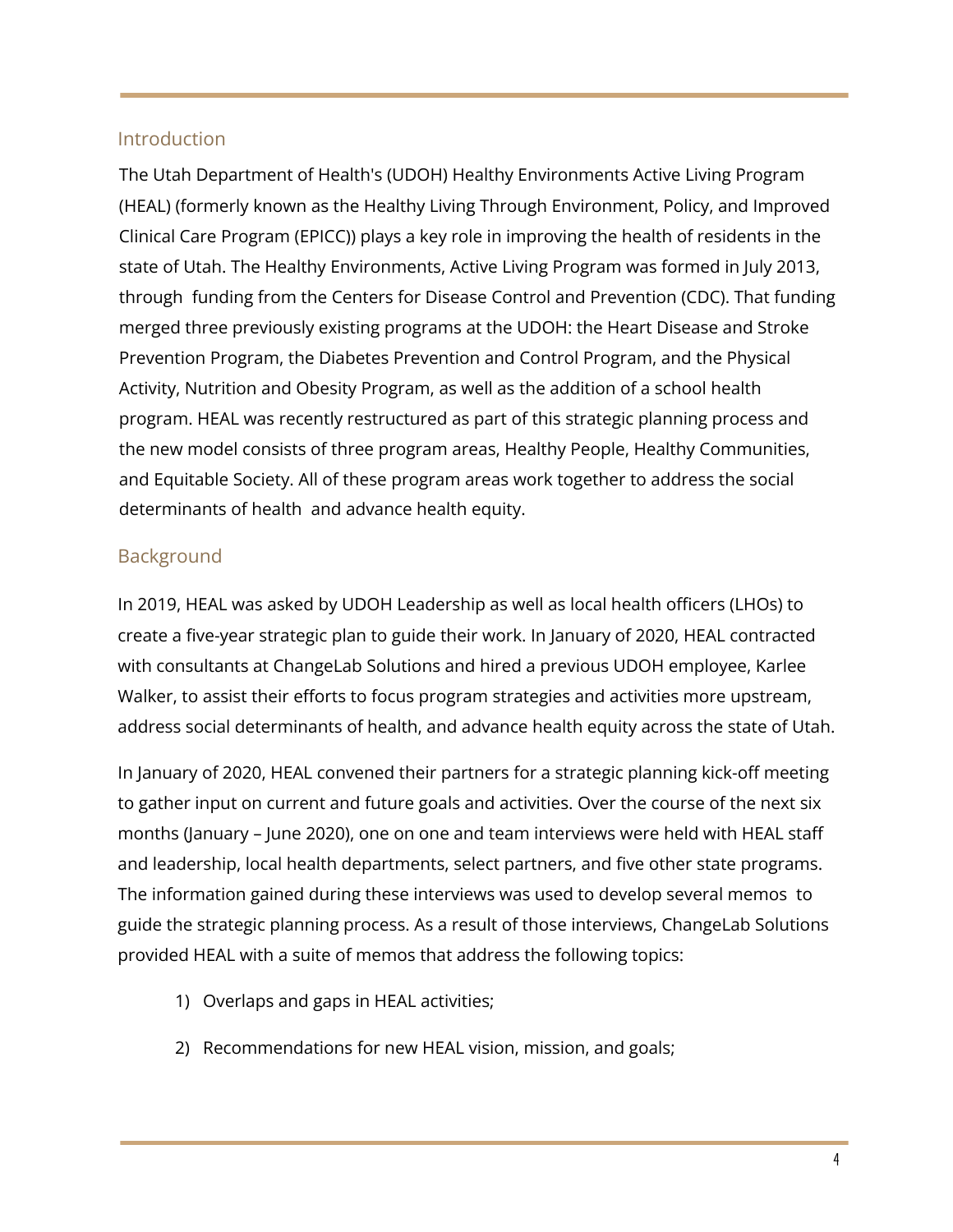- 3) Recommendations for the strategic planning process and structures for the program model;
- 4) Evidence-based strategies being utilized by other states;
- 5) A preemption analysis of potential policy strategies that HEAL may be interested in working on in the future;
- 6) Recommendations for creating an equity action plan that is aligned with the new strategic plan and provides HEAL with guidance on how to center an equity approach in their work, first internally with staff and then externally with partners.

In November 2020, HEAL formed three workgroups (Healthy People, Healthy Communities and Equitable Society) made up of HEAL staff; local health department (LHD) partners; and other state, local, and community partners to provide input on workplan activities, strategies, goals, and evaluation outcomes. The three workgroups were formed based on the new program model being adopted by HEAL and each was led by a member of the HEAL leadership team. HEAL also held two engagement sessions with community partners to solicit feedback on the strategic plan, identify priorities within these communities, and find ways to partner in these efforts. HEAL is creating a healthy equity action plan, a comprehensive evaluation plan, a communication plan, and a policy agenda to complement the updated vision, mission, goals, strategies, and activities. These additional documents will be incorporated into the strategic plan at a later time.

#### Vision:

All Utahns have equitable opportunities to lead healthy, informed, safe, and productive lives.

## Mission:

Create community-clinical linkages and improve education, policy, built environment, and access to quality care in preventing and managing chronic diseases.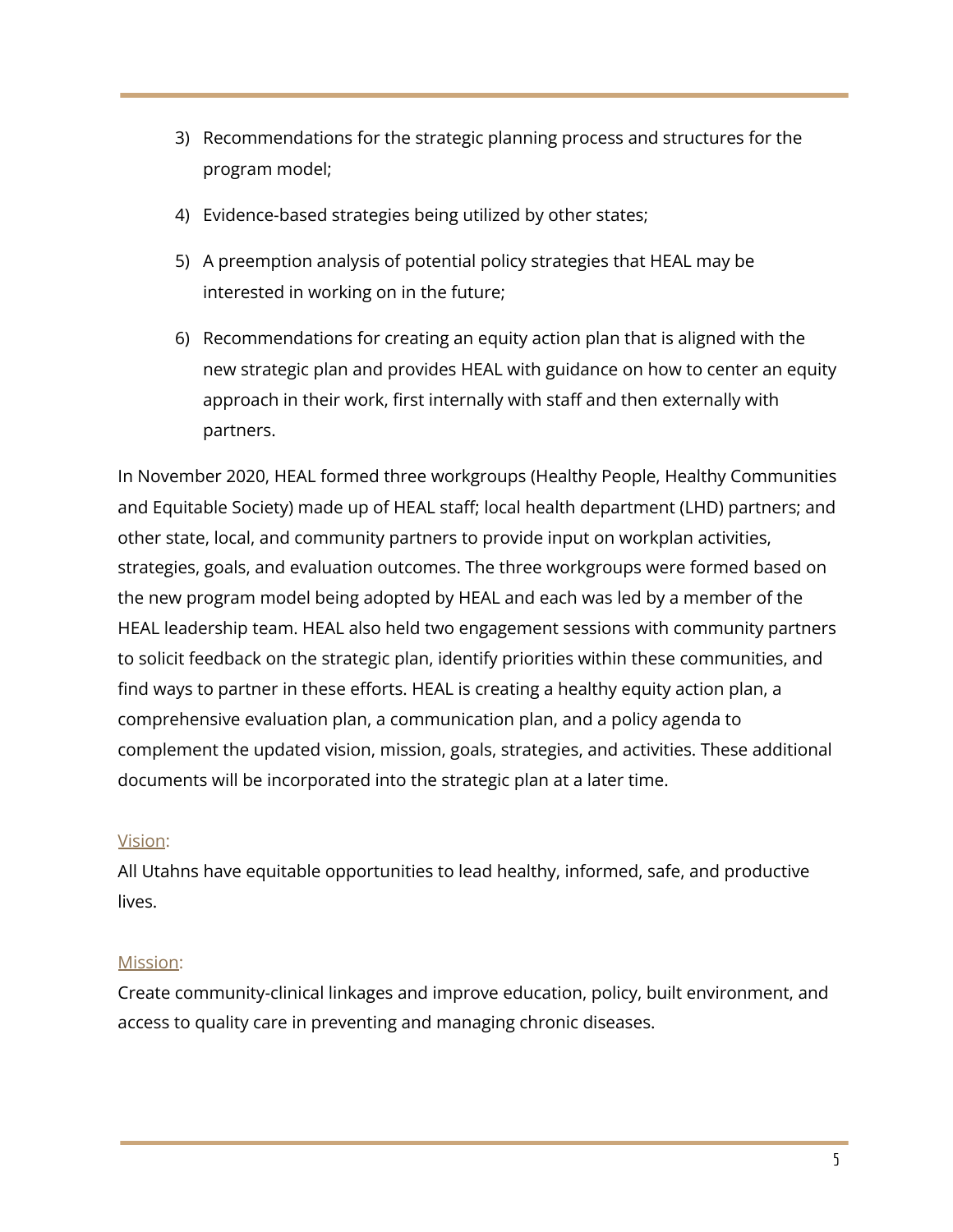#### Overarching Goals:

Healthy People: Increase access to resources that empower all people in Utah to reach their full health potential.

Healthy Communities: Increase the capacity of communities to support and promote healthy living for all individuals.

Equitable Society: Increase opportunities for people who are under-resourced and under-represented in Utah to live healthy and thriving lives.

#### <span id="page-5-0"></span>Burden

More than three million people live in Utah; four-fifths (75.2%) of whom reside in four urban counties. The other 25% of residents live in 12 rural and 13 frontier counties (U.S. Census, IBIS Version 2019) that comprise 94% of the state's land mass. Four out of the five fastest growing counties are rural, highlighting a need for expanding access to services for rural residents. The rapid growth has led to an increase in the state's population size of 15.5% since 2010. Much of the population growth is in minority racial and ethnic populations, resulting in increases in both diversity and disparity. Rapid increases in minority populations present unique challenges and require innovative approaches to prevent and control chronic conditions and their related risk factors. Minority populations generally fare worse on health measures than non-Hispanic white individuals. Lack of access to healthcare, inability to afford necessary care, and poverty are likely contributing factors. Currently more than one in five (22.2%) Utah residents belong to a minority racial or ethnic group (U.S. Census Bureau 2019). The Hispanic population makes up the largest minority group in Utah, at 14.5% of the total population. Many members of this population have less than adequate access to healthcare; more than one-third (38.8%) of Hispanic adults do not have health insurance compared to 8.6% of non-Hispanics (Behavioral Risk Factor Surveillance Survey (BRFSS) 2019). Sixteen percent (16.4%) of adults in the state live below the 133% poverty level (BRFSS 2019).

Residents of Utah are generally young, educated, and enjoy a strong economic climate. Utah is considered to be a "healthy" state. Nevertheless, there are pockets of the population that have excess rates of potentially debilitating chronic conditions, such as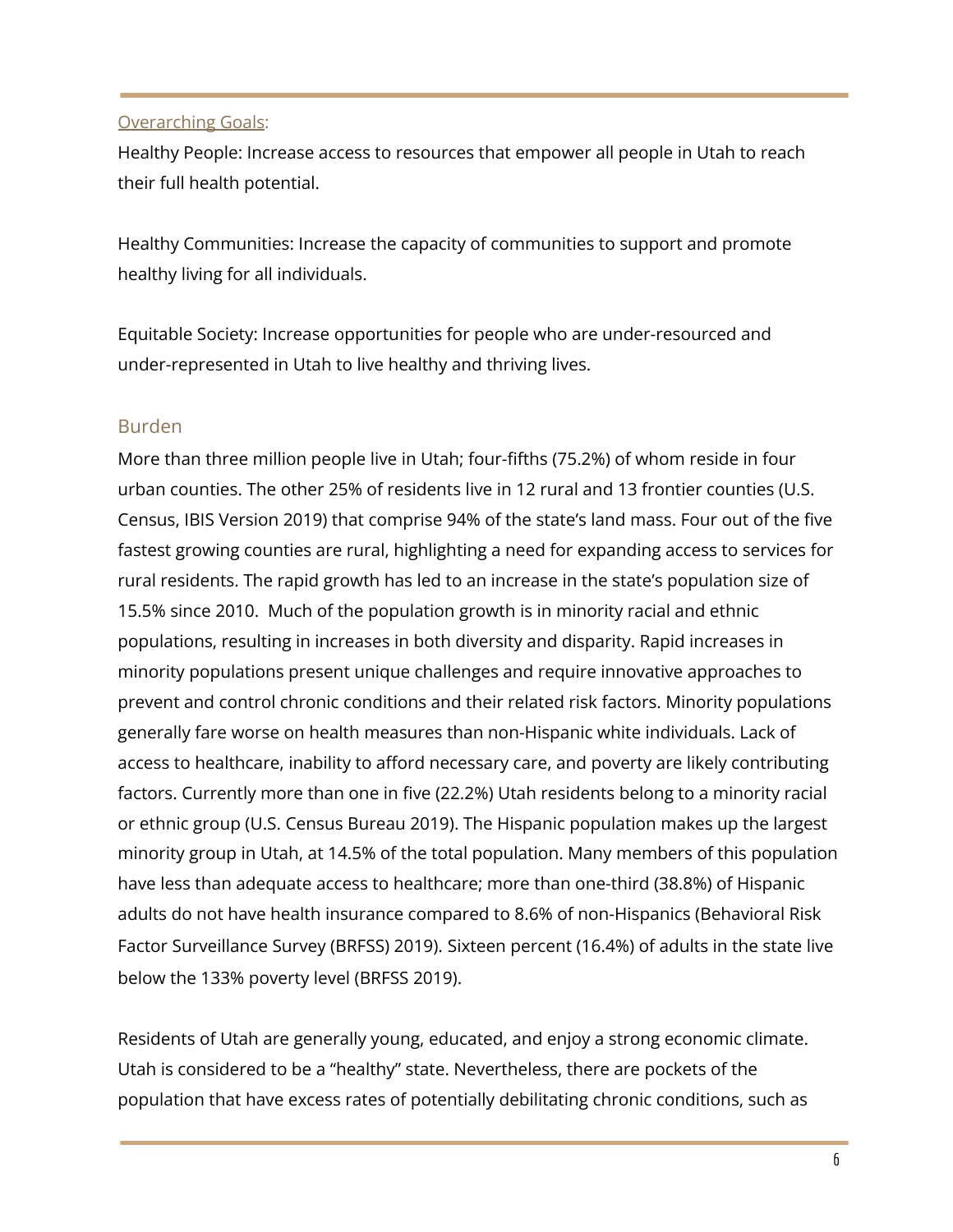high blood pressure and diabetes. Some residents, especially those with lower socioeconomic status, tend to be less likely to engage in preventive health behaviors such as physical activity and maintaining a healthy weight.

Cardiovascular disease (CVD) has a high economic toll, accounting for about \$1 of every \$7 spent on healthcare in the country. Heart disease is the leading cause of death in Utah. In 2019, the number of heart disease deaths was 3,883, with the crude death rate rising from 102.8 per 100,000 in 2010 to 121.0 in 2019. Between 2010 and 2019, the number of deaths from heart disease alone increased by 35.9%. Controlling hypertension is an important step in preventing heart attacks, stroke, and other cardiac events. Hypertension that is not diagnosed is not controlled.

Prediabetes increases the risk of developing type 2 diabetes, heart disease, and stroke. Without intervention, 15% to 30% of people with prediabetes will develop diabetes within 5-10 years. The National Diabetes Prevention Program (National DPP) is a cost-effective lifestyle change program to help people at risk for diabetes make small changes that can cut their risk of developing diabetes by as much as 58%. About one in three Utah adults has prediabetes but many have not been diagnosed. Only about 10 percent (9.5%) of adults report they have been diagnosed (BRFSS 2018). Rates are higher for Hispanic adults compared to non-Hispanic adults, 14.6% vs. 8.7%. For those diagnosed with diabetes, self-management education support has been shown to be effective in improving glycemic control and systolic blood pressure, and may delay or prevent many diabetes-related complications. Unfortunately, only about 60% (59.2%; BRFSS 2016) of adults in Utah with diabetes report ever having taken a class or course on how to manage the condition.

Obesity is a risk factor for both prediabetes and heart disease. The proportion of Utah adults who were obese increased between 2010 and 2019, from 24.1% in 2010 to 29.2% in 2019. The highest rates of obesity were seen for adults aged 50–64 (35.0%). Obesity rates for the Native Hawaiian/Pacific Islander population were the highest in the state, at 46.3%. African American/Black and American Indian/Alaskan Native populations also had high rates, at 34.1% and 33.4%, respectively. An estimated 33.3% of Hispanic/Latino adults were obese, compared to 28.7% of non-Hispanic/Latino adults. Among adolescents in 2019, 9.8% of Utah public high school students were obese; boys were more than twice as likely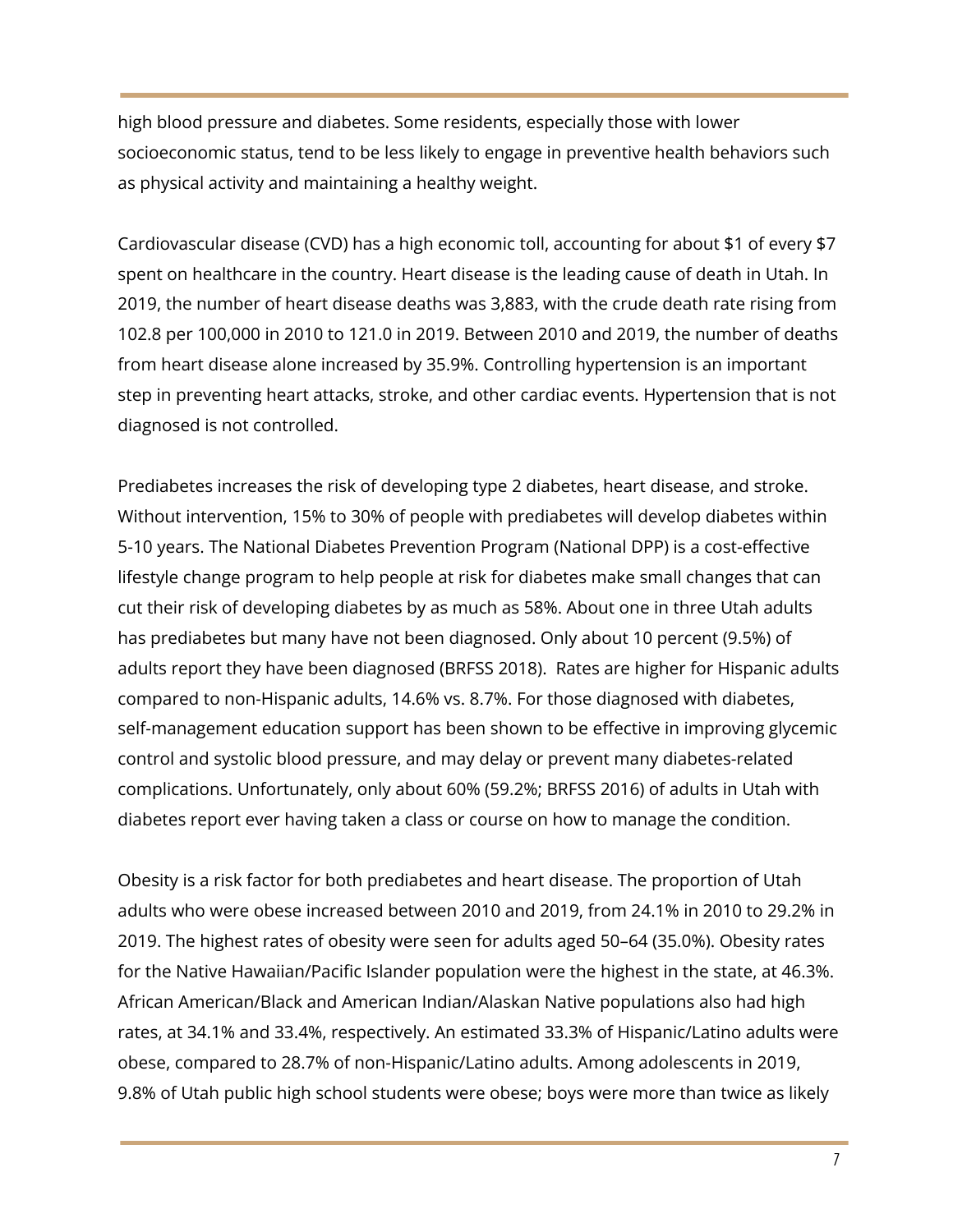<span id="page-7-0"></span>as girls to be obese (13.2% compared to 6.3%). Racial/ethnic differences in obesity are evident in youth. Only 8.5% of non-Hispanic white adolescents are obese, compared to 11.0% of Hispanic adolescents and 20.0% of non-Hispanic non-white adolescents (Youth Risk Behavior Survey 2019). Achieving measurable reductions in obesity, hypertension, diabetes, and prediabetes requires addressing the health disparities and social determinants associated with these conditions.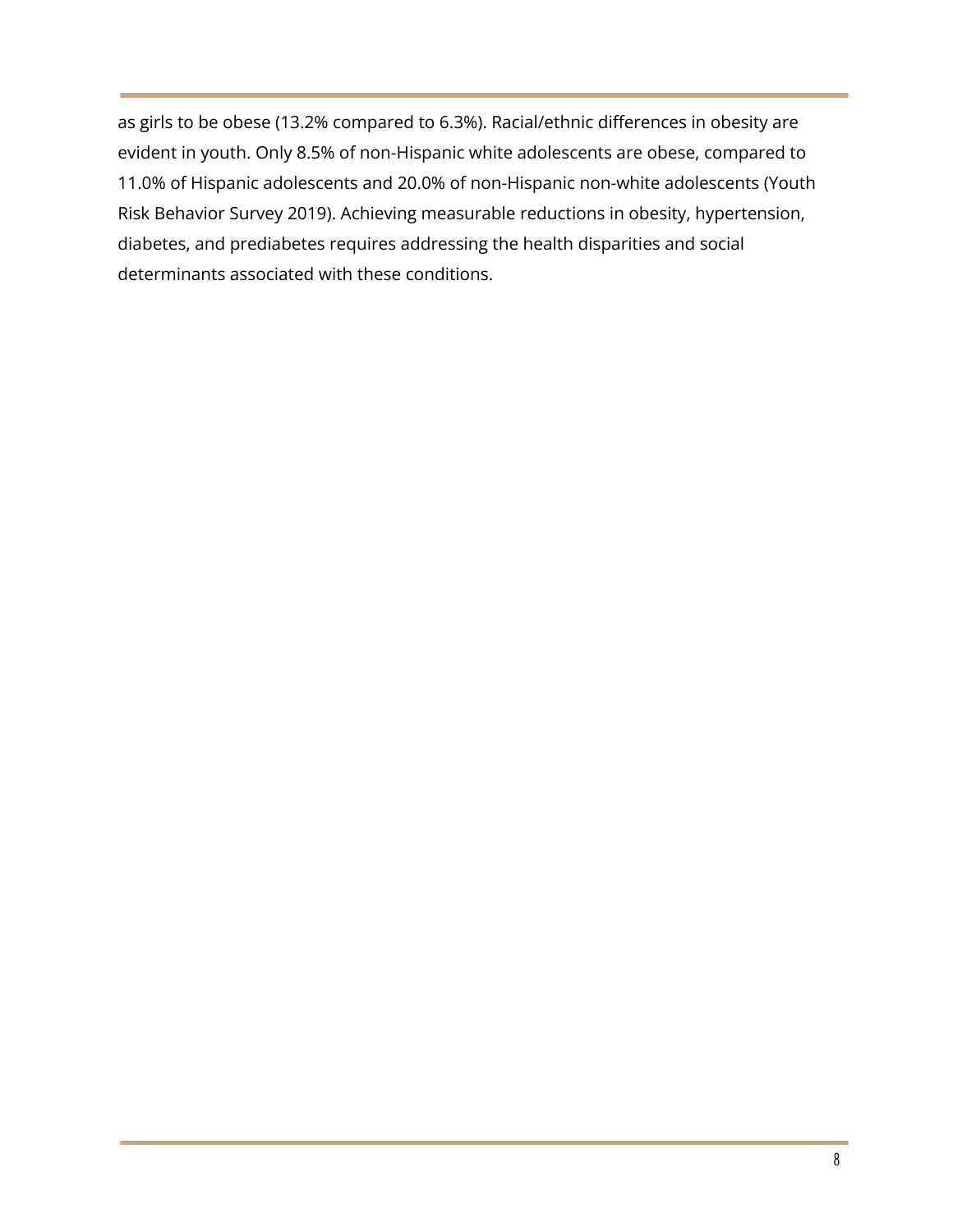## Guiding Principles

Collaborative: We believe working collaboratively fuels growth, innovation, and creativity. We believe in working collaboratively with anyone directly impacted by our work and that strategic partnerships are fundamental to our success. We believe our partners and the general public should have access to program resources and expertise, and we will be clear about how to access these materials.

Communication: We will communicate openly, frequently, and respectfully. We will be clear and transparent in all of our communications and work cohesively to complete high quality work in a timely manner.

Data-driven: We believe data and evaluation should be incorporated into all stages of work to ensure interventions are evidence-based, inform continuous quality improvement, and monitor progress towards reaching our goals. We believe in sharing data back with staff, partners, and the public, where appropriate.

Equitable: We believe that the prioritization of issues and activities, and the distribution of resources, must be carried out in a manner that allows all Utahns the opportunity to attain their highest level of health. We believe that health equity cannot be advanced without the meaningful involvement of underserved communities in all stages of work.

Innovative: We believe in a culture of continuous learning and a willingness to apply new knowledge and ideas without the fear of failure. We understand that although every new idea may not produce the desired outcomes, there is always a lesson to extract from it that will contribute to the evidence base.

Respect: We value the differences in opinion, communication styles, and knowledge of our team and partners. We respect those differences by being kind, courteous, and valuing their work. We assume good intent in all situations.

Work-life Balance: The demands of one's career and the demands of one's personal life are equally important. We recognize that we are all individuals and value the flexibility to learn and adapt as needed to help meet demands in our work and in our personal lives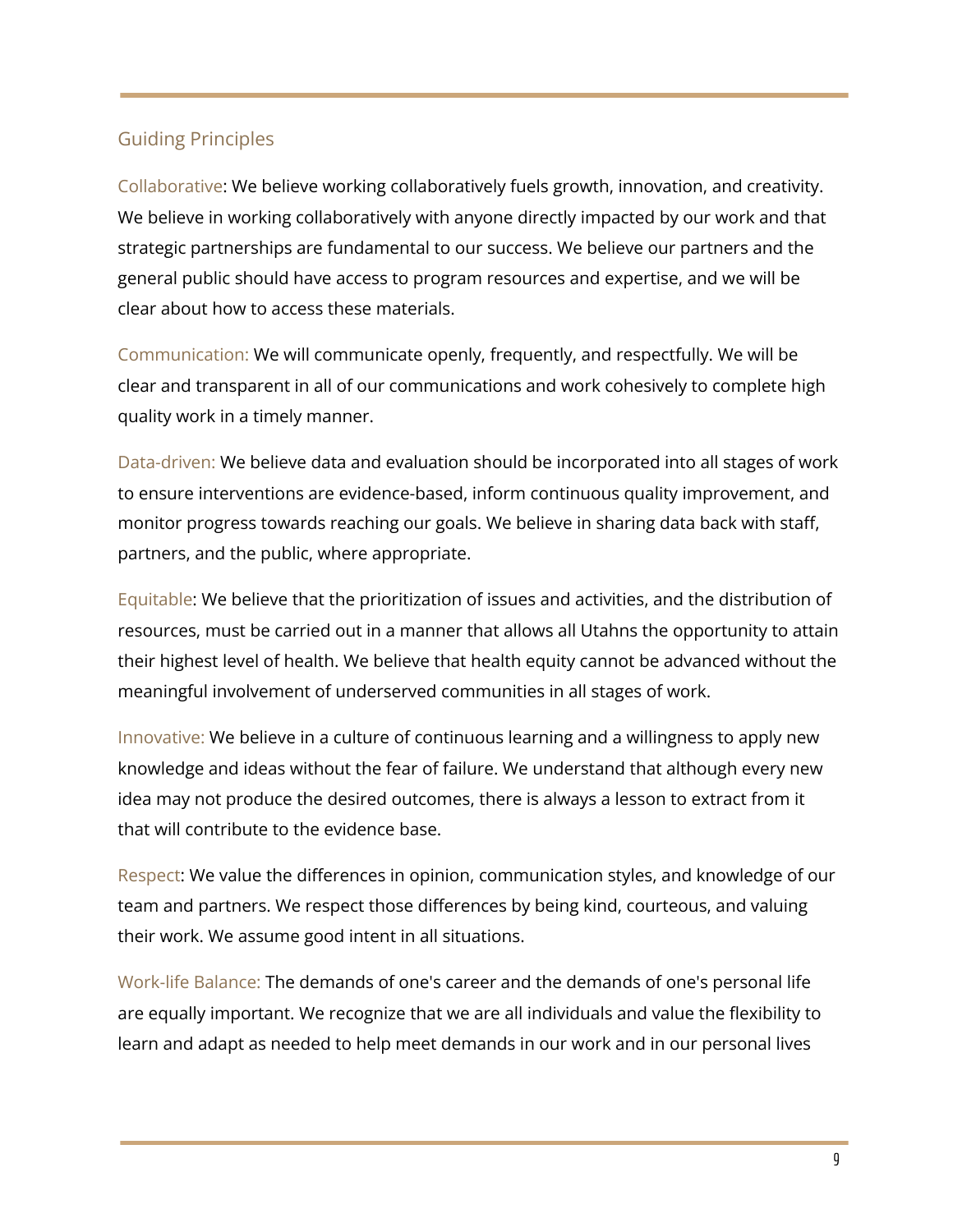## <span id="page-9-0"></span>Glossary of Terms:

Active transportation (AT): any self-propelled, human-powered mode of transportation, such as walking or bicycling.

Built environment: man-made structures, features, and facilities viewed collectively as an environment in which people live and work.

Community Health Worker (CHW): a frontline public health worker who is a trusted member of and/or has an unusually close understanding of the community served. This trusting relationship enables the worker to serve as a liaison/link/intermediary between health/social services and the community to facilitate access to services and improve the quality and cultural competence of service delivery.

CDC-recognized lifestyle change programs: CDC-approved curriculum with lessons, handouts, and other resources to help people make healthy changes to prevent type 2 diabetes.

Chronic conditions: conditions that last 1 year or more and require ongoing medical attention or limit activities of daily living or both, e.g. diabetes, hypertension, heart disease.

Diabetes self-management education and support (DSMES): ongoing process of facilitating the knowledge, skills, and ability necessary for diabetes self-care, as well as activities that assist a person in implementing and sustaining the behaviors needed to manage his or her condition on an ongoing basis, beyond or outside of formal self-management training.

Double Up Food Bucks: Allow those using Supplemental Nutrition Assistance Program benefits at a participating farmers market to receive a dollar-for-dollar match, up to \$10 in free Double Up Food Bucks to spend on the locally-grown produce.

Early childhood education (ECE): a branch of education theory that relates to the teaching of children from birth up to the age of eight.

Eat Well Utah: a statewide program that encourages and supports food venues to offer and promote healthy foods by improving the nutritional quality of menu items, using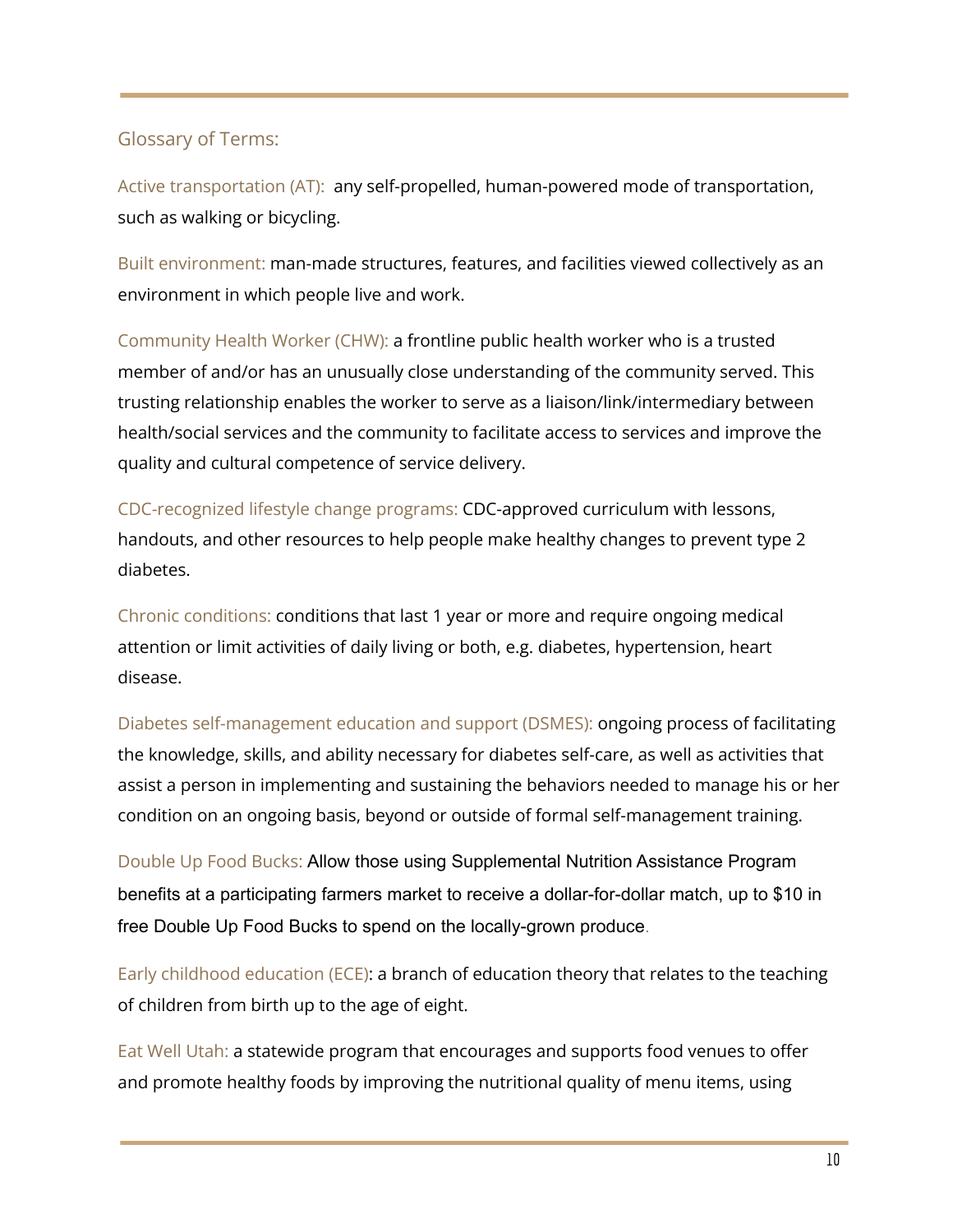methods of behavioral design, and increasing efficiency by buying local food and employing waste-reduction strategies. Eat well Utah is Utah's version of the National Food Service Guidelines.

Evidence-based lifestyle change programs: an evidence-based solution that can reduce a person's risk of developing type 2 diabetes by 58% (71% in individuals aged 65 and older). CDC-recognized lifestyle change programs are a key component of the National Diabetes Prevention Program and have proven to be more effective than certain medications at preventing type 2 diabetes.

Healthy equity: everyone has a fair and just opportunity to be as healthy as possible. This requires removing obstacles to health such as poverty; discrimination; and their consequences, including powerlessness and lack of access to good jobs with fair pay, quality education and housing, safe environments, and healthcare.

High or very high Health Improvement Index (HII): Are composite measures of social determinants of health by geographic area. The Health Improvement Index (HII) was computed for each geographic area and standardized to a mean of 100 and a standard deviation of 20. The HII ranged from 72 to 160. Five HII categories were created: very high, high, average, low, and very low. The higher index indicates more improvement may be needed in that area.

Hypertension (HTN): another name for high blood pressure

Full health potential: all individuals have the knowledge which enables them to successfully prevent and manage chronic diseases and are actively accessing resources to help them prevent and manage chronic diseases.

Local Education Agency (LEA): a public board of education or other public authority legally constituted within a state for either administrative control or direction of, or to perform a service function for, public elementary schools or secondary schools in a city, county, township, school district, or other political subdivision of a state, or for a combination of school districts or counties that is recognized in a state as an administrative agency for its public elementary schools or secondary schools.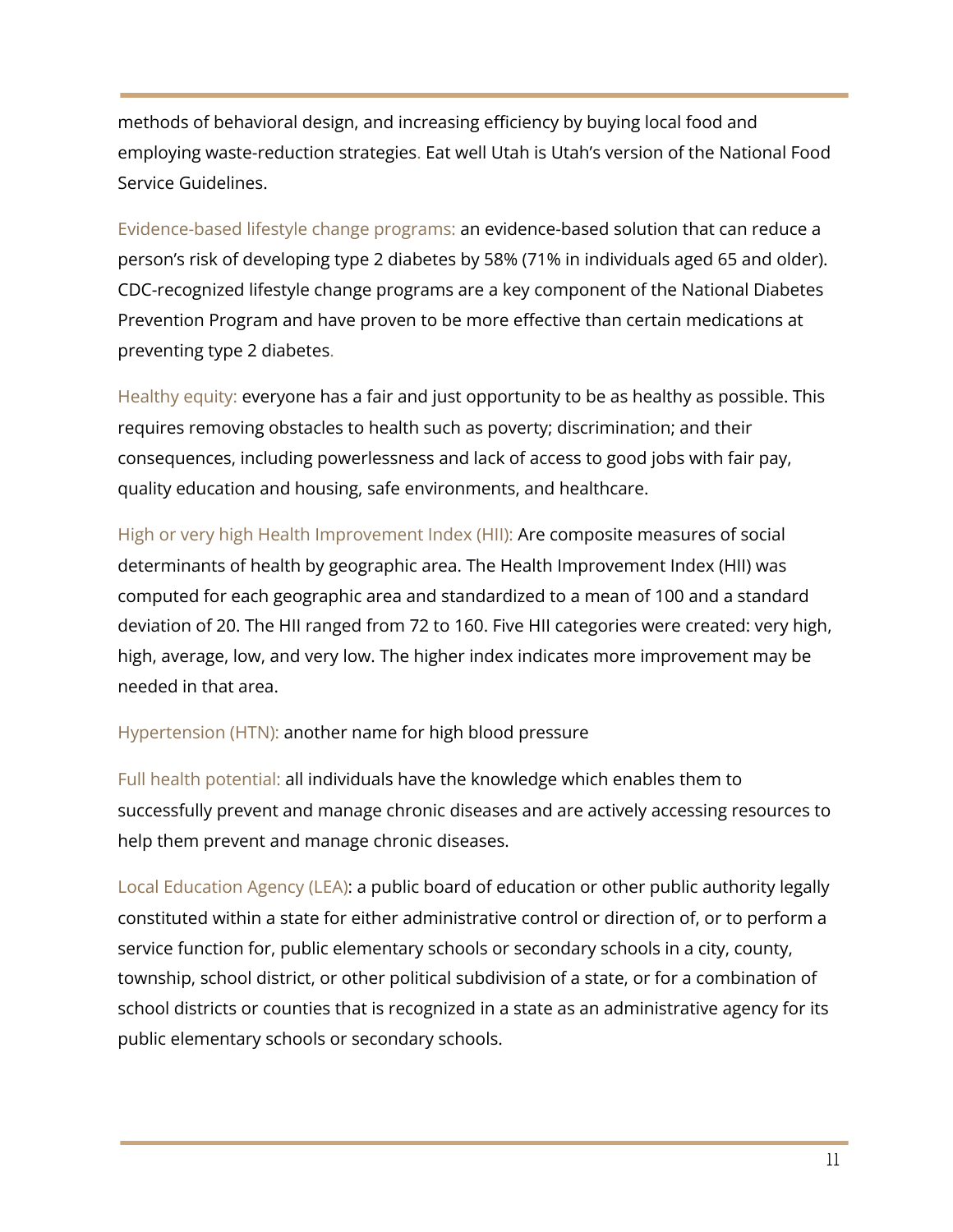Local health department (LHD): governmental public health presence at the local level. In Utah there are 13 local health departments.

Metropolitan planning organizations: A Metropolitan planning organization is funded by the cities/towns it serves and does the long-term and regional planning for metropolitan statistical areas.

Medication therapy management (MTM): a distinct service or group of services provided by healthcare providers, including pharmacists, to ensure the best therapeutic outcomes for patients.

National Diabetes Prevention Program (DPP): created in 2010 to address the increasing burden of prediabetes and type 2 diabetes in the U.S.. This national effort created partnerships between public and private organizations to offer evidence-based, cost-effective interventions that help prevent type 2 diabetes in communities across the U.S.

Priority population: Very high and high HII communities. The HII is not a measure of health per se, but instead measures a combination of social and economic conditions that determine health. The HII ranges from 72 to 160 and has five groups: very high, high, average, low, and very low. Higher HII groups denote a greater need to improve these conditions, thereby also an opportunity to improve health.

Produce RX: A produce incentive program that provides fruit and vegetable vouchers to food insecure patients at participating clinics.

National Association of Chronic Disease Directors (NACDD): organization that improves the health of the public by strengthening state-based leadership and expertise for chronic disease prevention and control in states and at the national level.

SHAPE Utah: coalition that promotes physical activity and healthy lifestyles in Utah schools and community programs for health education, physical education, recreation, and dance.

Sliding scale clinics: bases prices for treatment on a patient's ability to pay instead of setting a fixed price for all patients. Sliding scales assist medical patients on low or fixed incomes. Fees based on a sliding scale take into account a person's income and often other factors such as family size.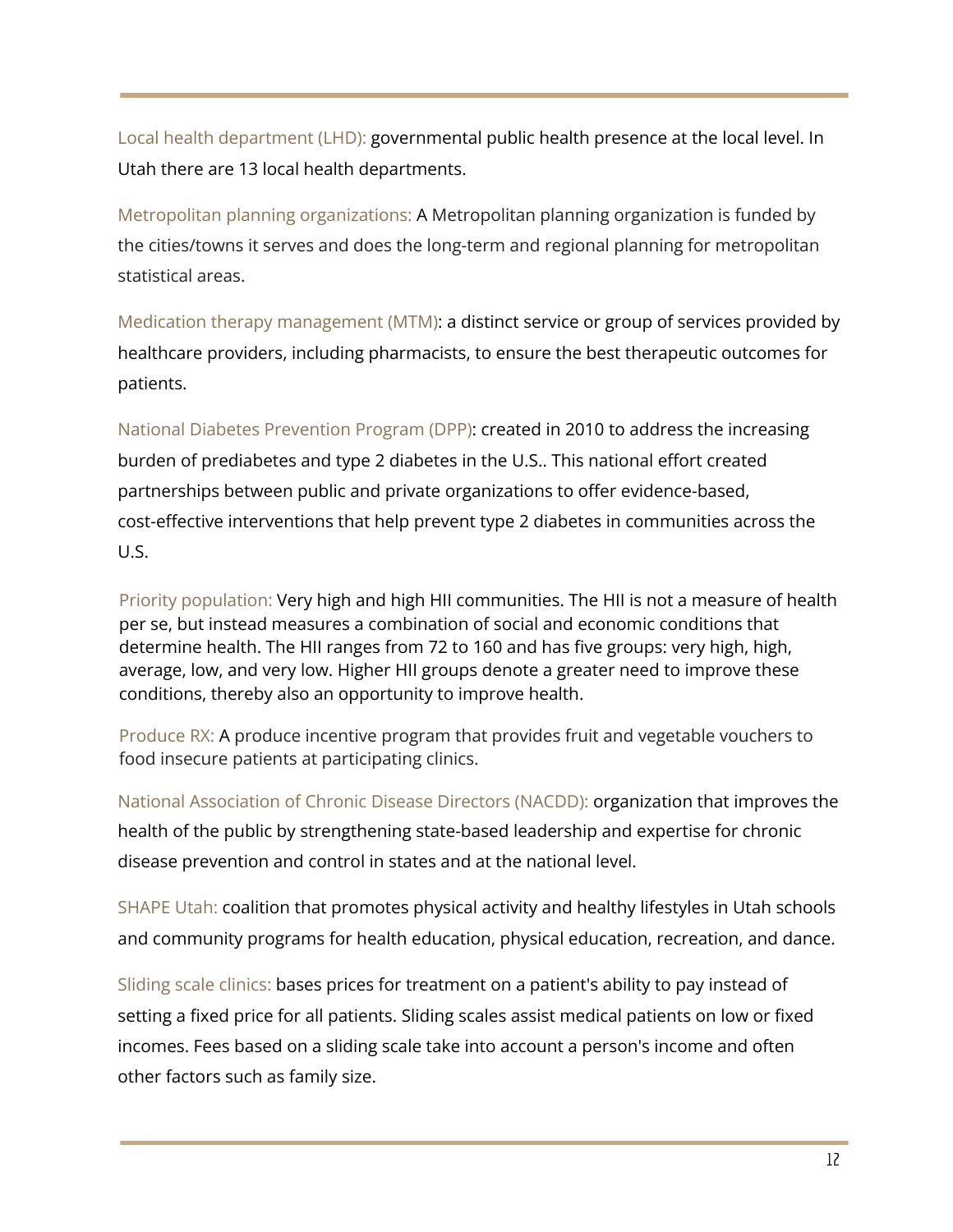The Supplemental Nutrition Assistance Program (SNAP): is the largest federal nutrition assistance program. SNAP provides benefits to eligible low-income individuals and families via an Electronic Benefits Transfer card. This card can be used like a debit card to purchase eligible food in authorized retail food stores.

Social determinants of health (SDoH): conditions in the places where people live, learn, work, and play that affect a wide range of health risks and outcomes.

Social and [emotional](https://casel.org/overview-sel/) learning: Social and emotional learning refers to a wide range of skills, attitudes, and behaviors that can affect student success in school and life such as critical thinking, emotion management, conflict resolution, and decision making.

Teaching Obesity Prevention in Childcare Settings (TOP Star): a program developed by the Utah Department of Health, local health departments, and other partners to help prevent obesity among children in childcare. The goal of TOP Star is to help childcare providers improve their nutrition and physical activity environments.

Utah Department of Health (UDOH): Utah's lead public health agency.

Under-represented: people and communities whose voices are not represented, considered, or heard when decisions are made within various systems; and those who don't have access to or the ability to utilize resources or opportunities.

Under-resourced: people or communities with insufficient resources and those with limited access and/or ability to use the sufficient resources.

Utah Transit Authority (UTA): the Utah public transportation system.

Utah State Board of Education (USBE): a constitutionally established, elected, non-partisan body that exercises "general control and supervision" over the public education system in Utah, including establishing the state educational core standards, state educator licensing policies, and state high school graduation requirements.

Whole Community, Whole School, Whole Child model: model that is student-centered and emphasizes the role of the community in supporting the school, the connections between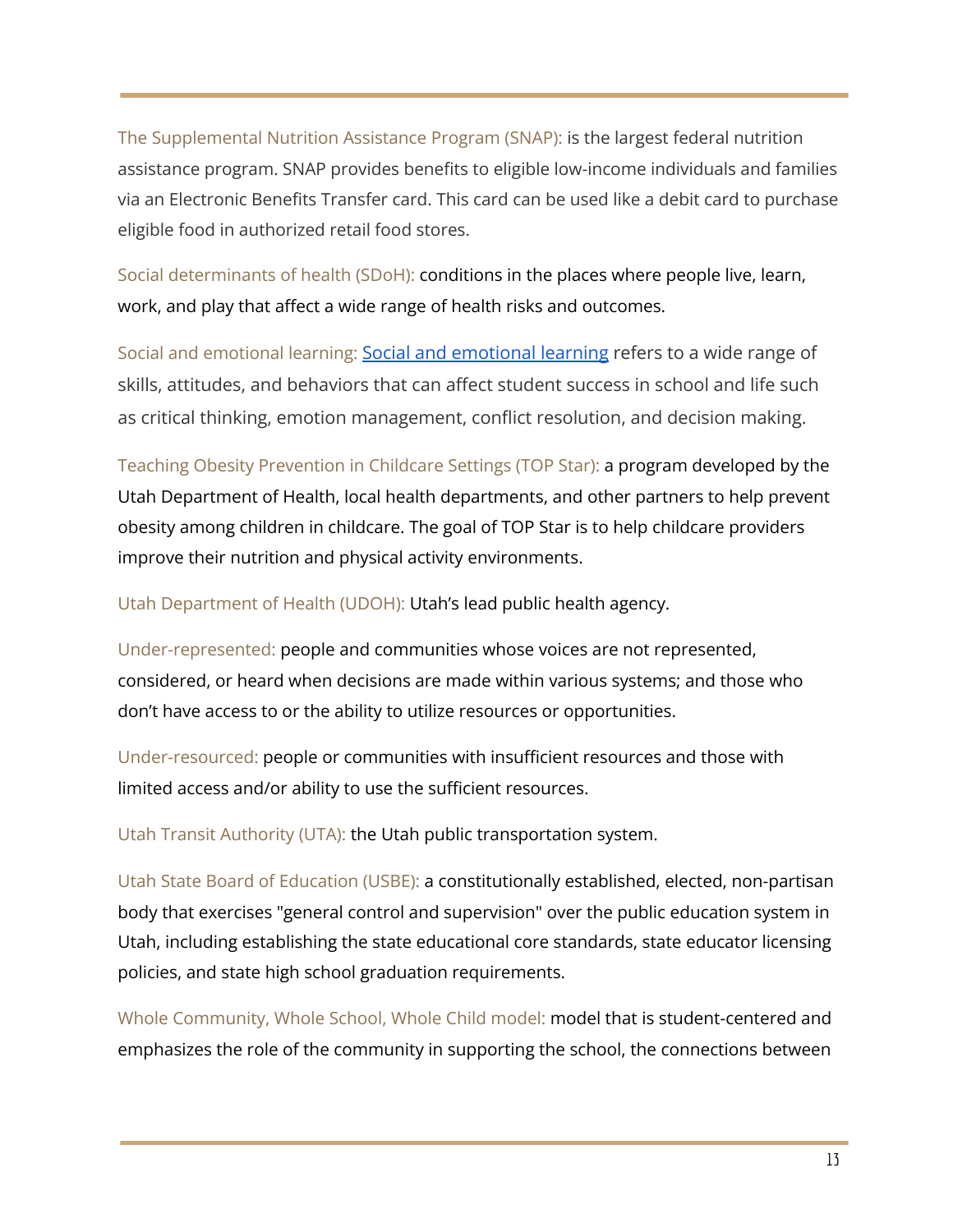health and academic achievement, and the importance of evidence-based school policies and practices.

Special Supplemental Nutrition Program for Women, Infants and Children (WIC): Provides food, healthcare referrals, and nutritional education to low-income pregnant and postpartum women, breastfeeding women, and nutritionally at-risk infants and children up to age 5.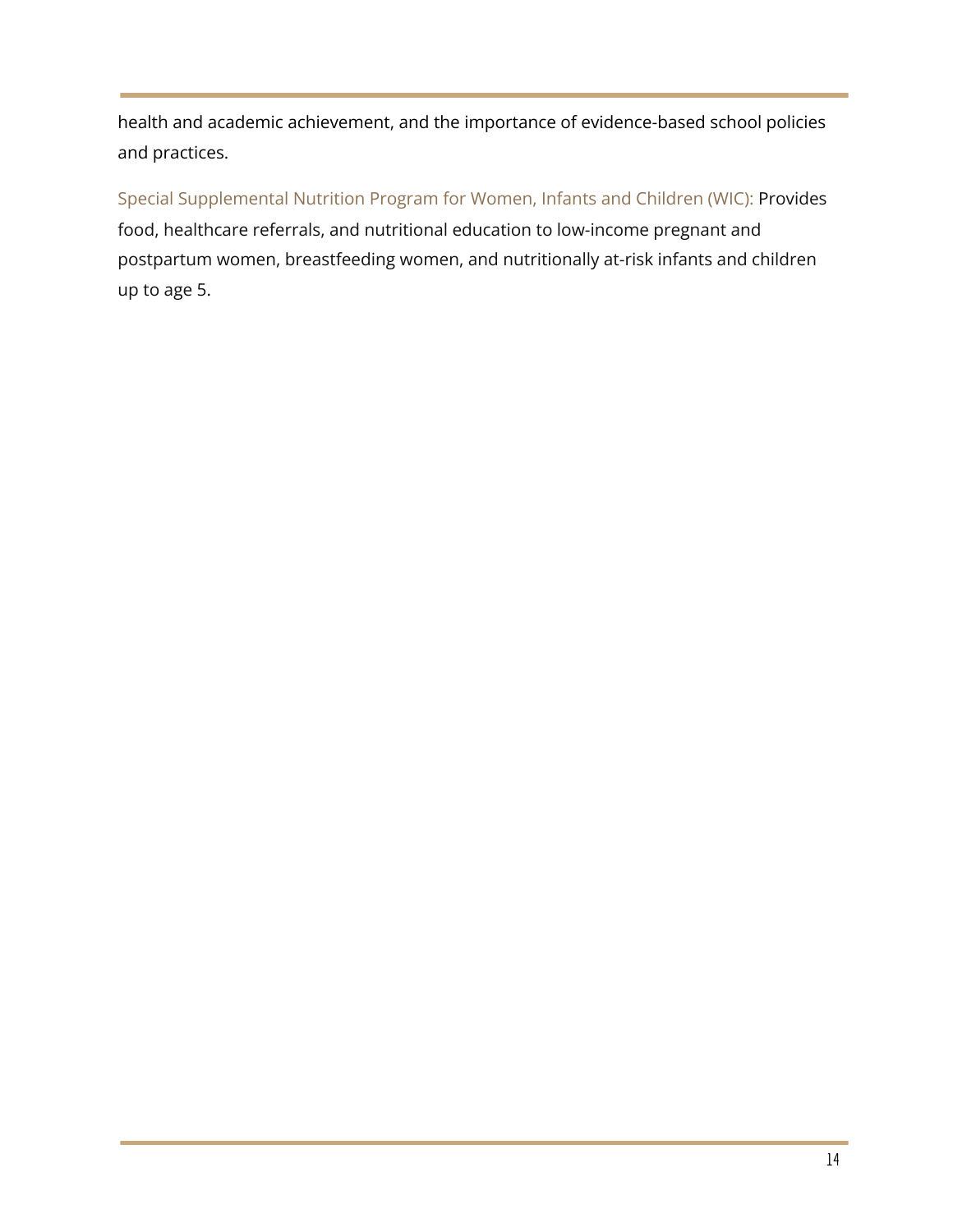# Guiding Framework

<span id="page-14-0"></span>

| <b>Healthy People</b>                                                                                                                                                                                                                                                                                                                                              | <b>Healthy Communities</b>                                                                                                                                                                                                                                                                                                                                                                                                        | <b>Equitable Society</b>                                                                                                                                                                                                                                                                                                                                                                                                                                                                                                                  |
|--------------------------------------------------------------------------------------------------------------------------------------------------------------------------------------------------------------------------------------------------------------------------------------------------------------------------------------------------------------------|-----------------------------------------------------------------------------------------------------------------------------------------------------------------------------------------------------------------------------------------------------------------------------------------------------------------------------------------------------------------------------------------------------------------------------------|-------------------------------------------------------------------------------------------------------------------------------------------------------------------------------------------------------------------------------------------------------------------------------------------------------------------------------------------------------------------------------------------------------------------------------------------------------------------------------------------------------------------------------------------|
| Current activities:<br>Community health workers<br>٠<br>Health care/health systems<br>٠<br>Community-clinical linkages<br>٠<br>Physical activity and nutrition<br>HDSPP<br><b>DPCP</b><br>School health<br>[Placeholder for new activities/<br>focus areas based on shift<br>upstream to address the SDOH]:<br>Capacity building around civic<br>engagement<br>TBD | Current activities:<br>Community health workers<br>٠<br>Health care/health systems<br>٠<br>Community-clinical linkages<br>٠<br>Physical activity and nutrition<br>٠<br><b>HDSPP</b><br><b>DPCP</b><br>School health<br>[Placeholder for new activities/<br>focus areas based on shift<br>upstream to address the SDOH]:<br>Complete Streets<br>Trauma-informed social-<br>emotional learning in schools<br>Healthy housing<br>TBD | TBD<br>[Placeholder for new<br>activities/ focus areas based<br>on shift upstream to address<br>the SDOH]:<br>Health in All Policies<br>Benefits access (e.g.,<br>SNAP and Medicaid)<br>Community land trusts<br>٠<br>Participatory<br>planning/people-<br>centered engagement<br>Equitable transit-<br>oriented development<br>Universal preschool<br>Child care subsidies<br>Paid family leave<br>Paid sick leave<br>SNAP incentives<br>Income inequality<br>Structural and<br>institutional<br>discrimination<br>Workforce development |
|                                                                                                                                                                                                                                                                                                                                                                    | Integrated across all three programs:<br>Epidemiology and Evaluation<br>Health Equity Lead<br>(potential new role)<br>Other (?)<br><b>Moving further</b><br>upstream:                                                                                                                                                                                                                                                             |                                                                                                                                                                                                                                                                                                                                                                                                                                                                                                                                           |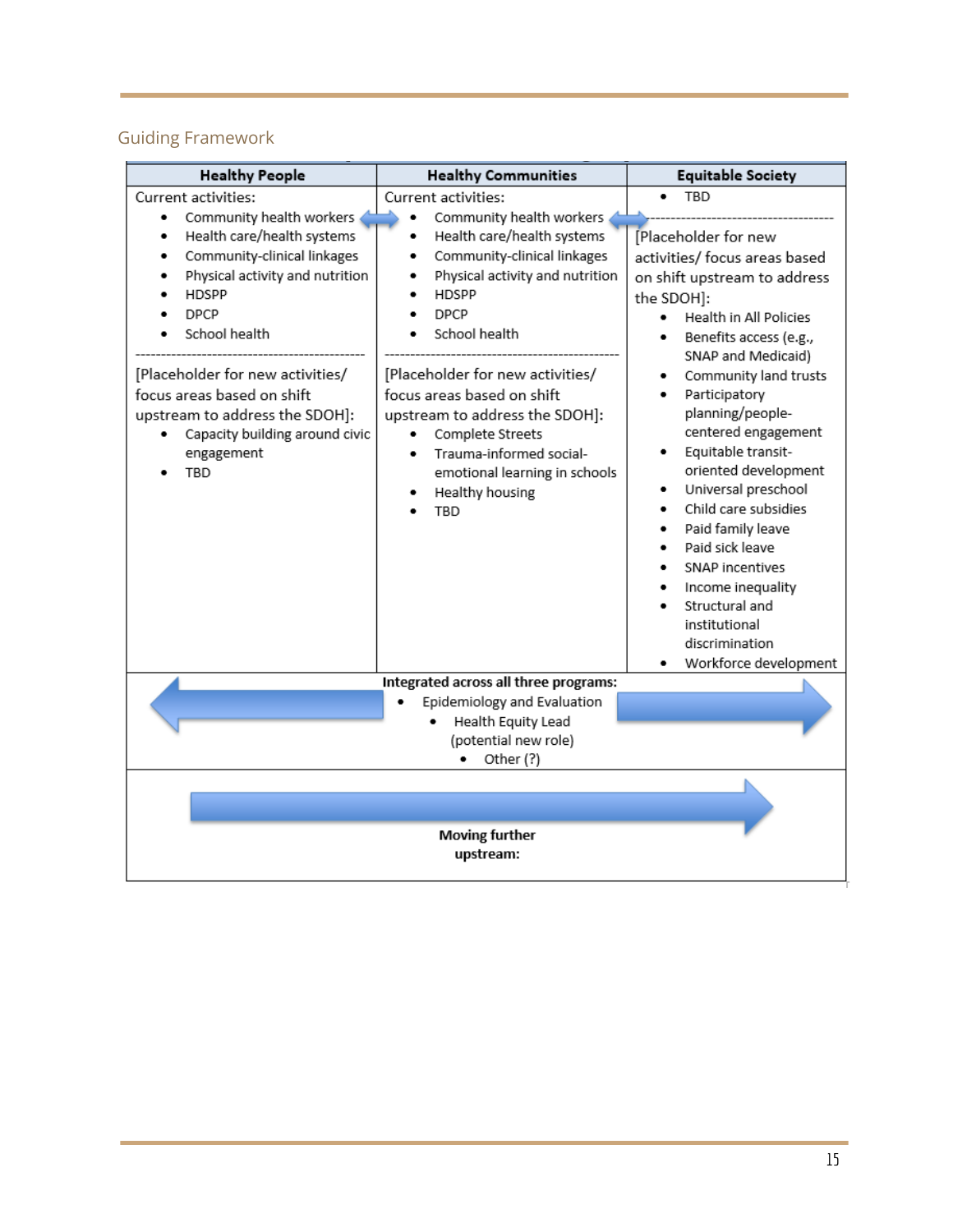## Social Determinants of Health

The CDC defines social determinants of health (SDOH) as "conditions in the places where people live, learn, work, and play that affect a wide range of health risks and outcomes." They are shaped, molded, and developed by access to resources, geographic location, and the distribution of money and power within communities, states, and the nation. Social determinants of health are divided into five key domains.



The differences in social determinants of health can lead to health inequalities within communities. Long-standing differences and systemic health, social, and economic inequalities have put marginalized communities and people with lower incomes at an increased risk for sickness and chronic disease. An illustration of this principle is during the pandemic, the homeless, tribal communities, lower-income populations, and minority populations experienced higher rates of infection. This public health crisis demonstrated systematic isolation from crucial resources that were imperative to respond to the outbreak.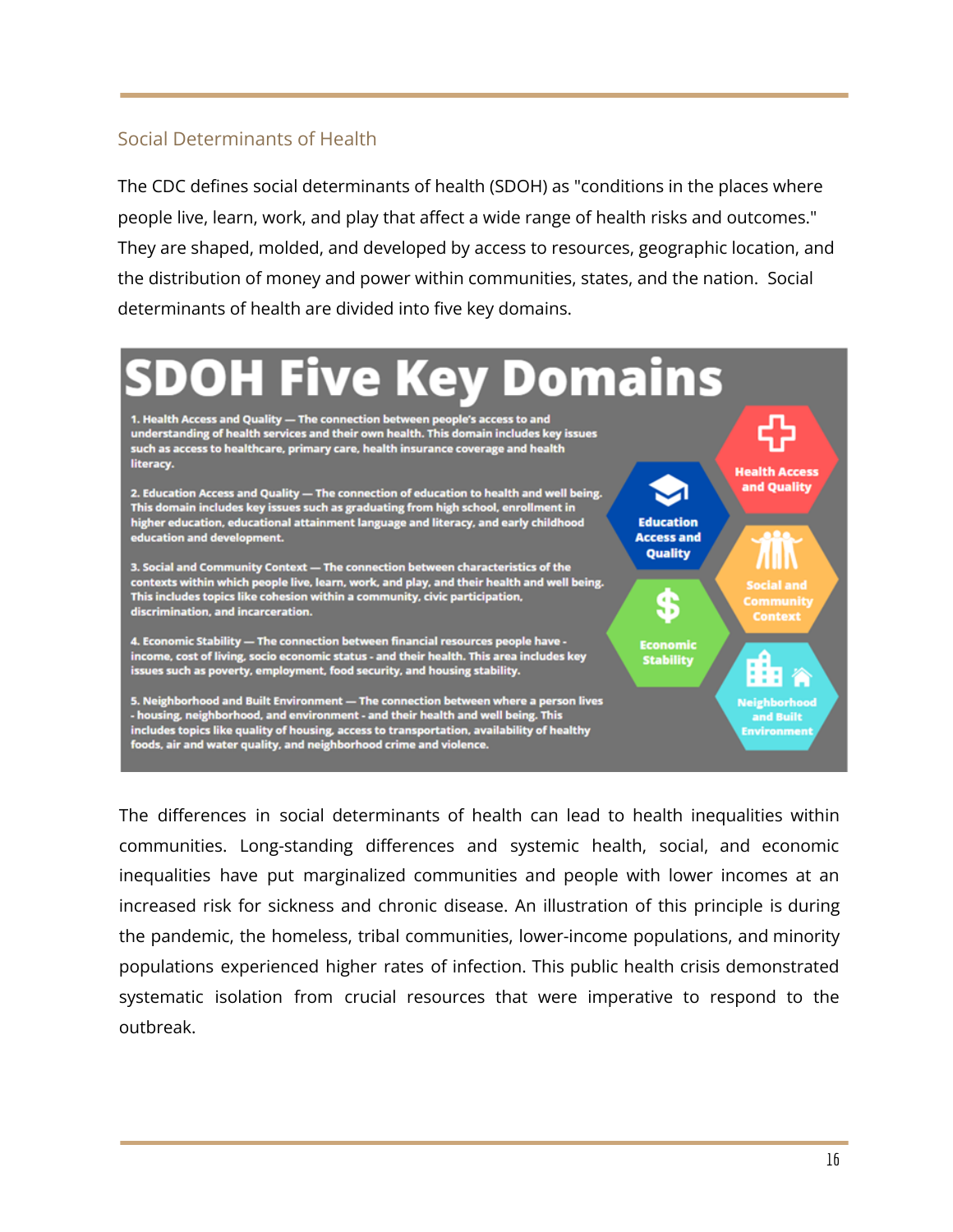HEAL's strategic plan is organized by the 5 key social determinants of health domains and seeks to create social, physical, and economic opportunities and environments that promote opportunities for all Utahns to attain their full potential for health and well-being.

The strategic plan is also influenced by the Social-Ecological Model; this model considers the complex interplay between individual, relationship, community, and societal factors. Within HEAL's plan, activities are grouped under each social determinant of health domain by Healthy People, Healthy Communities, and Equitable Societies.

# <span id="page-16-0"></span>Strategies and Activities:<sup>1</sup>

Overarching Goal 1: Healthy People: Increase access to resources that empower all people in Utah to reach their full health potential.

Overarching Goal 2: Healthy Communities: Increase the capacity of communities to support and promote healthy living for all individuals.

Overarching Goal 3: Equitable Society: Increase opportunities for people who are under-resourced and under-represented in Utah to live healthy and thriving lives.

## I. Economic stability

#### Long-term outcomes

- 1. Decreased heart disease, diabetes, and obesity-related chronic condition morbidity rates.
- 2. Decreased heart disease, diabetes, and obesity-related chronic condition mortality rates.
- 3. Decreased disparities in heart disease, diabetes, and obesity-related chronic condition morbidity and mortality rates among priority populations.
- 4. Decreased disparities in heart disease, diabetes, and obesity-related chronic condition morbidity and mortality rates among under-resourced/under-represented communities.

 $1$  Note- Activities that fit in multiple areas have been consolidated to one area of the plan to avoid redundancy. Also, many activities not captured in this plan can be found in plan appendices such as the Health Equity Action Plan.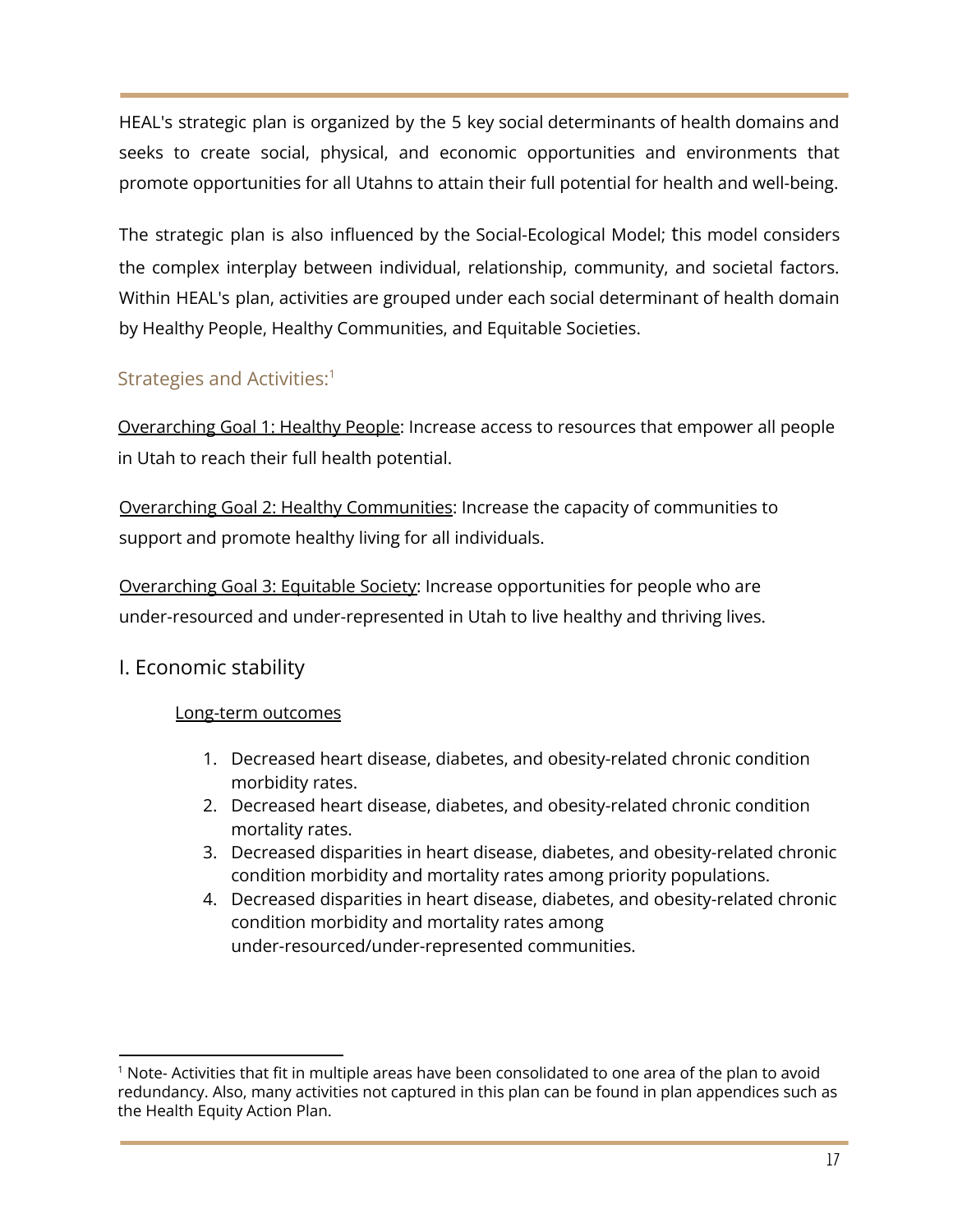#### Objective 1: Reduce household food insecurity and hunger.

#### Intermediate outcomes

- 1. Decreased number of Utah adults that report being food insecure (Healthy People).
- 2. Increased utilization of SNAP, WIC programs, etc. among people who are eligible (Healthy People).
- 3. Increased number of grocery stores with affordable healthy food options (Healthy Communities).
- 4. Decreased disparities in food security rates in HII communities compared to overall (Equitable Society).
- 5. Decreased disparities in fruit and vegetable consumption among priority populations (Equitable Society).

#### Short-term outcomes

- 1. Increased number of people that utilize Double Up Food Bucks at farmers markets (Healthy People).
- 2. Increased number of children participating in free school meal programs (Healthy People).
- 3. Increased number of schools participating in free school meal programs (Healthy Communities).
- 4. Increased number of schools in HII communities participating in free school meal programs (Equitable Society) .
- 5. Increased number of food pantries that facilitate food delivery or pickup for people with disabilities.
- 6. Increased number of worksites that provide lactation support with a focus on those serving low-income women.
- 7. Increased number of food pantries that provide healthy and culturally appropriate food (Healthy Communities)
- 8. Increased number of food pantries in HII communities that serve healthy and culturally appropriate foods (Equitable Society).
- 9. Increased number of food pantries that facilitate food delivery or pickup for people with disabilities. (Equitable Society)

Objective 2: Reduce the proportion of working adults with obesity-related diseases whose disease limits their work.

#### Intermediate outcomes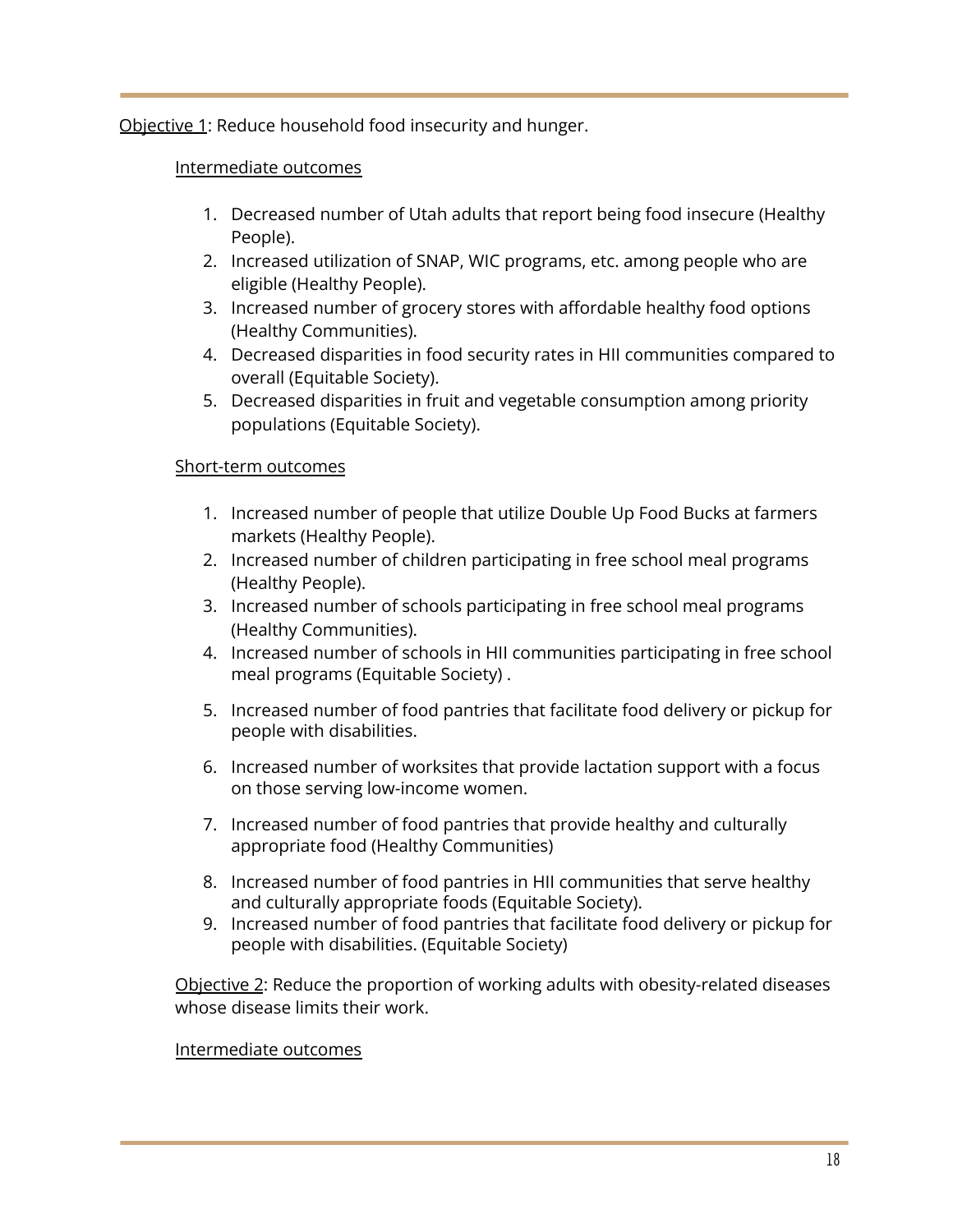- 1. Decreased number of Utah adults filing disability claims related to obesity-related diseases (Healthy People).
- 2. Increased number of worksites providing or reimbursing for participation in National Diabetes Prevention Program (Healthy Communities).
- 3. Decreased disparities in disability claims related to obesity-related diseases in priority populations compared to overall (Equitable Society).

#### Short-term outcomes

1. Increased number of worksites with worksite wellness policies, such as exercise release time and food service guidelines (Healthy Communities).

Objective 3: Increase access to affordable transportation.

#### Intermediate outcomes

1. Decreased number of people reporting transportation as a barrier to accessing services (Healthy People).

#### Short-term outcomes

- 1. Increased number of Utahns utilizing the Utah Transit Authority (UTA) (Healthy People).
- 2. Increased number of people utilizing free/discounted UTA passes (Healthy People).
- 3. Decreased disparities in access to mass transit in HII communities (Equitable Society).

Objective 4: Reduce the proportion of people who can't get medical care when they need it.

#### Intermediate outcomes

- 1. Increased medication adherence (Healthy People).
- 2. Increased percentage of adults that have a primary care provider (Healthy People).
- 3. Increased number of clinics that accept patients with Medicaid (Healthy Communities).
- 4. Increased number of insurers providing reimbursement for telehealth chronic condition management (Healthy Communities).
- 5. Increased Medicaid coverage for chronic disease prevention and management (Equitable Society).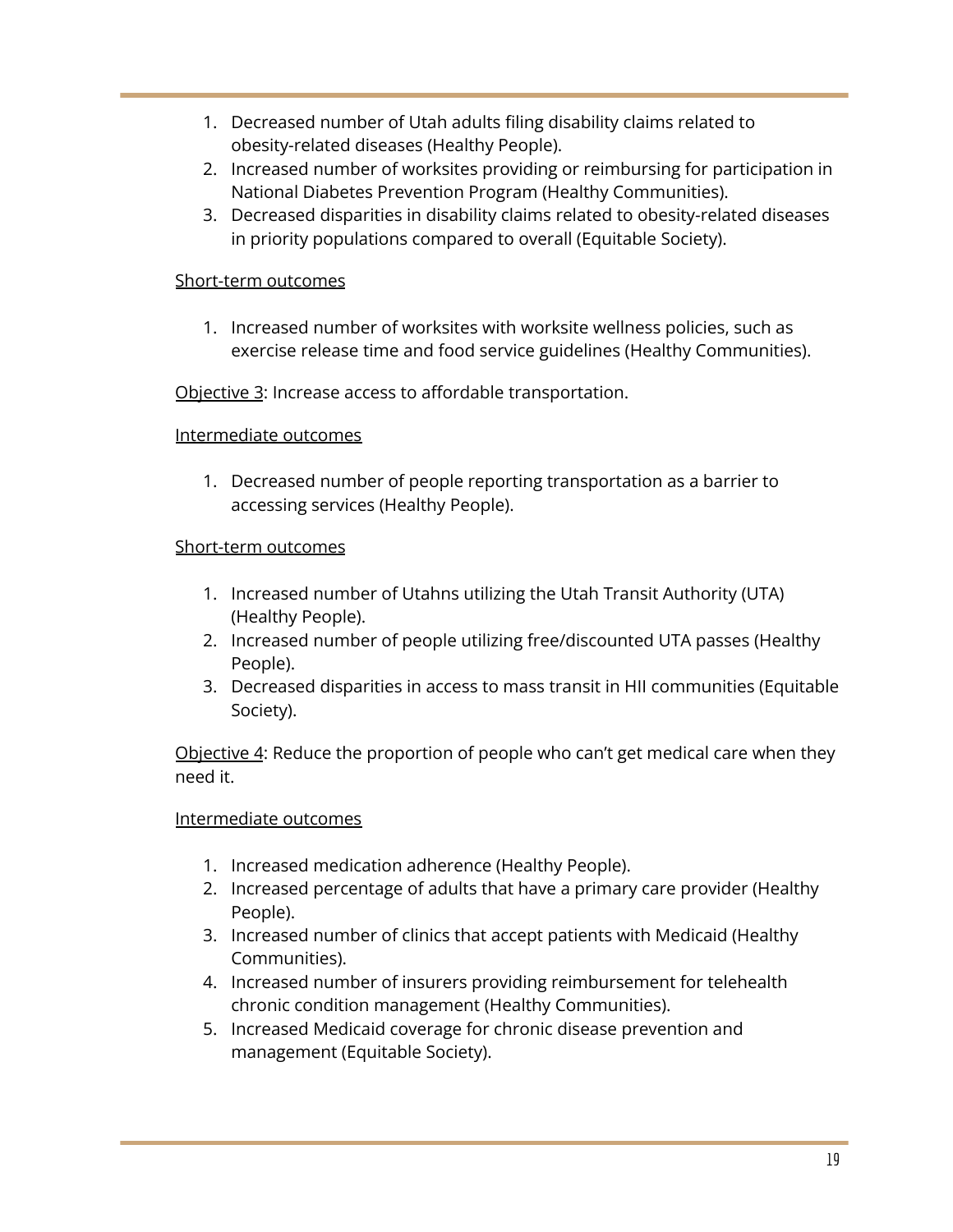- 6. Increased number of people from underr-epresented populations with insurance coverage (low-income, refugee/immigrant populations, etc.) (Equitable Society).
- 7. Increased number of CHWs being reimbursed by payers (Healthy People).
- 8. Increased number of CHWs certified by the state (legislative certification) (Healthy People).
- 9. Increased number of CHWs connecting Utah adults to resources (Healthy People).
- 10. Increased number of CHW who are semployed or affiliated by healthcare, NGOs, government, schools, food pantries, mental health providers, etc. (Healthy Communities).
- 11. Increased number of CHWs employed or affiliated with healthcare, non-government organizations, government, schools, food pantries, mental health providers, etc. in high or very high HII areas (Equitable Society).
- 12. Increased number of communities with access to mass transit (Healthy Communities).

## Short-term outcomes

- 1. Increased number of Utah adults with access to medical benefits through their employer (Healthy People).
- 2. Increased number of adults utilizing discount prescription services (Healthy People).
- 3. Decreased percentage of uninsured adults and children in Utah (Healthy People).
- 4. Decreased percentage of Utah adults reporting cost as a barrier to accessing medical care (Healthy People).
- 5. Increased number of pharmacies that accept or promote discount prescription programs (Healthy Communities).
- 6. Increased number of clinics that offer affordable telehealth options (Healthy Communities).
- 7. Increased insurance rates among priority populations (Equitable Society).
- 8. Decreased percentage of adults reporting cost as a barrier to care in priority populations (Equitable Society) .
- 9. Increased number of CHWs going through the CHW Core Skills Training (Healthy People).
- 10. Increased number of funding opportunities secured for CHWs, including payer reimbursement (Healthy People).
- 11. Increased number of satellite sites offering the CHW Core Skills Training (Healthy Communities)
- 12. Increased number of organizations utilizing or employing CHWs (Healthy Communities).
- 13. Increased number of CHWs working in high or very high HII areas (Equitable Society).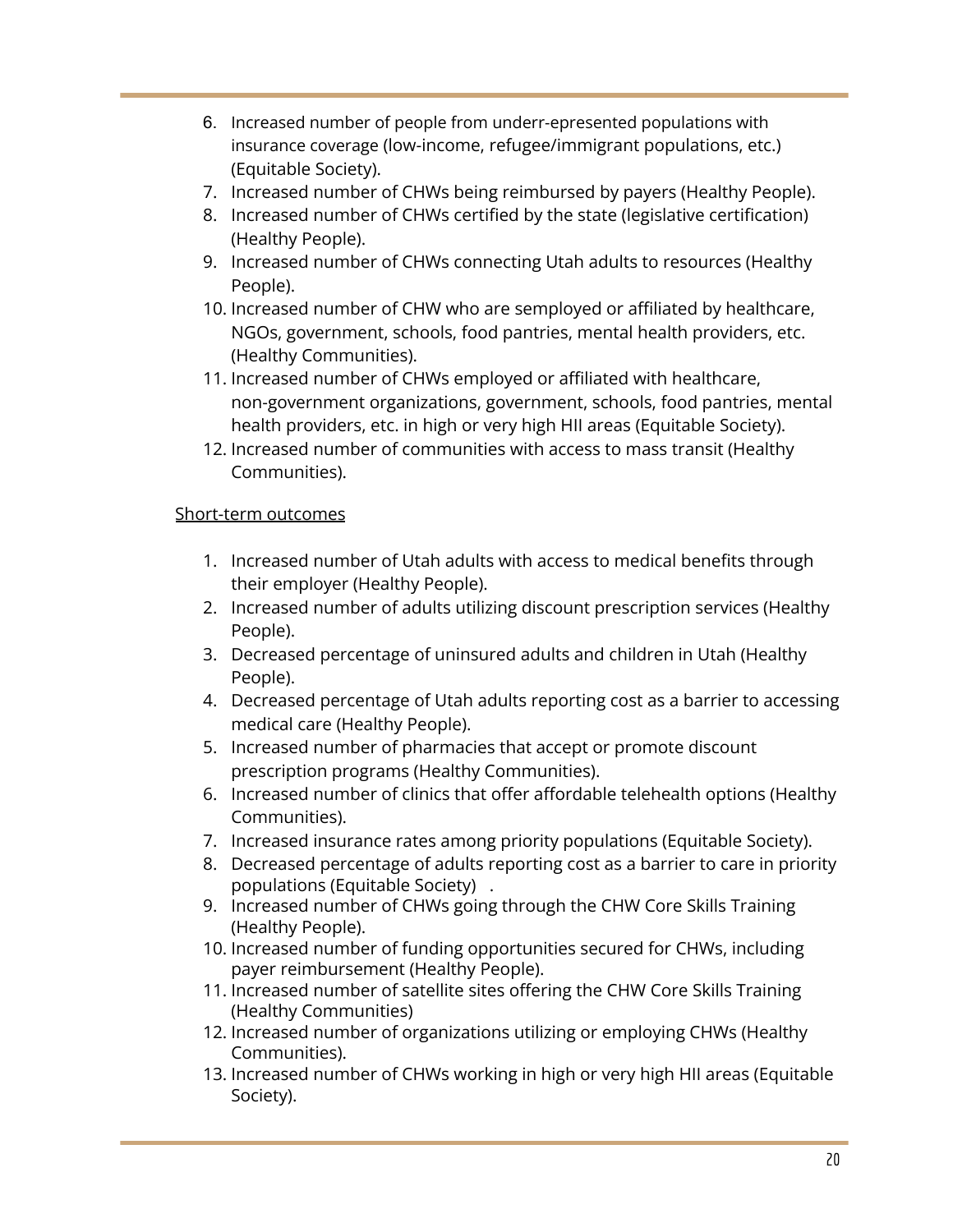- 14. Increased number of satellite sites in high or very high HII areas offering the CHW Core Skills Training (Equitable Society).
- 15. Increased number of organizations in high or very high HII areas utilizing or employing CHWs (Equitable Society).

## Strategies and Activities:

- <span id="page-20-0"></span>● Objective 1: Reduce household food insecurity and hunger.
	- Healthy People
		- Strategy 1: Increase the number of eligible people on the Supplemental Nutrition Assistance Program (SNAP).
			- Activity: Work with the Utah Department of Workforce Services to increase the number of people enrolled to receive SNAP benefits.
		- Strategy 2*:* Increase access to universal school meals.
			- Activity: Work with schools to streamline the paperwork process for schools and families to complete applications for free and reduced meals.
			- Activity: Conduct the FRESH Foods Survey annually to assess changes in the number of people in communities who receive healthier foods from food pantries, food banks or other feeding sites.
	- Healthy Communities
		- Strategy 1: Work with partners to reduce food insecurity in local areas.
			- Activity: Identify and convene community partners working on food insecurity to conduct a food insecurity assessment and develop a food access action plan.
			- Activity: Increase adoption of Produce Rx and Double Up Food Bucks by eligible patients and clinics.
			- Activity: Establish fruit and vegetable prescriptions with a fulfillment partner such that prescriptions (Produce Rx) can be filled at no or low-cost.
			- Activity: Partner with the UDOH Comprehensive Cancer Control Program and the Community Food Security Program to explore opportunities to expand the number of farmers markets that accept programs like Double Up Food Bucks, vouchers, Produce Rx, etc. and to increase the number of locations where people can learn about and enroll in SNAP.
		- Strategy 2: Work with partners to increase access to affordable, healthy and culturally appropriate food in community settings.
			- Activity: Support community venues, such as farmers markets, to provide increased financial incentives ( Double Up Food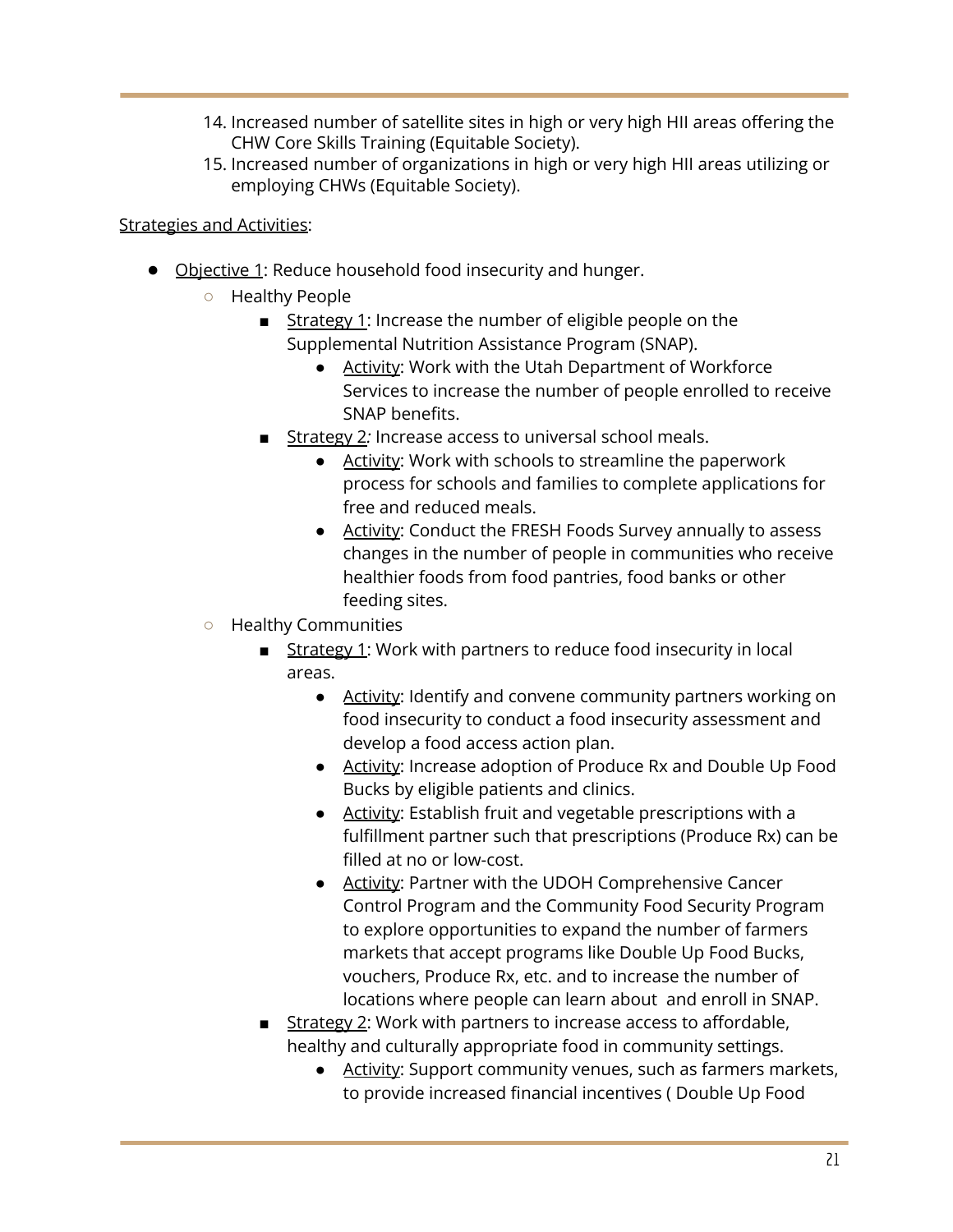Bucks) or acceptance of federal or state food assistance ( SNAP, WIC, Pandemic EBT) to purchase healthier foods.

- Activity: Improve and support existing infrastructural programs (Double Up Food Bucks, food pantries, farm to school).
- Activity: Educate food pantry staff about the benefits of providing healthy and culturally appropriate food options at facilities.
- Activity: Increase use of the Thumbs Up Program in food pantries to let patrons know which foods are healthy.
- Activity: Work with communities to ensure food pantries can be easily accessed by public transportation for all community members.
- Activity: Collaborate with partners providing emergency food to measure the proportion of fresh produce.
- Activity: Create a workgroup to connect and partner with organizations to streamline efforts around emergency food efforts in Utah.
- Activity: Work with grocers to increase donations for fresh produce to food pantries and decrease donations of baked goods, soda, and candy.
- Activity: Work with universities and other organizations to share emerging research about food insecurity.
- Equitable Society
	- Strategy 1: Increase access to affordable healthy and culturally appropriate food.
		- Activity: Increase SNAP benefits and utilization of Double Up Food Bucks and school meal programs in high and very high HII communities.
		- Activity: Introduce culturally appropriate food as a way to increase healthy food in pantries and decrease food insecurity. Identify at least two food banks, pantries, or feeding sites in each community which have seen an increase in demand since February 2020 will adopt nutrition standards.
		- Activity: Work with food pantries to facilitate ways for qualifying people with disabilities to access food from pantries (delivery or drive thru options)
	- Strategy 2: Ensure equal access to healthy food in all small areas of the state.
		- Activity: Develop tools to measure household food insecurity and hunger within high and very high HII areas.
		- Activity: Work with food pantries to develop and administer a survey to patrons to identify causes of food insecurity.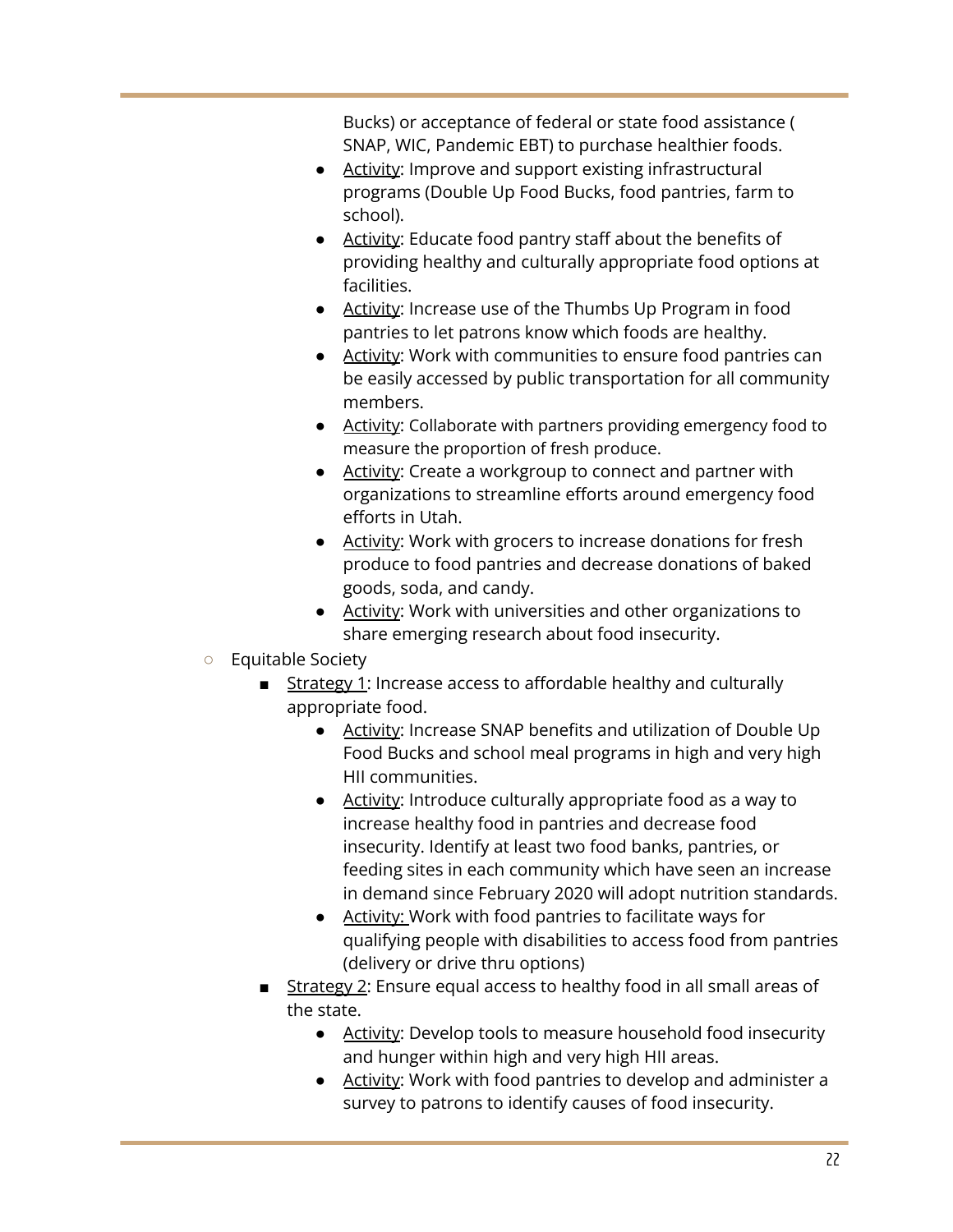- Activity: Identify policies that reduce food insecurity.
- Activity: Develop a plan to change power dynamics to ensure those who are under-represented and under-resourced are able to be part of policy decisions related to food insecurity and hunger.
- <span id="page-22-0"></span>● Objective 2: Partner with the Worksite Wellness Council, CHWs, and other partners to increase the number of worksites with wellness policies that include health promotion programs and to increase participation in existing worksite wellness programs.
	- Healthy People
		- Strategy 1: Increase the number of employees who are aware of their worksite wellness policies and programs.
			- Activity: Identify worksites with employee wellness policies.
			- Activity: Assist worksites in advertising worksite wellness policies and programs to their employees.
		- Strategy 2: Increase the number of businesses that implement and promote worksite policies that allow remote workers the same programs and opportunities as workers on-site.
			- Activity: Work with businesses to create wellness policies that allow remote workers and people with living with disabilities the same programs and opportunities as workers on-site. An example of this is allowing remote workers release time for physical activity just as you would allow on-site employees release time.
	- Healthy Communities
		- Strategy 1: Promote worksite wellness policies that support evidence-based strategies to address healthy food, physical activity, breastfeeding, and tobacco prevention.
			- Activity: Work with worksites to improve employee wellness, such as referring employees to a local chronic disease self-management program, incorporating National Diabetes Prevention Program into a worksite wellness program, training the coordinators of evidence-based lifestyle change programs on adapting the programs for people with disabilities, or discussing coverage of evidence based self-management classes with their insurance provider.
			- Activity: Encourage worksites to support active transportation for employees by offering transit cards, bike parking, telecommuting options, etc.
			- Activity: Conduct education classes for employers to help them understand the benefit of wellness policies (benefits include money savings, reduced absenteeism etc.).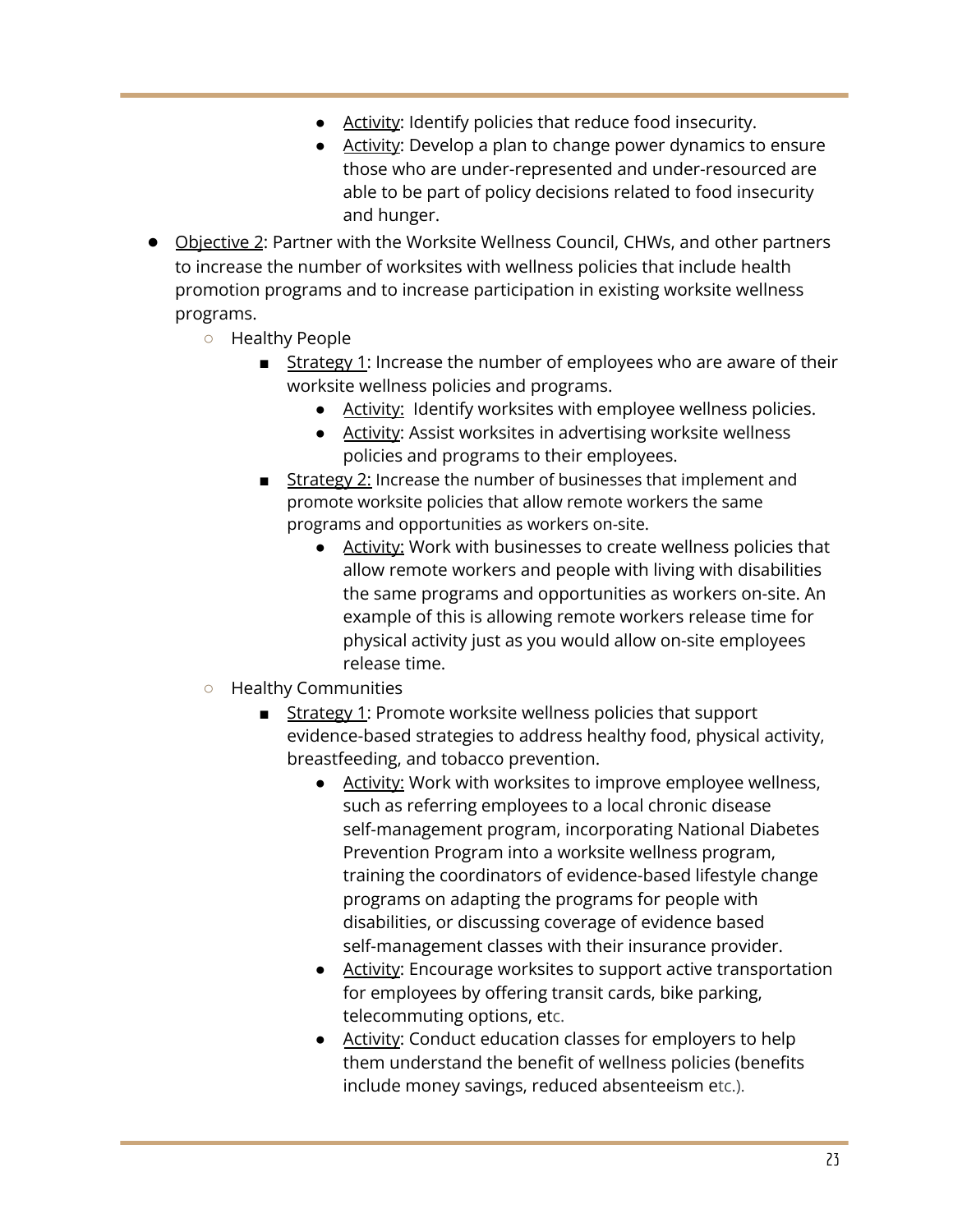- Activity: Partner with Utah Disabilities Program to increase # of worksites with wellness policies that include ways to adapt for people with disabilities.
- Activity: Identify insurance providers at worksites throughout Utah and begin having conversations about covering the National Diabetes Prevention Program.
- Equitable Society
	- Strategy 1: Promote wellness policies among worksites that primarily employ people from trade and service industries or lower-wage earning jobs.
		- Activity: Work with blue collar worksites to encourage them to implement worksite wellness policies.
		- Activity: Encourage worksites to extend existing worksite wellness programs to employees' families.
- <span id="page-23-0"></span> $\bullet$  Objective 3: Increase access to affordable transportation.
	- Healthy Communities
		- Strategy 1: Work with partners to expand access to and make public transportation more affordable.
			- Activity: Identify potential policy solutions that increase access to UTA and other public transportation systems.
	- Equitable Society
		- Strategy 1: Improve health outcomes of under-resourced and under-represented communities by improving access to affordable and reliable public transportation.
			- Activity: Study the populations facing disparities in access to sidewalks, bike lanes, and other forms of physical activity as a form of transportation to identify potential solutions.
			- Activity: Work with communities in high or very high HII areas to better understand their access to affordable transportation.
			- Activity: Work with state and local transportation departments to ensure equitable transportation funding for transit for all communities.
		- Strategy 2: Work with city councils and planners to improve walkability in high and very high HII communities.
			- Activity:Work with the Utah Department of Transportation and Metropolitan Planning Organizations to prioritize walkability and other forms of alternative transportation in funding applications.
			- Activity: Create parcel maps with transit layers to assess walkability and access to public transportation.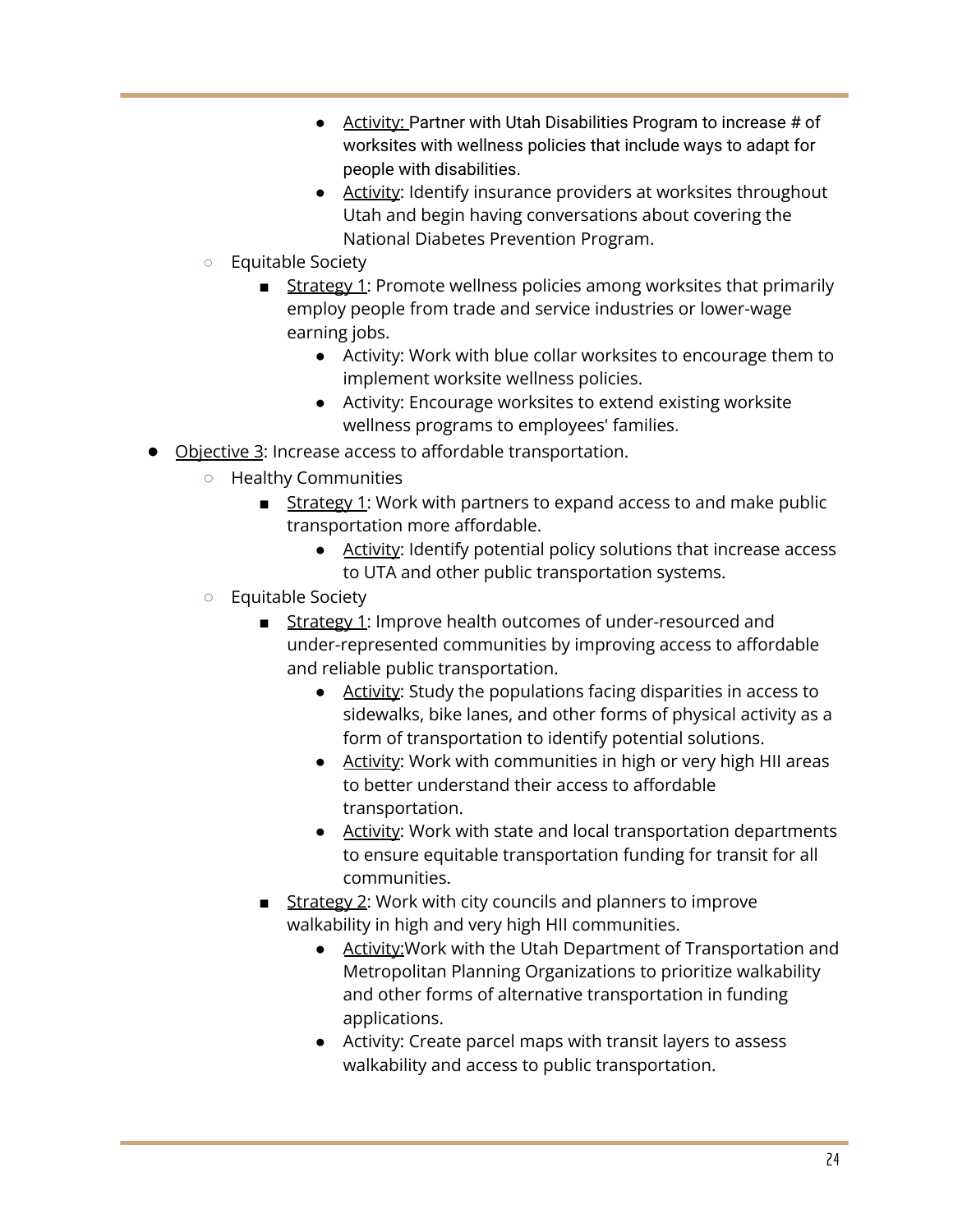- <span id="page-24-0"></span>● Objective 4: Reduce the proportion of people who are unable to get medical care when they need it.
	- Healthy Communities
		- Strategy 1: Increase affordability and access of telehealth services.
			- Activity: Work with decision makers to improve laws related to telehealth and the internet.
			- Activity: Work with decision makers to implement reimbursement structures for telehealth.
			- Activity: Work with telehealth providers to educate them on the accommodations necessary for people with disabilities such as visual impairment.
		- Strategy 2: Increase support and availability for transit options to medical care.
			- Activity: Work with partners to increase affordable transit options for those who need transportation assistance in order to access medical care.
	- Equitable Society
		- Strategy 1: Increase insurance coverage for underserved populations (low-income, refugee/immigrant populations, etc.).
			- Activity: Work with partners to increase Medicaid coverage for chronic disease care and management.
			- Activity: Utilize CHWs to reach under-represented and under-resourced populations to improve understanding of qualifications for insurance coverage.
			- Activity: Utilize CHWs to help under-represented and under-resource populations enroll in insurance coverage.
		- Strategy 2: Expand reimbursement coverage for CHWs
			- Activity: Increase opportunities for CHWs to receive statewide certification recognition.
			- Activity: Work with decision makers, CHWs, and health plans for reimbursement coverage for CHWs working in clinics and serving underserved communities.

# <span id="page-24-1"></span>II. Education Access and Quality

## Long-term outcomes

- 1. Decreased heart disease, diabetes, and obesity-related chronic condition morbidity rates.
- 2. Decreased heart disease, diabetes, and obesity-related chronic condition mortality rates.
- 3. Decreased disparities in heart disease, diabetes, and obesity-related chronic condition morbidity and mortality rates among priority populations.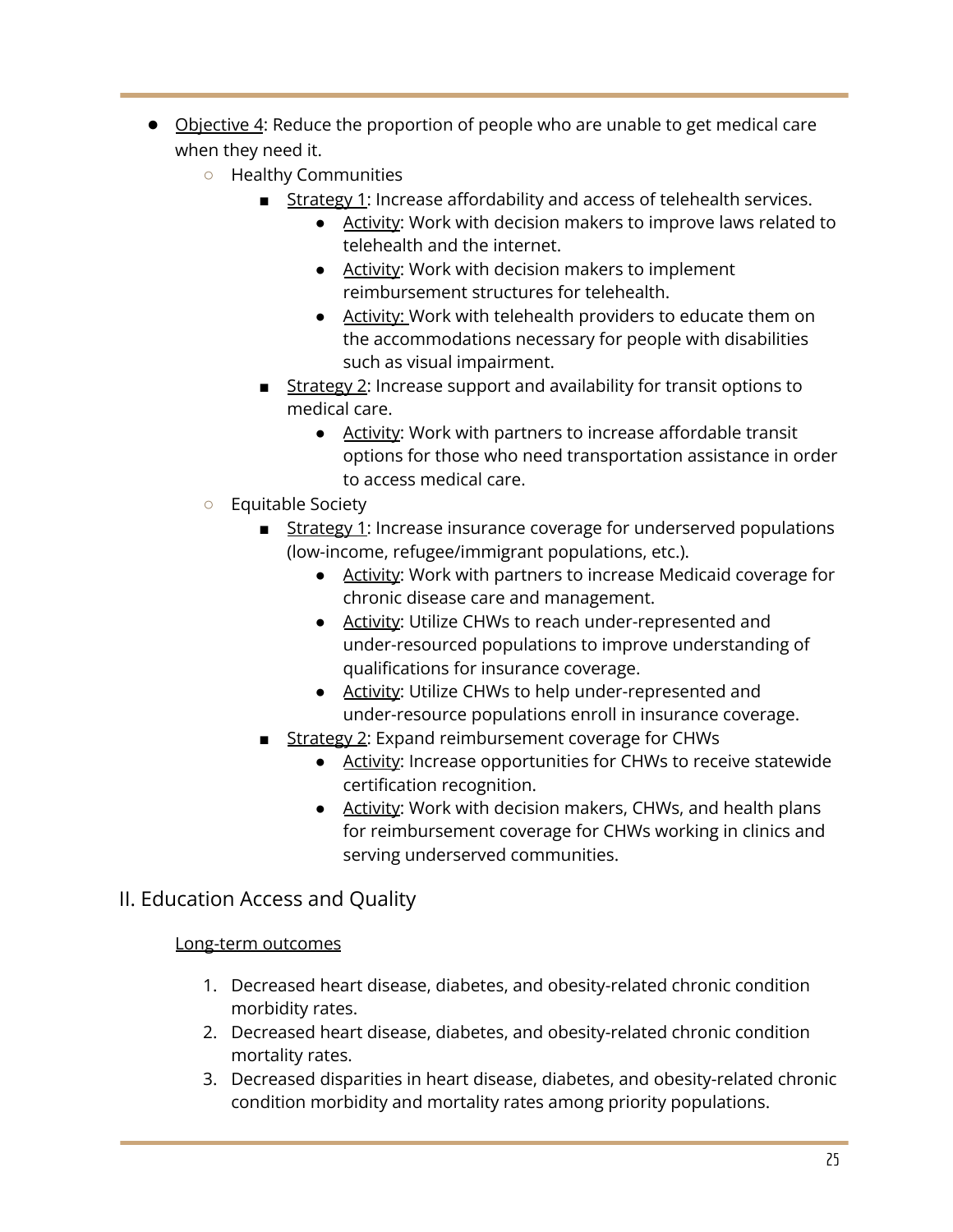4. Decreased disparities in heart disease, diabetes, and obesity-related chronic condition morbidity and mortality rates among under-resourced/under-represented racial and ethnic groups.

Objective 1: Increase opportunities for physical activity and healthy eating in preschool and K-12 schools to enhance the ability to learn.

## Intermediate outcomes

- 1. Increased percent of adolescents who are physically active at least 60 minutes per day (Healthy People).
- 2. Increased number of students that eat recommended servings of fruits and vegetables (Healthy People).
- 3. Increased number of schools that have adopted components of Comprehensive School Physical Activity Programs (CSPAP) (Healthy Communities),
- 4. Increased number of LEAs with policies to incorporate physical activity throughout the day (Healthy Communities).
- 5. Increase physical activity among Utah adolescents in priority populations compared to overall (Equitable Society).

## Short-term outcomes

- 1. Increased number of students participating in PE classes (Healthy People).
- 2. Increased number of students participating in school meals (Healthy People).
- 3. Increased number of schools that have developed or enhanced Safe Routes to School maps and policies (Healthy Communities).
- 4. Increased number of schools with healthy eating policies (Healthy Communities).
- 5. Increased number of after-school programs that incorporate physical activity and healthy eating (Healthy Communities).
- 6. Increased proportion of schools in high and very high HII communities that have developed or enhanced Safe Routes to School maps and policies (Equitable Society).
- 7. Increase the number of adolescents who consume five servings of fruits and vegetables per day. (Equitable Society).

Objective 2: Increase the proportion of children who participate in high-quality early childhood education programs.

## Intermediate outcomes

1. Increased physical activity rates among Utah children (Healthy People).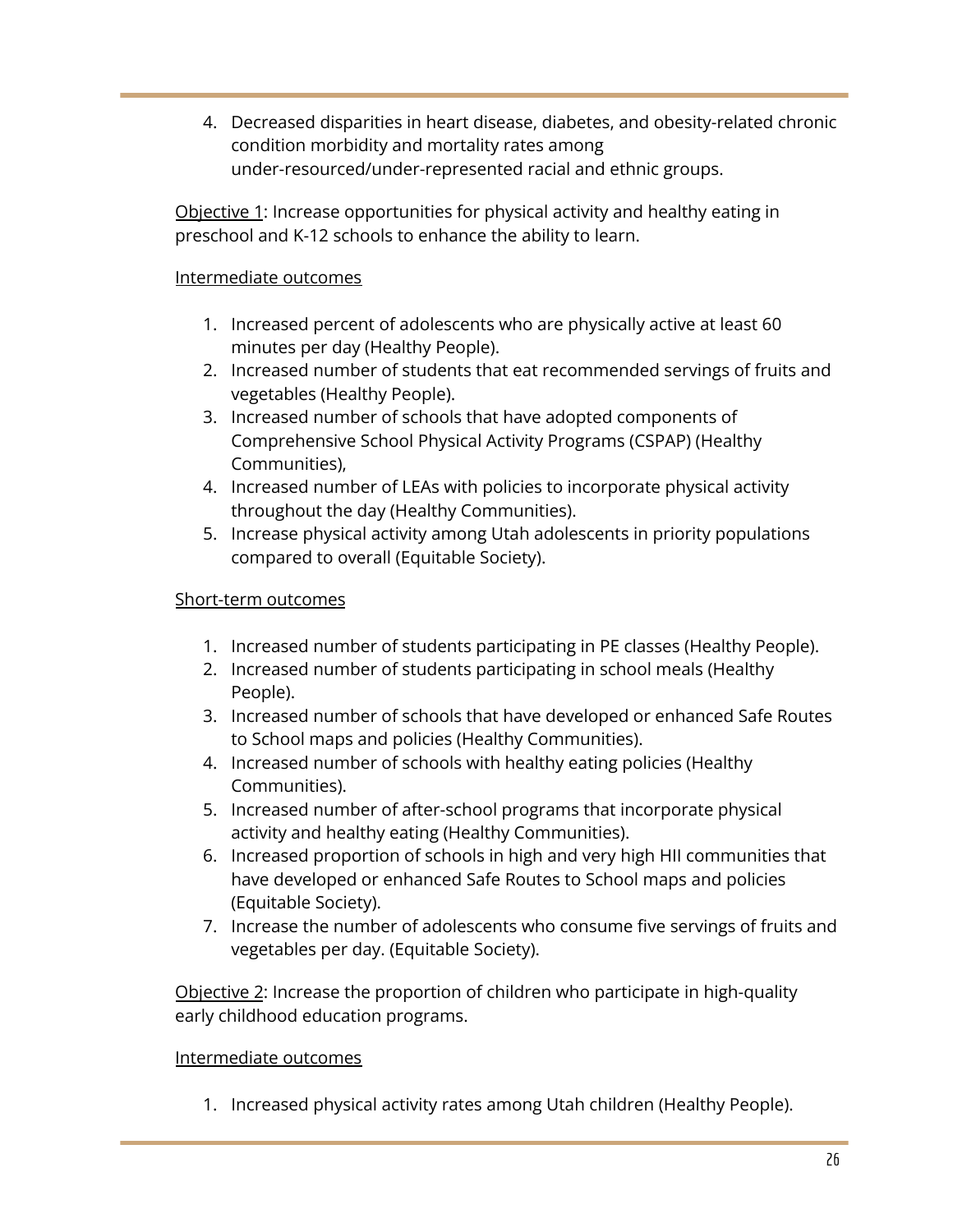- 2. Increased number of children in Utah that eat recommended servings of fruits and vegetables each day (Healthy People).
- 3. Increased number of early childhood education facilities that adopt and implement physical activity and nutrition policies and standards (Healthy Communities).
- 4. Increase physical activity rates among Utah children in priority populations compared to overall (Equitable Society).

## Short-term outcomes

- 1. Increased number of children enrolled in TOP Star endorsed facilities (Healthy People).
- 2. Increased number of early childcare and education and Head Start facilities that have a TOP Star endorsement.
- 3. Increased number of TOP Star endorsed facilities in high and very high HII communities (Equitable Society).

Objective 3: Increase the proportion of children and adolescents who receive chronic disease prevention and management services in school.

#### Intermediate Outcomes

- 1. Increased number of children screened for chronic disease at schools (Healthy People).
- 2. Increased number of eligible students enrolled in the Children's Health Insurance Program (Healthy People).
- 3. Increased number of schools with preventive/screening services available for students (Healthy Communities).
- 4. Increased proportion of school nurses to children in schools and LEAs (Healthy Communities).
- 5. Decreased disparities in children with a primary care doctor in priority populations compared to overall (Equitable Society).

## Short-Term Outcomes

- 1. Increased number of students with chronic conditions that have an individualized healthcare plan (Healthy People).
- 2. Increased number of students that have access to culturally appropriate information about healthy eating, physical activity, and healthy living (Healthy People).
- 3. Increased number of schools that utilize CHWs (Healthy Communities).
- 4. Increased number of schools that screen students for social determinants of health and provide resources (Healthy Communities).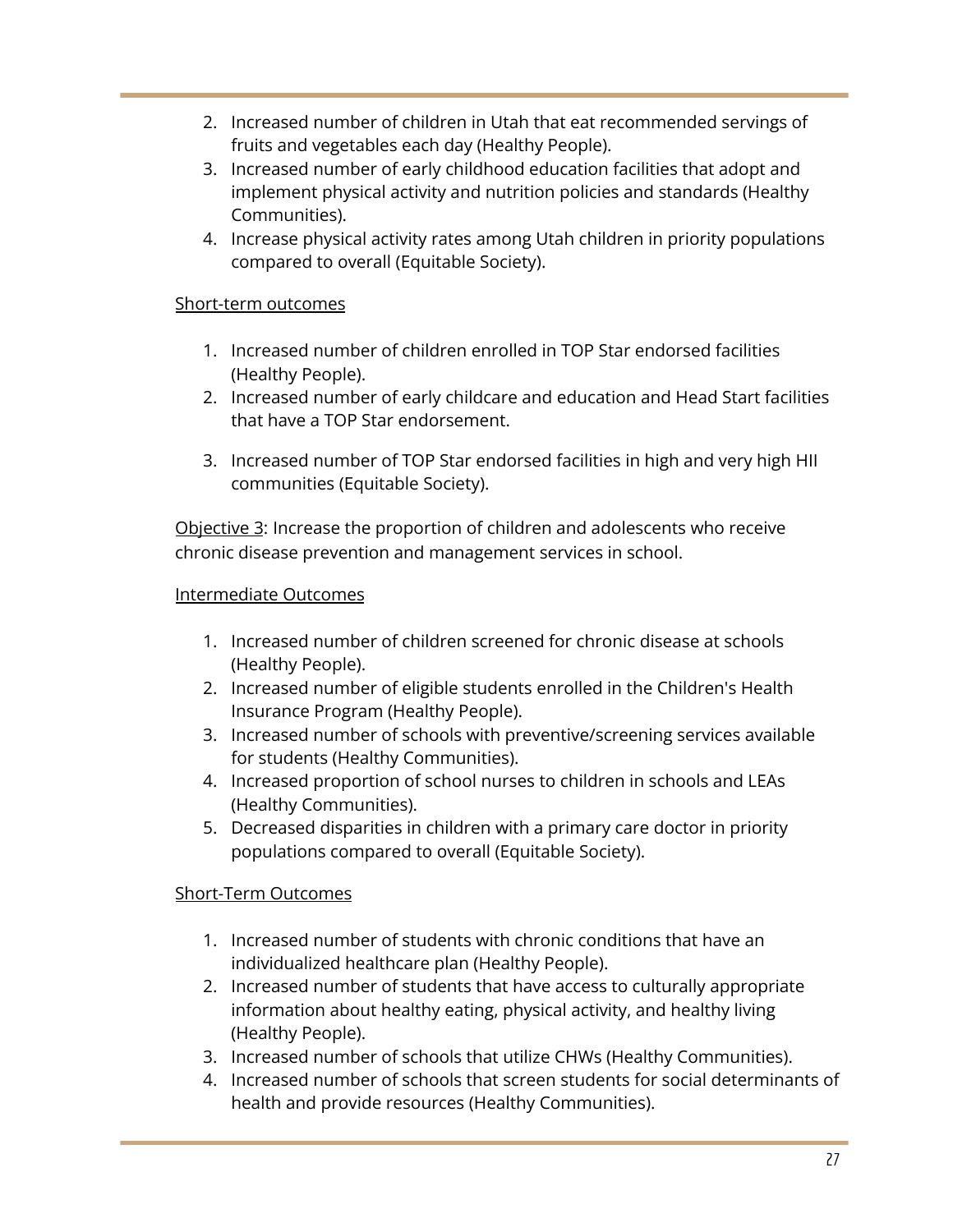5. Increased number of screening opportunities in schools in high and very high HII communities (Equitable Society).

Strategies and Activities:

- <span id="page-27-0"></span>● Objective 1: Increase opportunities for physical activity and healthy eating in K-12 schools.
	- Healthy People
		- Strategy 1: Expand access to culturally appropriate healthy foods served to students.
			- Activity: Conduct an assessment to determine what foods students feel are culturally appropriate for them and would like to have served at school.
			- Activity: Work with food service directors to increase participation in breakfast and lunch.
			- Activity: Educate and support schools about the harvest of the season program.
			- Activity: Encourage and support LEAs to apply for the fresh fruit and vegetable program.
			- Activity: Work with food service directors to provide taste tests to students.
	- Healthy Communities
		- Strategy 1: Support the school system as a safe and healthy school environment that focuses on the whole community, whole school, and whole child.
			- Activity: Work with USBE to encourage LEAs to utilize the Health and Wellness Policy Model and evaluation tool.
			- Activity: Support work around USBE physical activity/education and health standards.
			- Activity: Work with schools to develop policies that promote healthy living and physical activities that are culturally appropriate.
			- Activity: Work with schools to promote, support, and implement evidence-based programs and wellness practices.
			- Activity: Work with SHAPE Utah to ensure that classroom teachers provide physical activity opportunities.
			- **●** Activity: Work with USBE, LEAs and schools to provide professional development opportunities around health standards to school staff such as food service employees, aides, para professionals, etc.
		- Strategy 2: Enhance state, LEA, and school physical activity policies that increase physical activity opportunities throughout the school day.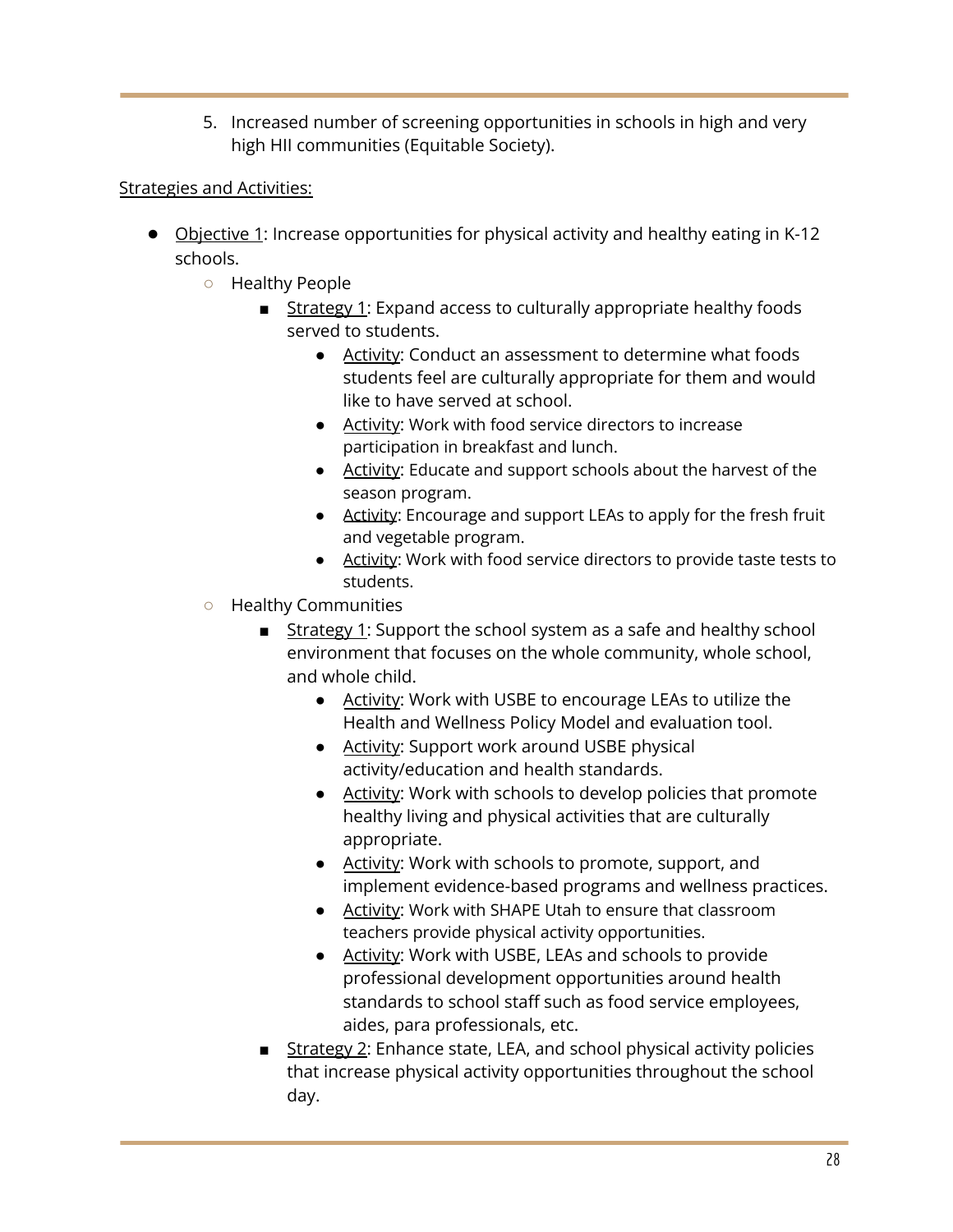- Activity: Support USBE and Shape Utah to educate and provide ongoing resources to elementary school teachers to provide physical activity opportunities throughout the day.
- Activity: Train teachers and physical education specialists on how to incorporate students with disabilities and chronic conditions in physical activity..
- Activity: Educate and support LEAs to utilize the Physical Education Curriculum Analysis Tool and the Health Education Curriculum Analysis Tool.
- Activity: Work with stakeholders and community partners to support and offer low-cost after-school programs.
- Activity: Develop partnerships to work with schools to develop safe route policies and help schools apply for funding to ensure safe routes.
- Activity: Educate LEAs on how to adopt USBE recess and health and wellness policies.
- Strategy 3: Provide technical assistance to LEAs to strengthen local school wellness policies and increase participation in school nutrition programs (Farm to School, Breakfast, Harvest of the Month, etc.).
	- Activity: Educate and support schools about farm-to-fork programs and initiatives that support Utah-grown foods.
	- Activity: Work with USBE to ensure that all schools who participate in the school lunch program offer a breakfast program.
	- Activity: Implement healthy food vending policies in school settings.
- Equitable Society
	- Strategy 1: Support the school system to be a safe and healthy school environment that focuses on the whole community, whole school, and whole child.
		- Activity: Work with LEAs and schools to utilize the CDC School Health Index to assess school health programs and identify the policies and practices most likely to be effective in reducing youth health risk behaviors.
		- Activity: Work with partners to address social and emotional learning (SEL) and adverse childhood experiences (ACEs) in schools
	- Strategy 2: Look for opportunities to increase physical activity and healthy eating education at low-income schools.
		- Activity: Create a structure and opportunity for community involvement in offering PE in underfunded schools (yoga teachers, etc.).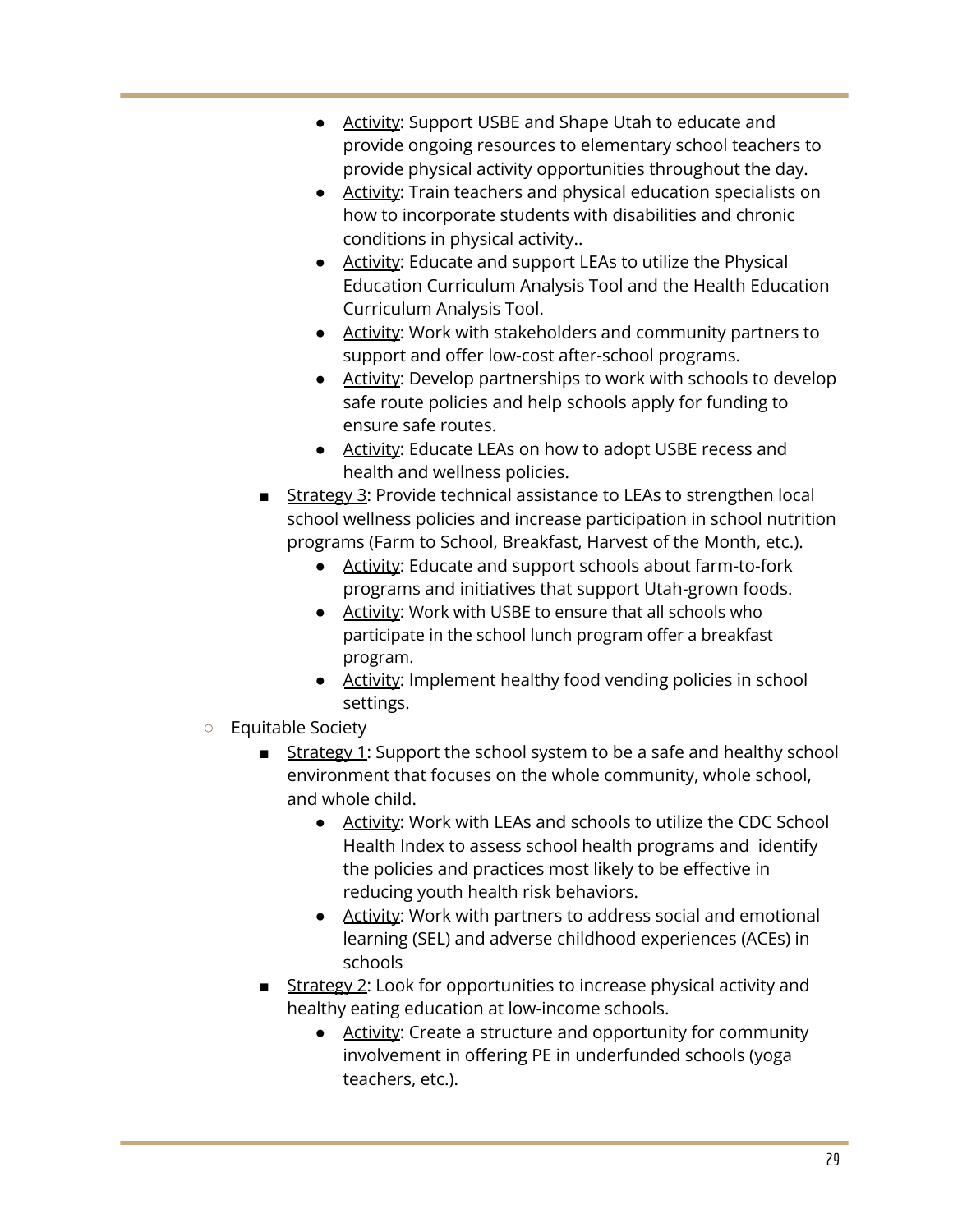- Activity: Identify schools and student populations within high and very high HII communities that are in greatest need of more physical activity and healthy eating.
- Activity: Engage with schools in under-resourced and under-represented communities to understand what they would consider to be "healthy eating" and what types of "physical activity" opportunities are most meaningful to them, their family, and their community.
- Activity: Work with school community councils to ensure that Safe Routes to School policies and maps are current.
- <span id="page-29-0"></span>● Objective 2: Increase the proportion of children who participate in high-quality early childhood education programs.
	- Healthy People
		- Strategy 1: Implement and integrate nutrition and physical activity standards into statewide early childhood education systems.
			- Activity: Educate Utahns on how to find an early childhood education (standard checklist).
			- Activity: Provide high quality materials and resources at the appropriate reading level to families to educate them on nutrition and physical activity.
			- Activity: Educate caregivers on healthy nutrition practices.
	- Healthy Communities
		- Strategy 1: Implement and integrate nutrition and physical activity standards into statewide early care and education systems.
			- Activity: Expand non-traditional partners' involvement in TOP Star (promotion, outreach, marketing and managing).
			- Activity: Implement multi-directional marketing and expand social media and communication campaigns with grassroots efforts that lead to improved health environments and policies.
			- Activity: Educate all early care and education providers about the TOP Star program, working towards early care and educations becoming certified TOP Star programs.
		- Strategy 2: Increase the sites offering high quality early care and education programs at universities, colleges, and worksites.
			- Activity: Work with universities, colleges, and worksites to increase the number offering high quality early care and education programs.
			- Activity: Educate all early care and educations about the TOP Star program, working towards early care and educations becoming certified TOP Star programs.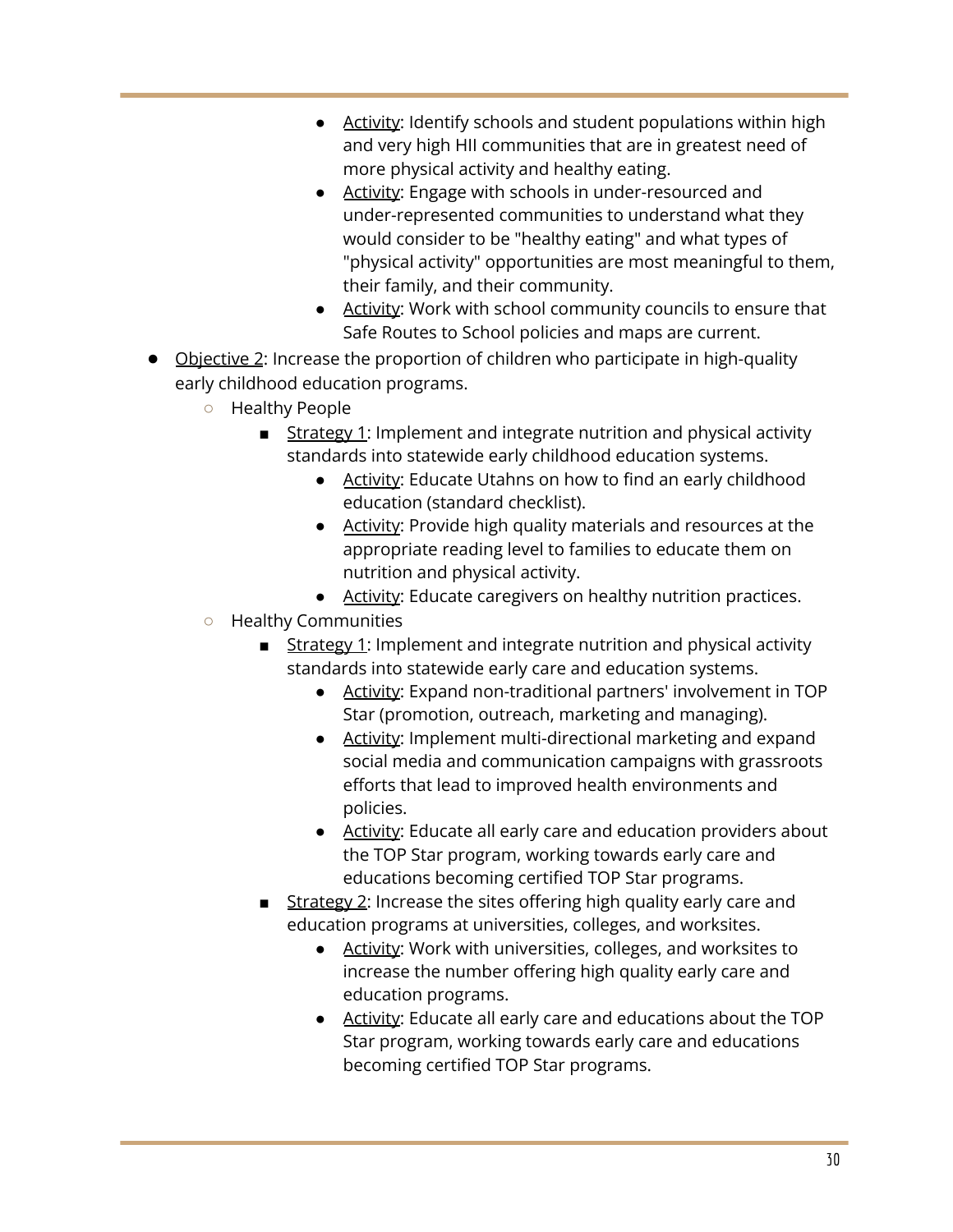- Strategy 3: Expand TOP Star into preschool facilities and early care and educations as a road map and pathway to the pre-K and school.
	- Activity: Work with preschool facilities to implement the TOP Star program.
	- Activity: Work with current TOP Star program to update and maintain program certification.
- Equitable Society
	- Strategy 1: Work with high and very high HII communities to improve access to and availability of high quality ECE's that participate in TOP Star and other related services.
		- Activity: Use data to identify disparate populations in need of quality childcare services and target TOP Star programming.
		- Activity: Identify populations that do and do not participate in the TOP Star program to understand if certain populations are more or less likely to be engaged.
		- Activity: Expand access of TOP Star into refugee and other English as a second language communities with culturally appropriate content.
		- Activity: Expand continuing education and training to non-English speaking populations.
	- Strategy 2: Increase affordability of early care and education in high and very high HII communities.
		- Activity: Work with policy makers to ensure quality childcare is available and affordable to all Utahns.
- <span id="page-30-0"></span>● Objective 3: Increase the proportion of children and adolescents who receive chronic disease prevention and management services in school.
	- Healthy People
		- Strategy 1: Provide culturally appropriate materials for children and adolescents about preventing and managing chronic conditions.
			- Activity: Provide resources to parents and teachers of students with chronic conditions and how they can manage the condition.
	- Healthy Communities
		- Strategy 1: Increase access to healthcare services at school.
			- Activity: Expand the number of affordable or no cost on-site preventive screenings at parent teacher conferences and other events.
			- Activity: Create a culture of prioritizing prevention and managing healthcare (allot time, adjust lesson plans, etc.).
			- Activity: Explore opportunities for students to have access to free health services.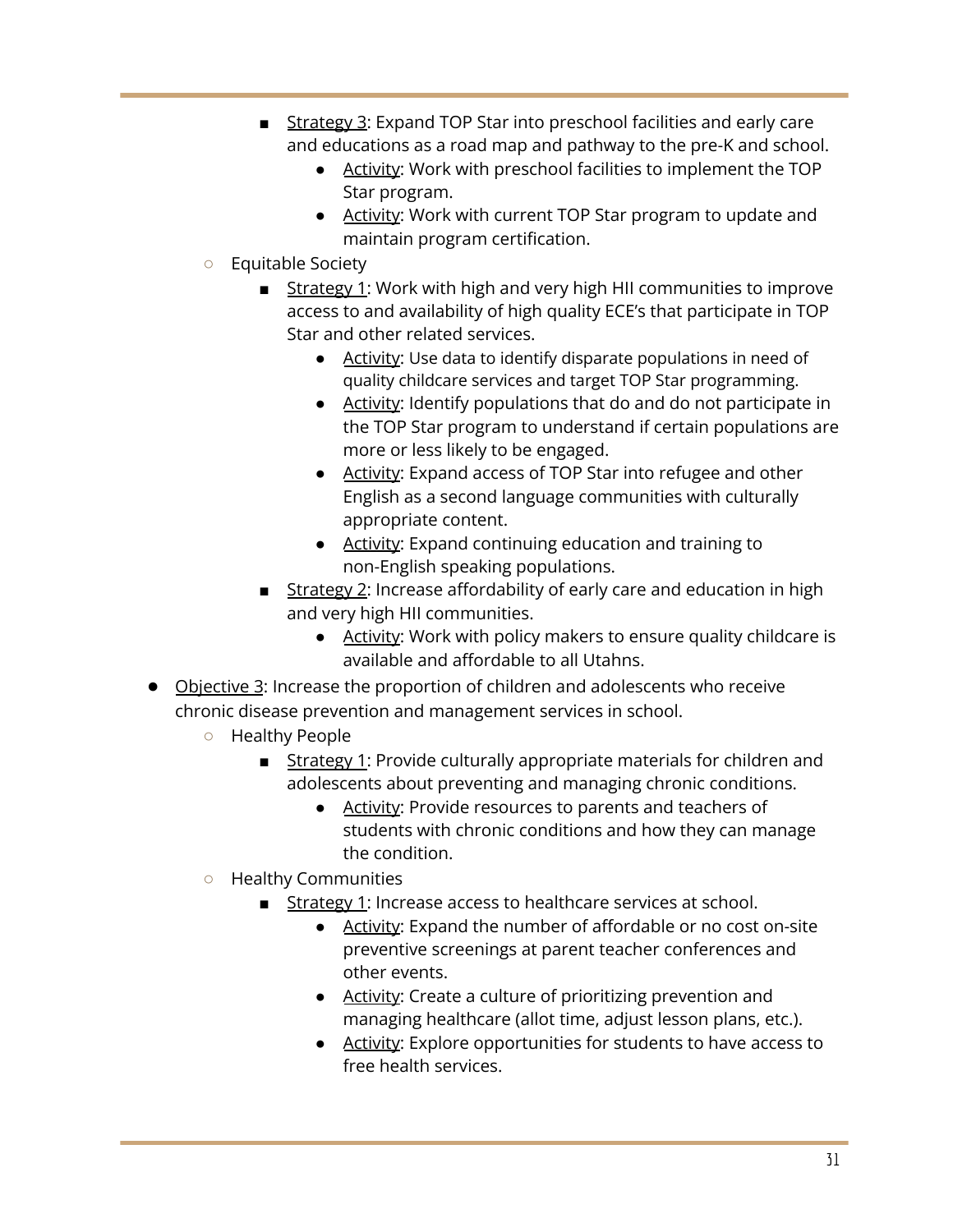- Equitable Society
	- Strategy 1: Ensure broadband services are available for all students.
		- Activity: Work with LEAs to ensure that families have access to broadband services. These resources can help bridge the digital divide.
		- Activity: Compile a list of resources to ensure students have access to a variety of health services.
	- Strategy 2: Understand the specific needs of under-resourced and under-represented communities by engaging directly with the population as it relates to prevention and management.
		- Activity: Identify sustainable funding opportunities or policy opportunities to increase the proportion of children who receive healthcare for chronic disease prevention and management in schools.
		- Activity: Increase the number of eligible students and their families who are enrolled in and receive Medicaid and CHIP benefits.
		- Activity: Promote social determinants of health screenings for school-aged children along with their families.
		- Activity: Work with CHWs in schools to connect students and families to services outside of the school.
		- Activity: Hold an engagement session with the population of interest to learn more about their needs related to prevention and management of chronic conditions in school.

# <span id="page-31-0"></span>III. Health Care Access and Quality

## Long-Term Outcomes

- 1. Decreased heart disease, diabetes, and obesity-related chronic condition morbidity rates.
- 2. Decreased heart disease, diabetes, and obesity-related chronic condition mortality rates.
- 3. Decreased disparities in heart disease, diabetes, and obesity-related chronic condition morbidity and mortality rates among priority populations.
- 4. Decreased disparities in heart disease, diabetes, and obesity-related chronic condition morbidity and mortality rates among under-resourced/under-represented communities.

Objective 1: Increase the proportion of adults who get recommended evidence-based preventive healthcare.

## Intermediate Outcomes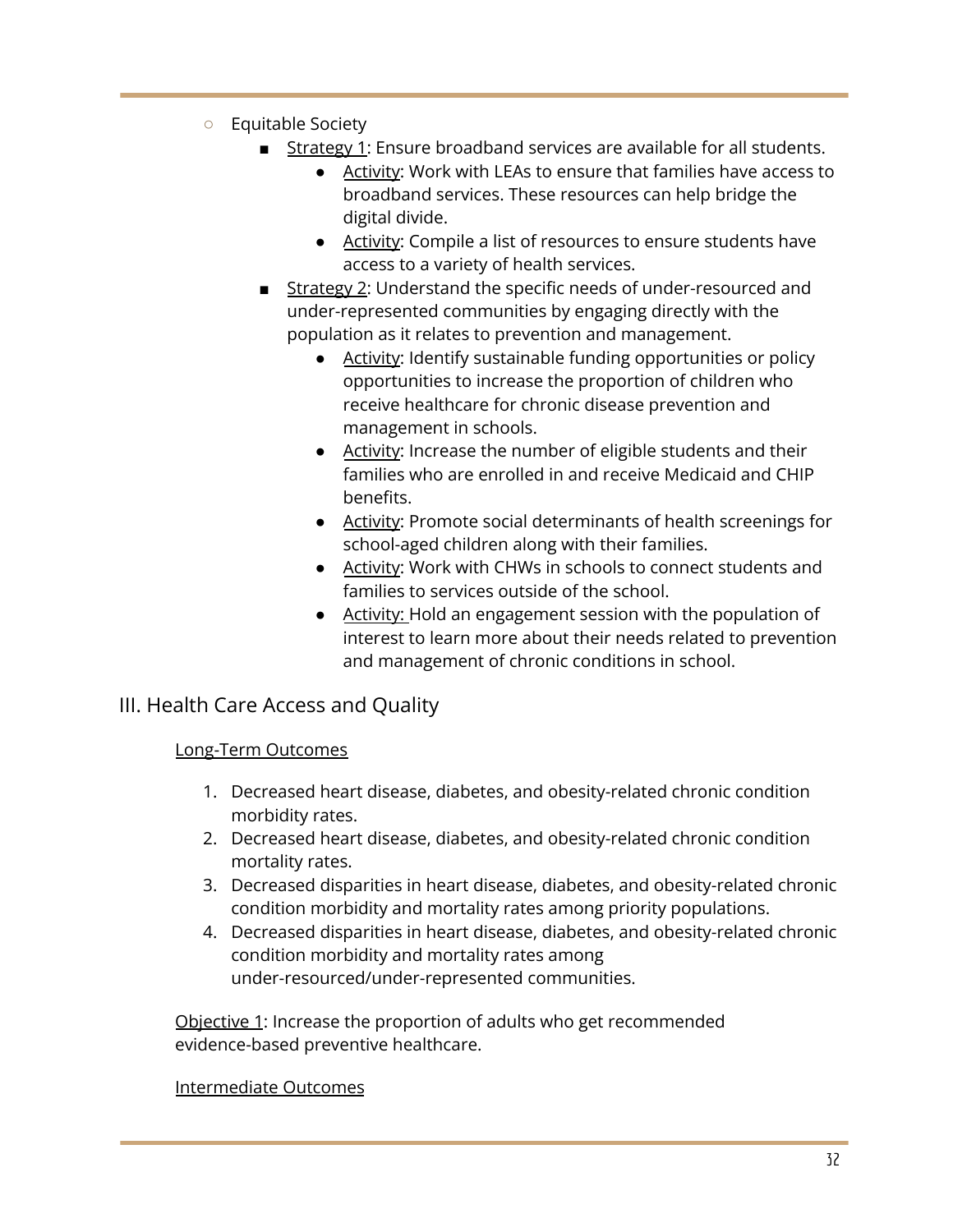- 1. Increased coverage of preventive care and services (Healthy People).
- 2. Increased reimbursement for preventive care and services (Healthy Communities).
- 3. Decreased disparities in undiagnosed conditions among priority populations (Equitable Society).
- 4. Decreased disparities in the number of people screened for prediabetes (fasting blood glucose, A1C, or risk test), hypertension, and cholesterol among priority populations (Equitable Society).
- 5. Decreased disparities in emergency room visits specific to heart disease, stroke, diabetes, kidney failure, and other related complications among priority populations (Equitable Society).
- 6. Decreased disparities in hospitalizations specific to heart disease, stroke, diabetes, kidney failure, and other related complications among priority populations (Equitable Society).

## Short-term Outcomes

- 1. Increased number of patients personally engaging with patient navigators or CHWs to prevent chronic conditions (Healthy People).
- 2. Increased percentage of adults with a primary care provider (Healthy People).
- 3. Increased percentage of adults who visited a doctor for a routine checkup in the past year (Healthy People).
- 4. Increased number of clinics who are following practice guidelines for chronic disease screenings or follow-ups (Healthy Communities).

Objective 2: Increase the utilization of Evidence-Based Lifestyle Change Programs (EBLCP) and Chronic Disease Self-management Programs (CDSMP) for the prevention and management of chronic disease.

## Intermediate Outcomes

- 1. Increased number of participants in EBLCPs who complete their program (Healthy People).
- 2. Increased number of participants in EBLCPs who met their program-specific goals (Healthy People).
- 3. Increased coverage of EBLCPs (Healthy People).
- 4. Increased number of insurers providing reimbursement for EBLCPs (Healthy Communities).
- 5. Increased number of EBLCPs offered in high and very high HII areas (Equitable Society).
- 6. Increased number of participants in EBLCPs from high and very high HII areas (Equitable Society).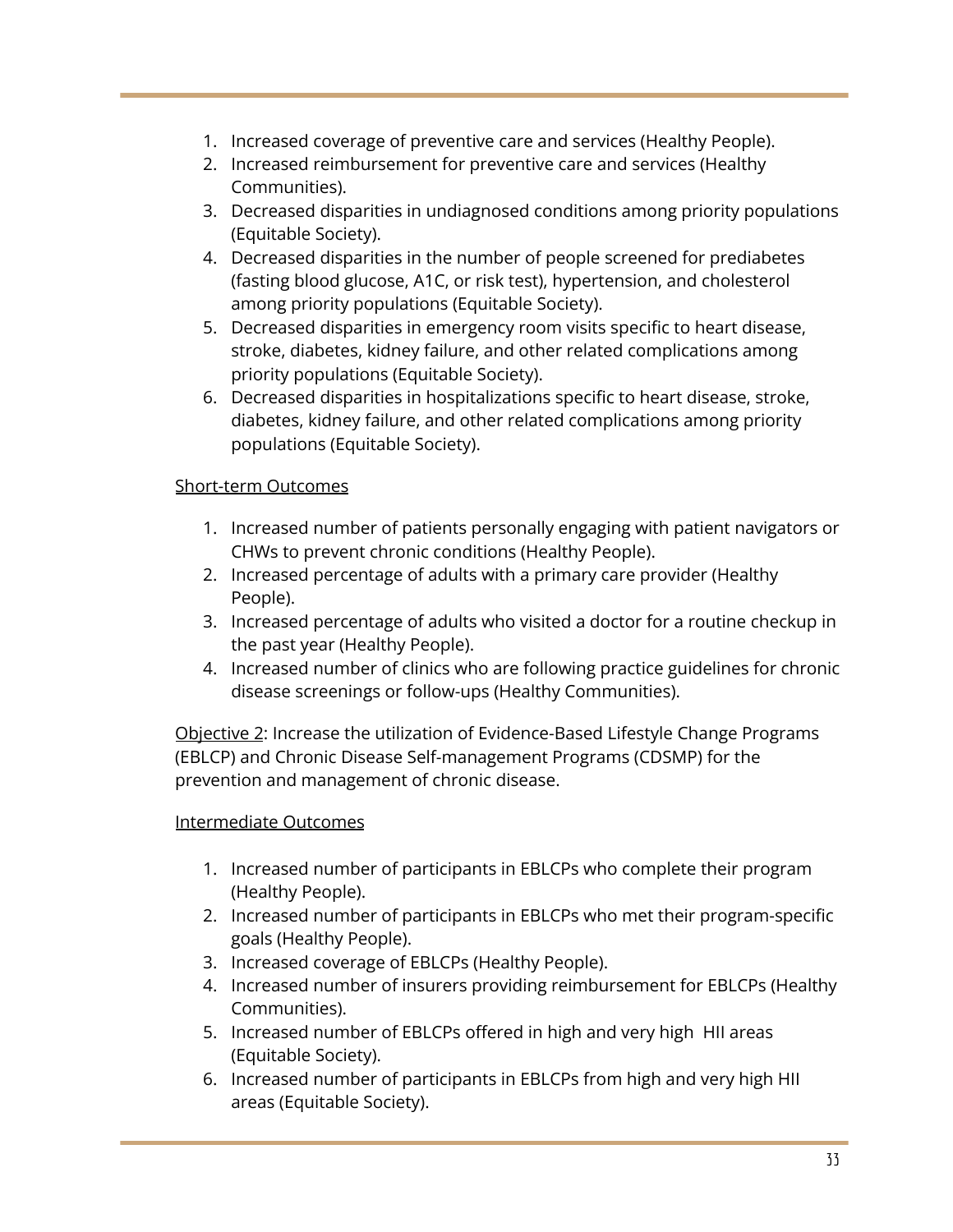#### Short-term Outcomes

- 1. Increased number of trained National Diabetes Prevention Program lifestyle coaches (Healthy Communities).
- 2. Increased number of participants referred to EBLCPs from the healthcare systems, community-based organizations, and LHDs (Healthy Communities).
- 3. Increased participation in EBLCPs (Healthy People) (both enrollment and retention).
- 4. Increased number of EBLCPs offered through partners or other organizations (Healthy Communities).
- 5. Increased number of employers offering EBLCPs or referring employees (Healthy Communities).
- 6. Increased number of clinics which refer patients to EBLCPs (Healthy Communities).
- 7. Increased number of clinics within high and very high HII areas with EBLCP referral policies or procedures (Equitable Society).

Objective 3: Increase the ability of primary care professionals to provide high-quality care to patients.

## Intermediate Outcomes

- 1. Increased number of patients utilizing telehealth services (Healthy People).
- 2. Decreased number of emergency department visits and hospitalizations due to unmanaged chronic conditions (Healthy People).
- 3. Increased number of insurers providing reimbursement for enhanced pharmacy services (Healthy Communities).
- 4. Increased number of payers providing reimbursement for telehealth chronic condition management (Healthy Communities).
- 5. Increased number of insurers providing reimbursement for patient engagement with patient navigators/CHWs (Healthy Communities).
- 6. Increased number of clinics referring to social determinants of health resources (Healthy Communities).
- 7. Decreased disparities in the number of emergency department visits and hospitalizations due to unmanaged chronic conditions (Equitable Society).

## Short-term Outcomes

- 1. Increased number of patients with access to telehealth services (Healthy Communities).
- 2. Increased number of clinics utilizing telehealth for managing chronic conditions (Healthy Communities).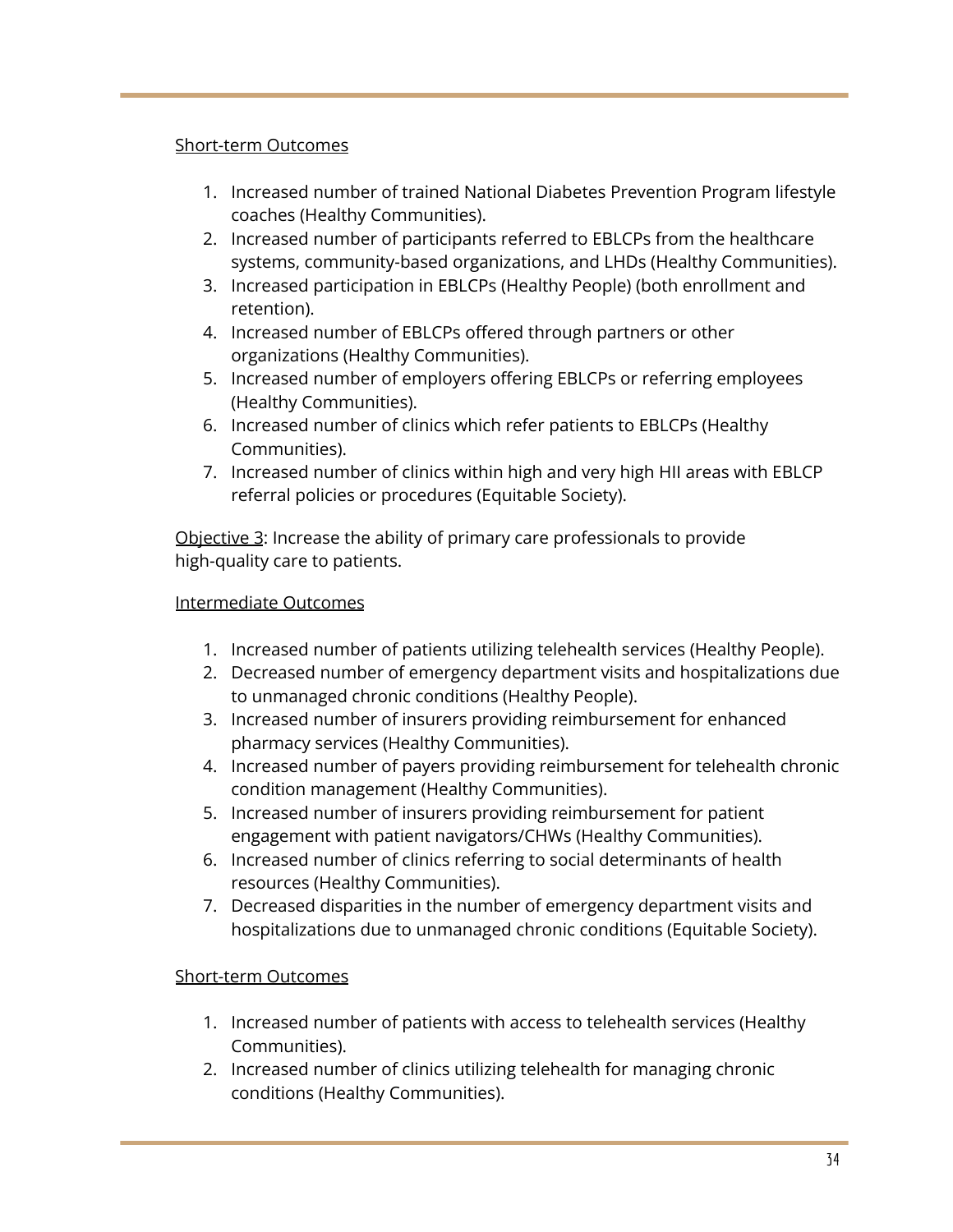- 3. Increased number of clinics utilizing electronic health records to identify patients with undiagnosed chronic conditions (Healthy Communities).
- 4. Increased number of clinics with enhanced team-based care policies (Healthy Communities).
- 5. Increased number of clinics screening for social determinants of health in healthcare settings (Healthy Communities).
- 6. Increased number of clinics with policies in place to utilize enhanced pharmacy services (Healthy Communities).
- 7. Increased number of pharmacies that provide enhanced pharmacy services (Healthy Communities).
- 8. Increased number of clinics within high and very high HII areas with enhanced team-based care policy (Equitable Society).

Objective 4: Increase the proportion of women who have access to lactation services and accommodations.

## Intermediate Outcomes

- 1. Increased number of women who breastfeed exclusively for the first six months of their infant's life (Healthy People).
- 2. Increased number of women who breastfeed for the first year of their infant's life(Healthy People).
- 3. Increased number of employers offering paid maternity leave (Healthy Communities).
- 4. Decreased disparities in the number of women within high and very high HII areas who breastfeed exclusively for the first six months of their infant's life (Equitable Society).
- 5. Decreased disparities in the number of women within high and very high HII areas who breastfeed for the first year of their infant's life (Equitable Society).

## Short-term Outcomes

- 1. Increased number of worksites that are fully compliant with federal lactation accommodation laws (Healthy Communities).
- 2. Increased number of hospitals and birthing centers which meet the Stepping Up for Utah Babies program requirements (Healthy Communities).

## Strategies and Activities: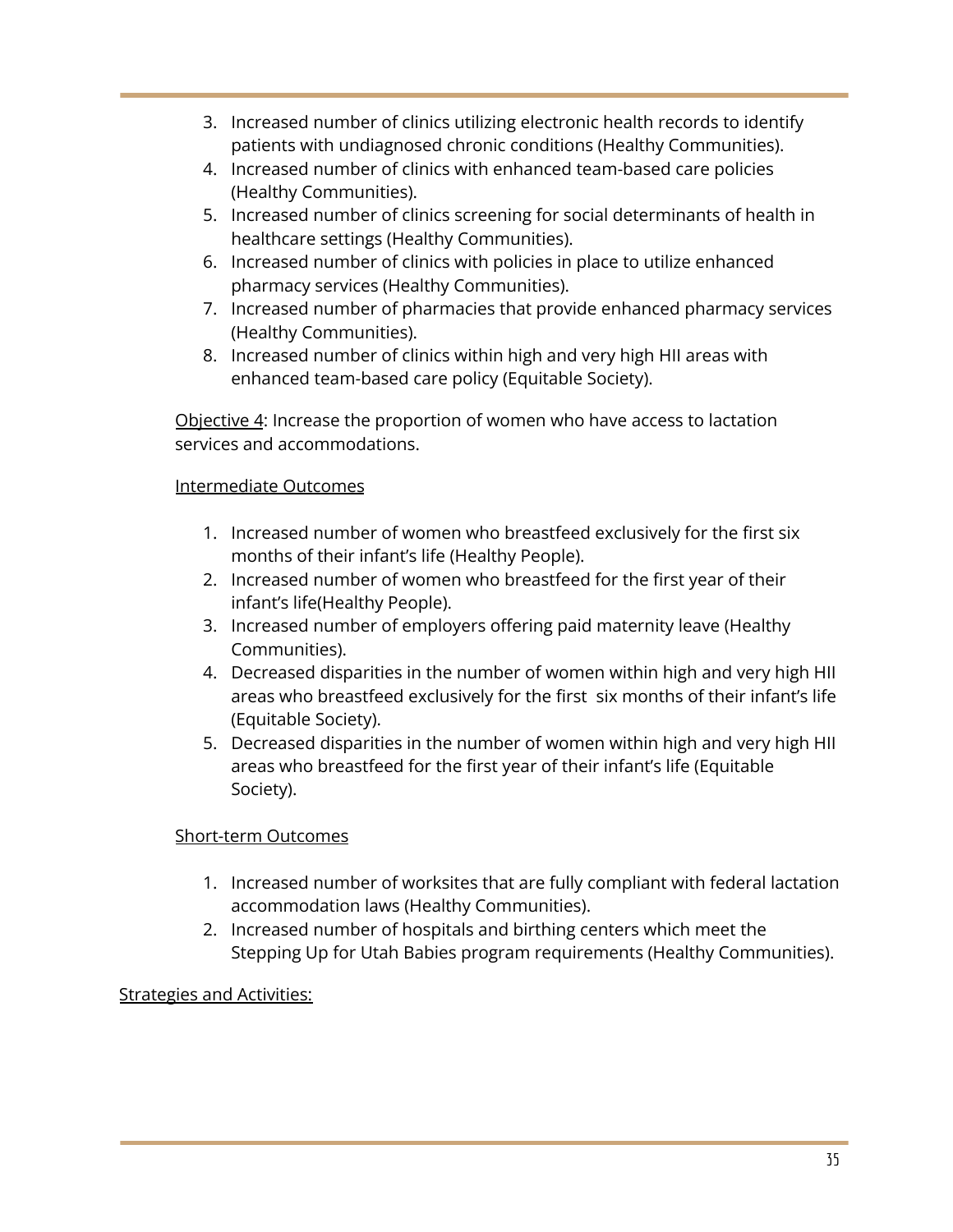- <span id="page-35-0"></span>● Objective 1: Increase the proportion of adults who get the recommended evidence-based preventive healthcare.
	- Healthy People
		- Strategy 1: Increase the inclusion of CHWs into the healthcare team to help patients navigate the healthcare system to link patients to preventive services.
			- Activity: Facilitate engagement of patient navigators or CHWs in clinical settings to address chronic conditions.
			- Activity: Educate CHWs on how to help their clients navigate health insurance, benefits from social services connected to the healthcare system, evidenced-based preventative care and how to communicate with healthcare providers.
			- Activity: Provide training for CHWs and healthcare providers on how to incorporate CHWs effectively into their healthcare team.
		- Strategy 2: Increase the number of individuals receiving evidence-based preventive healthcare to address chronic conditions.
			- Activity: Work with insurance providers to provide incentives to members who get annual screenings for chronic conditions.
			- Activity: Facilitate education to providers on evidence-based programs to address chronic conditions.
			- Activity: Investigate and prioritize potential policies to increase reimbursement of evidence-based health care interventions (i.e. National DPP as a model).
			- Activity: Identify patients with diabetes and chronic kidney disease through electronic health records and data mining.
			- Activity: Increase awareness of the connection between hypertension and diabetes to chronic kidney disease with patients and healthcare providers.
			- Activity: Work with National Diabetes Prevention Program and Chronic Disease Self-Management Program leaders to ensure intake forms include questions regarding whether or not accommodations for the classes are needed for people living with disabilities.
	- Healthy Communities
		- Strategy 1: Increase the recruitment and hiring of CHWs by clinics.
			- Activity: Educate providers and healthcare systems on the role and benefit of utilizing CHWs to address chronic conditions.
	- $\circ$  Equitable Society<sup>2</sup>
		- Strategy 1: Provide education to healthcare providers and decision makers to increase their understanding of how social determinants

 $2$  Activities around expanding insurance coverage can be found under "Equitable Society, Objective 4"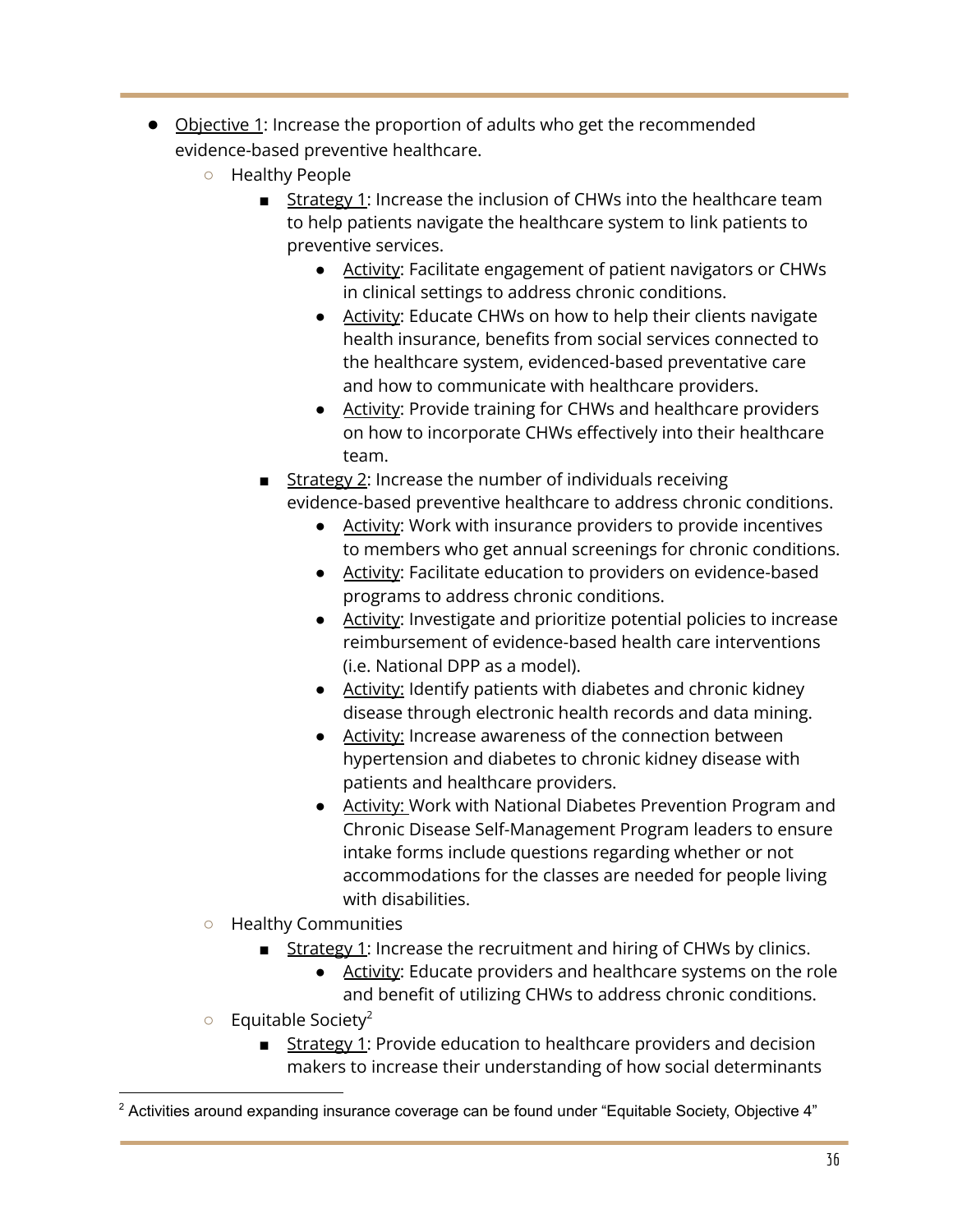of health impacts access to preventive healthcare among underserved and underrepresented communities.

- Activity: Identify new partners to promote evidence-based preventive healthcare to priority populations to address chronic conditions.
- Activity: Provide healthcare provider education around cultural humility.
- Activity: Provide education to decision makers on the link between social determinants of health and how it impacts preventive healthcare access ( transportation to facility, income to access care, etc.) and how it affects under-resourced and under-represented communities.
- Strategy 2: Educate healthcare providers on effective ways to talk to patients about obesity with a focus on healthcare providers physicians who work in sliding scale clinics.
	- Activity: Provide education on cultural humility on topics such as obesity, nutrition, Body Mass Index, etc.
- Strategy 3: Promote provider training on inclusivity and accessibility.
	- Activity: Partner with the Uah Disabilities Program to promote training
- <span id="page-36-0"></span>● Objective 2: Increase the utilization of Evidence Based Lifestyle Change Programs (EBLCP) and Chronic Disease Self-management Programs (CDSMP) for the prevention and management of chronic disease
	- Healthy People
		- Strategy 1: Increase participant enrollment in EBLCP and CDSMP.
			- Activity: Increase awareness of EBLCP and CDSMP to individuals and healthcare workers through provider education, CHWs, and risk assessment surveys provided through the NACDD website, etc.
	- Healthy Communities
		- Strategy 1: Provide support for EBLCP and CDSMP in Utah.
			- Activity: Develop and improve partnerships that lead to increased referrals to lifestyle change programs for eligible people.
			- Activity: Identify businesses that are ready to offer EBLCPs and CDSMPs to employees as well as employers that are ready to develop a process to refer at-risk employees to such programs.
			- Activity: Work with partners to increase the number of EBLCP and CDSMP in community settings.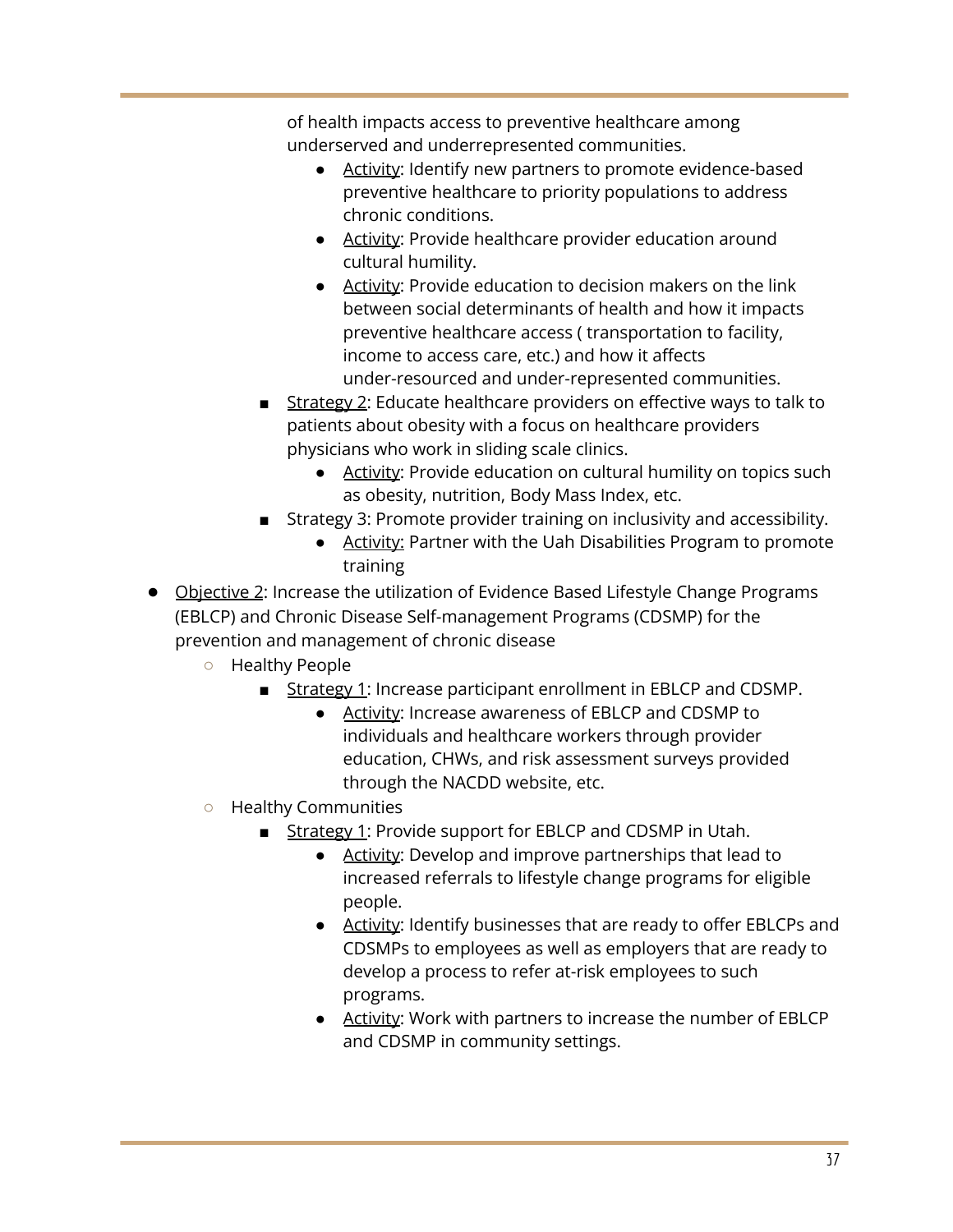- Activity: Increase the number of sites that promote target EBLCP and CDSMP to under-resourced and under-represented individuals.
- Activity: Work with partners to increase the number of trained lifestyle coaches for the National Diabetes Prevention Program.
- Activity: Collaborate with partners to deliver the lifestyle change programs and chronic disease self-management programs through partners or collaboration with other organizations (American Diabetes Association, NACDD, Association of Diabetes Care & Education Specialists (ADCES)).
- Activity: Increase referrals to and participation in lifestyle change programs and chronic disease self-management programs from the healthcare system.
- Activity: Increase the number of payers who are providing reimbursement for the National Diabetes Prevention.
- Activity: Increase the number of employers who opt-in to coverage of National Diabetes Prevention.
- Strategy 2 : Increase the number of community organizations that provide prevention services to those who are under-resourced and under-represented.
	- Activity: Educate community organizations on EBLCP and CDSMP and other chronic disease related programs and services they can provide.
	- Activity: Provide community organizations with resources to apply for funding for such services.
	- Activity: Assess the interest and capacity of community-bBased organizations to conduct health screenings.
- Equitable Society
	- Strategy 1: Utilize social determinants of health to identify and address root causes of chronic disease.
		- Activity: Promote simple screening for social determinants of health in healthcare settings.
		- Activity: Educate care team members on how to address social determinants of health needs among their patient population.
		- Activity: Help healthcare administrators identify existing links between social determinants of health factors and chronic disease control rates among their patient population.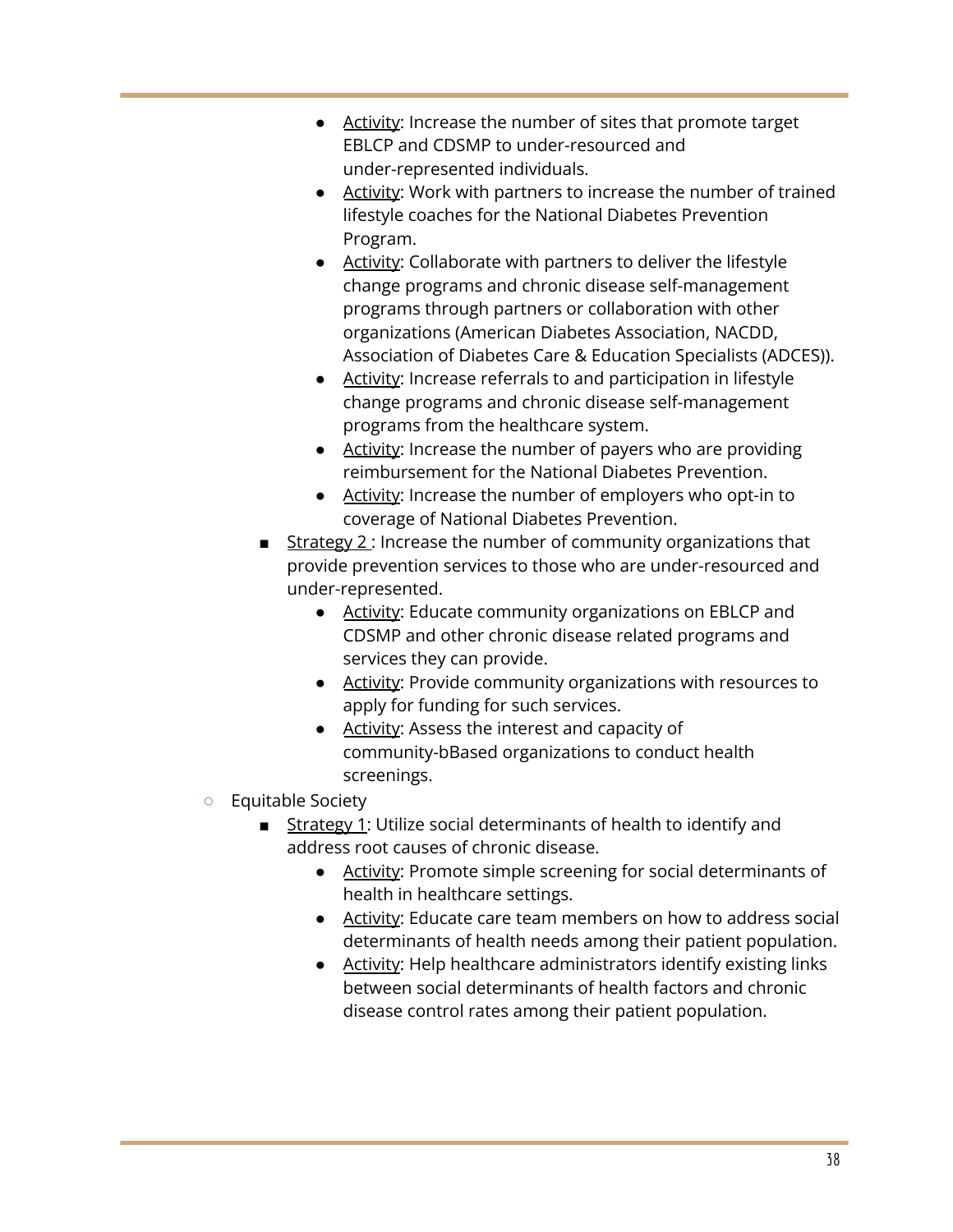- <span id="page-38-0"></span>● Objective 3: Increase the ability of primary care professionals to provide more high-quality care to patients.
	- Healthy People
		- Strategy 1: Engage pharmacists in providing enhanced services to improve access to quality care and health outcomes for individuals.
			- Activity: Educate providers on enhanced pharmacy services and how to effectively partner with pharmacists to improve patient health outcomes.
		- Strategy 2: Increase the use of non-physician team members in reducing chronic conditions
			- Activity: Develop a policy that promotes sustainable funding for CHWs.
			- Activity: Educate providers about how to utilize and increase the number of health care teams that include CHWs.
			- Activity: Increase awareness of and referrals to evidence-based programs.
			- Activity: Utilize non-physician team members such as diet techs, CHWs, care managers, office staff, etc. in prevention roles s.
			- Activity: Partner with medical and physician assistant programs to educate students about interventions to prevent and control diabetes, heart disease, chronic kidney disease, and obesity.
	- Healthy Communities
		- Strategy 1: Increase utilization of health information technology by health systems, clinics, and public health.
			- Activity: Implement systems to facilitate bi-directional, e-referral between healthcare systems and CDC-recognized lifestyle change programs.
			- Activity: Build partnerships to increase interoperability and data sharing to assist with continuous quality improvement.
			- Activity: Work with health systems to adopt a policy that requires administrative staff to use electronic health records to identify undiagnosed hypertension.
			- Activity: Work with healthcare providers to add physical activity as a vital sign at check-ups.
			- Activity: Utilize large data sets to identify patterns and correlations to improve outcomes for chronic conditions.
			- Activity: Continue reviewing the Clinical Health Information Exchange (cHIE) infrastructure and support improvements to be able to effectively store, maintain, and transmit data to the UDOH for chronic disease surveillance.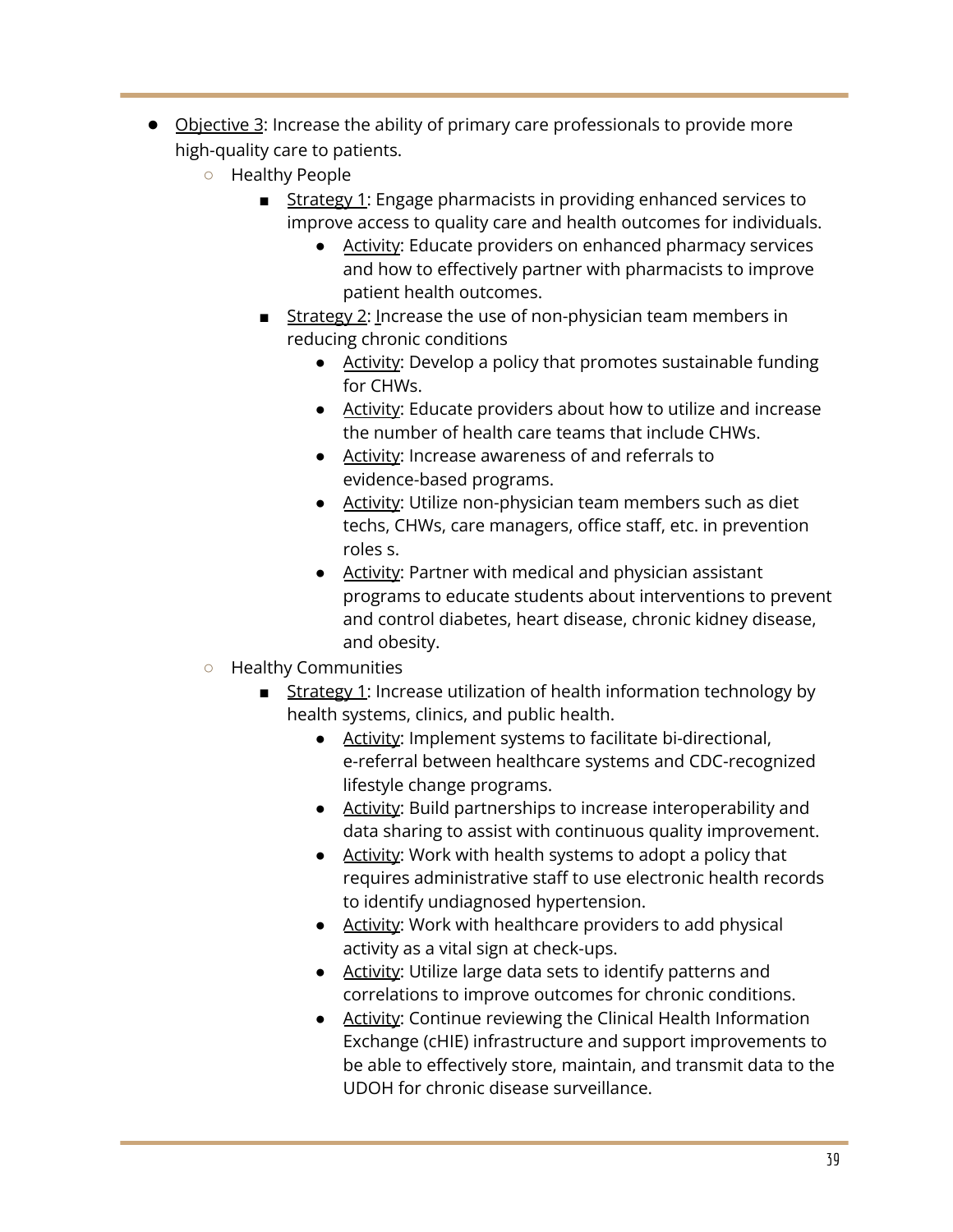- Activity: Assess the availability of telehealth in terms of healthcare access and health programs or other services, including identification of platforms and populations served.
- Inform clinics of ways to increase accessibility and ADA compliance of telehealth for people with disabilities
- Strategy 2: Engage pharmacists in providing enhanced services to improve access to quality care and health outcomes for pharmacy patrons.
	- Activity: Work with payers in Utah to expand pharmacy reimbursement services and payment methods.
	- Activity: Increase the number of community pharmacies that are implementing or using medication therapy management for chronic disease management.
	- Activity: Increase the number of community pharmacies that are providing lifestyle modification and chronic disease management and education services.
	- Activity: Increase the number of community pharmacies that have collaborative or cooperative agreements with referring physicians.
	- Activity: Increase hypertension monitoring linkages between pharmacies and health systems.
	- Activity: Explore chronic care management opportunities for pharmacies with primary care and other systems.
	- Activity: Identify independent pharmacies to provide technical assistance for offering diabetes self-management education and support and support the launch of these programs.
	- Activity: Provide ongoing follow-up and technical assistance to pharmacies that were provided with diabetes self-management education and support accreditation.
	- Activity: Leverage partnerships with community pharmacies and the Utah Pharmacy Association to improve pharmacy engagement, processes, billing, and clinical documentation for offering diabetes self-management education and support.
	- Activity: Work with pharmacies to promote medication therapy management. Examples of activities may include providing blood pressure and cholesterol management evidence-based lifestyle modification resources to pharmacists; or working with pharmacies and providers to reduce patients' out-of-pocket costs by prescribing generic prescriptions, one-pill therapy, and promoting additional resources (Good Rx app).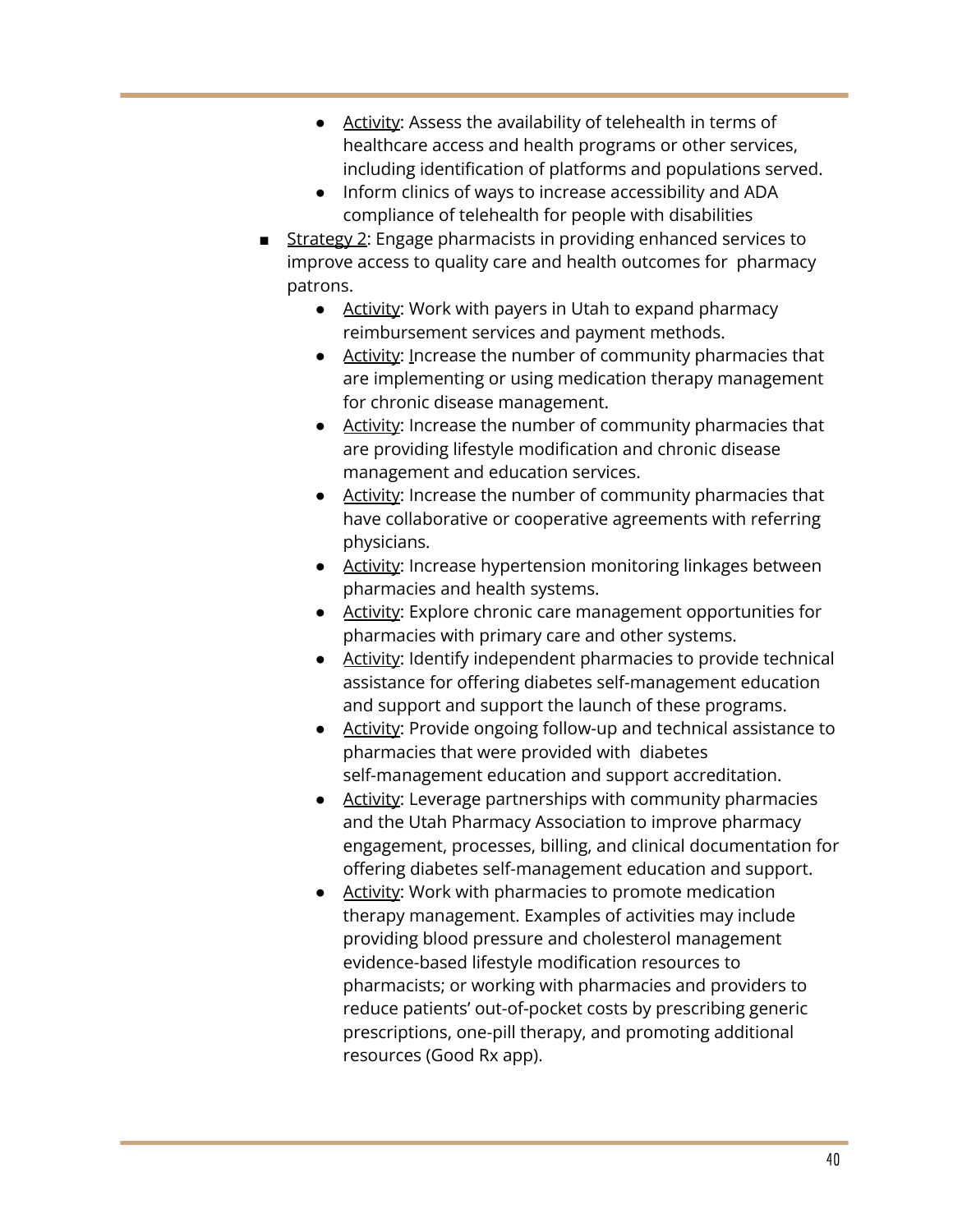- Equitable Society
	- Strategy 1: Ensure that patients in high and very high HII have access to primary care including telehealth services.
		- Activity: Engage with health systems to provide telehealth services that are accessible to people who live in high and very high HII communities.
		- Activity: Train healthcare providers who treat patients who live in very high and high HII areas on resources available for medical assistance.
		- Activity: Provide a comprehensive guide to primary care providers about steps and tools to approach care from a health equity lens.
		- Activity: Develop a plan to determine how to maintain telehealth or digital technology gains, including policy implications and partnerships for expanding the reach and accessibility of broadband internet to under-resourced and under-represented communities.
- <span id="page-40-0"></span>● Objective 4: Increase the proportion of women who have access to lactation services and accommodations.
	- Healthy People
		- Strategy 1: Increase environmental support for caregivers to initiate best practices to ensure healthy nutrition and physical activity.
			- Activity: Conduct training and learning collaboratives for healthcare providers and facilities around maternal and child health.
			- Activity: Provide nutrition resources for infants and children to families.
			- Activity: Utilize CHWs in healthcare settings to connect individuals with lactation support.
			- Activity: Increase provider coverage of lactation consultation services.
			- Activity: Include lactation training in residency programs for primary care providers.
			- Activity: Increase support systems for women returning to the workforce through improved worksite policies.
	- Healthy Communities
		- Strategy 1: Increase environmental support within communities to initiate best practices for lactating women to ensure healthy nutrition and physical activity.
			- Activity: Increase participation in the Stepping up for Utah Babies program in hospitals, birthing facilities,and institutions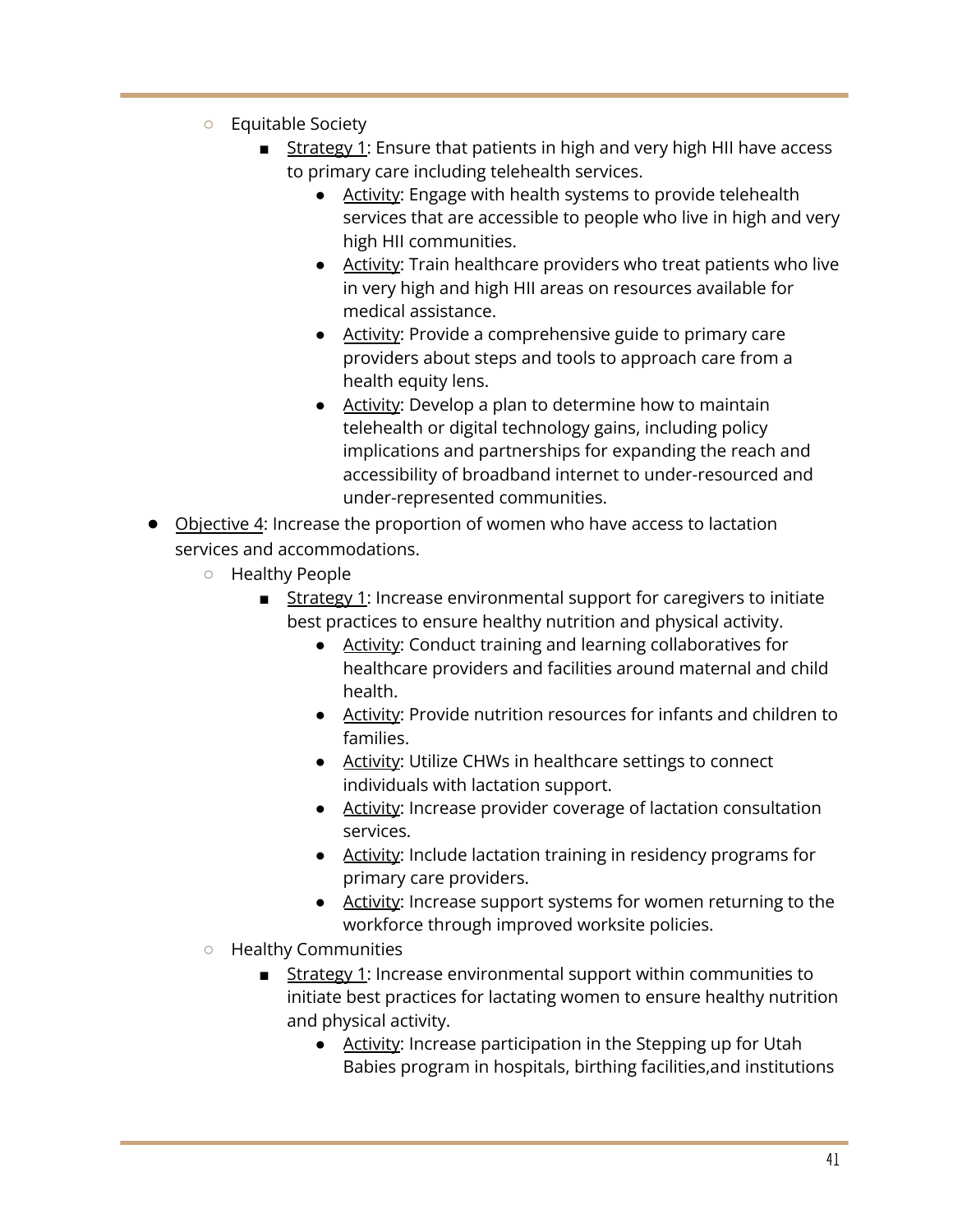as a potential stepping stone to the Baby Friendly Hospital Initiative.

- Activity: Provide breastfeeding accommodations in public places.
- Activity: Collaborate with community partners to increase environmental support within communities to initiate best practices for nutrition and physical activity.
- Activity: Expand the workplace lactation support program into more businesses and all early childcare and education facilities.
- Activity: Collaborate with healthcare systems to increase opportunities for prenatal education with programs such as Stepping Up for Utah Babies.
- Equitable Society
	- Strategy 1: Increase access to lactation services and accommodations in high and very high HII areas.
		- Activity: Utilize evidence-based strategies to address community differences and provide lactation services that meet population needs.
		- Activity: Engage community stakeholders within high and very high HII areas to assess their needs and wants around lactation services.
		- Activity: Work with Medicaid providers, Federally Qualified Health Centers (FQHCs), and other clinics that serve the under-resourced and under-represented to ensure that healthcare providers are being trained on lactation services and accomodations.

# <span id="page-41-0"></span>IV. Neighborhood and Built Environment

## Long-term outcomes

- 1. Decreased heart disease, diabetes, chronic kidney disease and obesity-related chronic condition morbidity rates.
- 2. Decreased heart disease, diabetes, chronic kidney disease, and obesity-related chronic condition mortality rates.
- 3. Decreased disparities in heart disease, diabetes, chronic kidney disease, and obesity-related chronic condition morbidity and mortality rates among priority populations.
- 4. Decreased disparities in heart disease, chronic kidney disease, diabetes, and obesity-related chronic condition morbidity and mortality rates among under-resourced/under-represented racial and ethnic groups.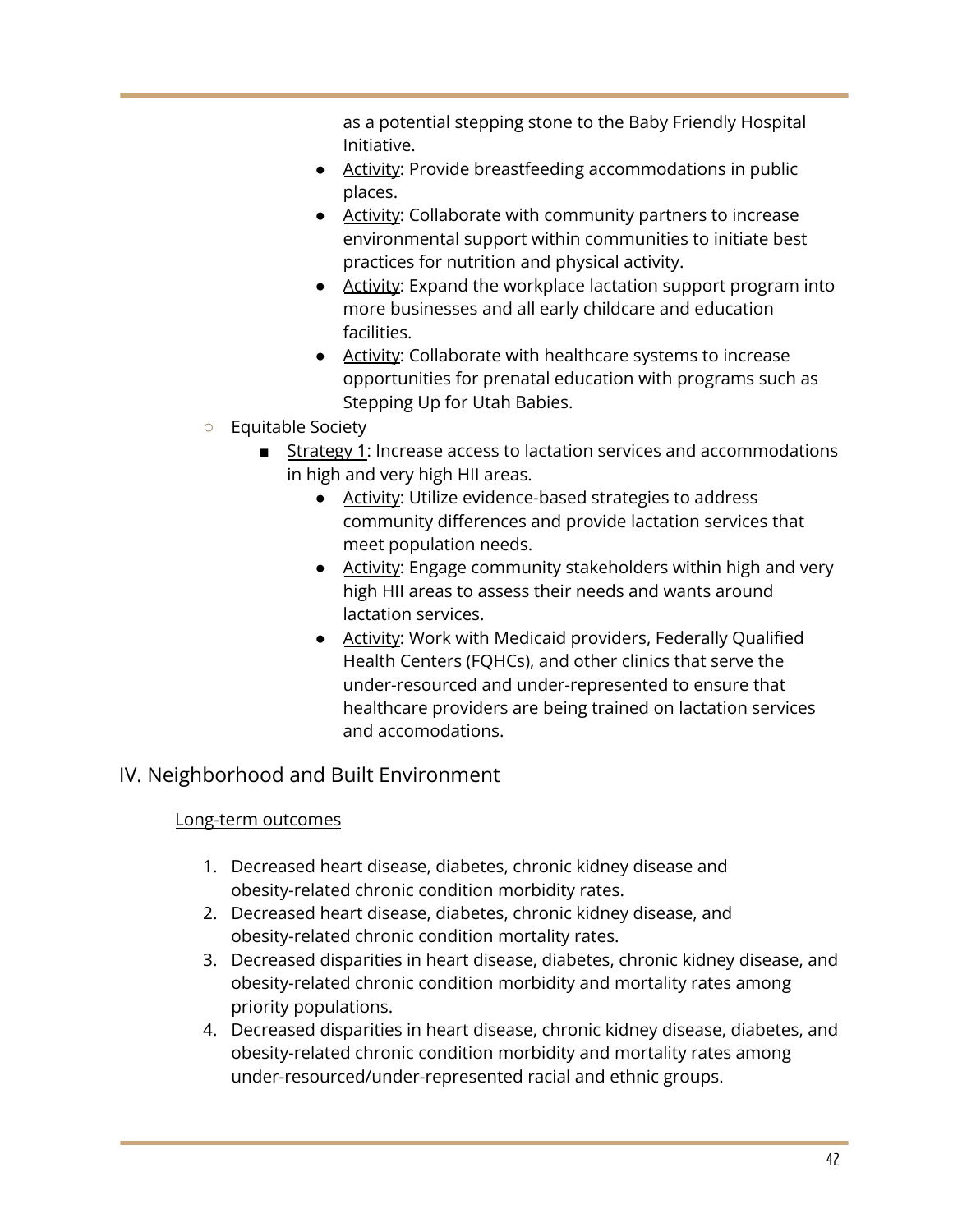Objective 1: Increase availability of healthy foods.

## Intermediate outcomes

- 1. Increased consumption of healthy foods (Healthy People).
- 2. Increased number of eligible people on SNAP program benefits among residents in high and very high HII (Healthy People).
- 3. Increased number of community venues that adopt Eat Well Utah (Healthy Community).
- 4. Increased number of community venues that adopt Eat Well Utah in high and very high HII areas (Healthy Community).

## Short-term outcomes

- 1. Increased number of food pantries that provide healthy and culturally appropriate food (Healthy Community).
- 2. Increased number of food pantries that provide healthy and culturally appropriate food in high and very high HII areas (Healthy Community)
- 3. Increased opportunities for eligible people in high and very high HII to enroll in SNAP.

Objective 2: Increase perceived safety and accessibility of sidewalks, streets, trails, parks, etc.

## Intermediate outcomes

- 1. Increased number of people who are physically active (Healthy People).
- 2. Increased number of cities that implement changes to promote walkable communities (Healthy Community).
- 3. Increased number of enhancements to trails and parks to make them more user friendly and increase perception of safety (Healthy Community).
- 4. Increased actual safety of selected areas (Healthy Community).
- 5. Increased funds from city budgets dedicated to improving walkability of communities in high and very high HII areas (Healthy Community).
- 6. Increased number of people who use active transportation (who walk or bike to get places) (Healthy People).
- 7. Increased number of people who use parks and trails (Healthy People).
- 8. Increased number of people who use active transportation (who walk or bike to get places) in high and very HII areas (Healthy People).

## Short-term outcomes

1. Increased number of city plans that incorporate active transportation in high and very high HII areas (Equitable Society).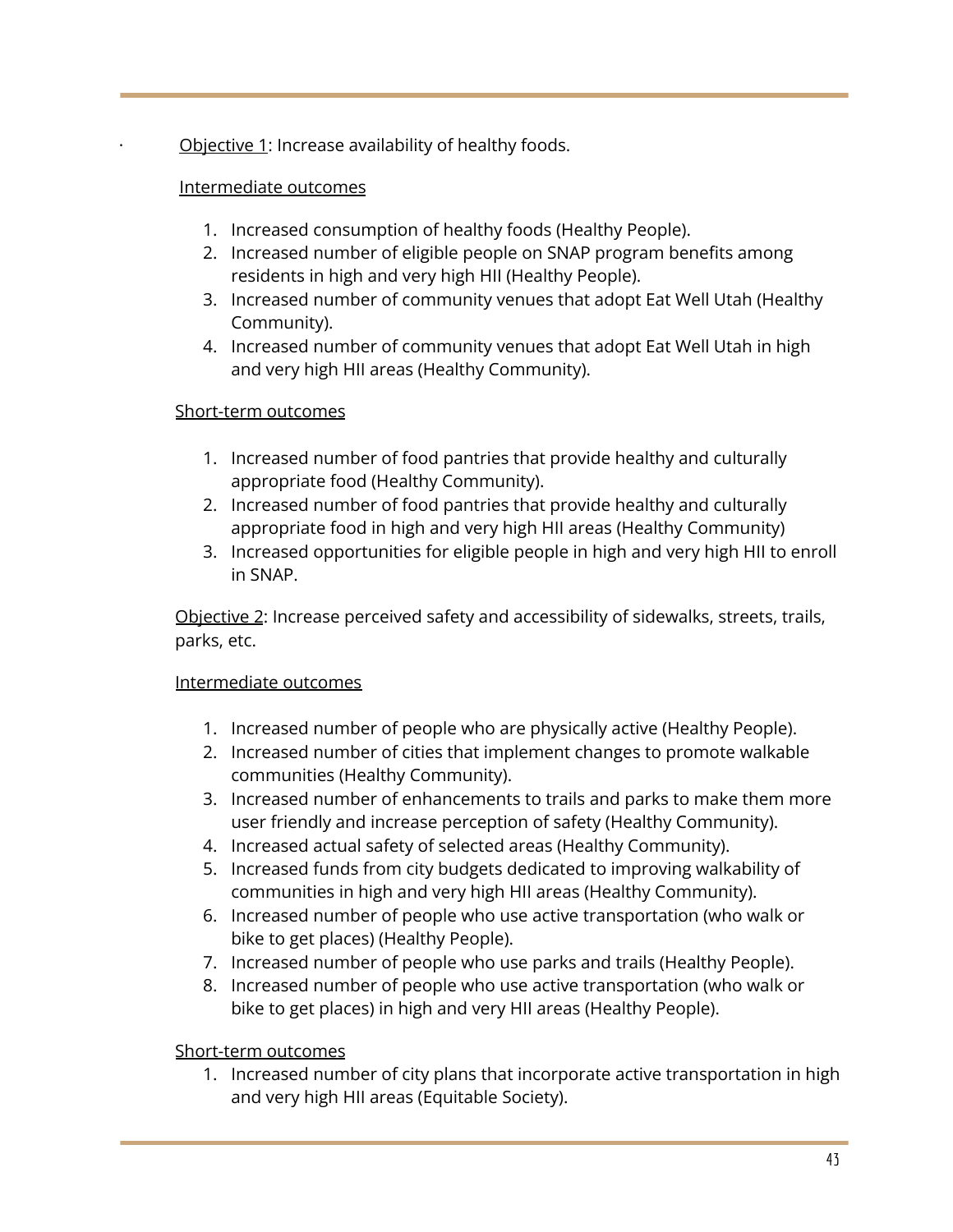Objective 3: Increased use of mass transit.

#### Intermediate outcomes

- 1. Increased access to mass transit, particularly in areas around food pantries, healthcare clinics, and industry. (Healthy Communities)
- 2. Expanded mass transit schedules that accommodate people who get off work late at night or during "off" hours. (Healthy Communities)
- 3. Increased number of people in high HII using mass transit (Healthy People).
- 4. Increased number of TRAX stops in high and very high HII areas (Healthy Community).

#### Short-term outcomes

- 1. Increased number of people who have access to mass transit (Healthy People).
- 2. Increased number of under-resourced and under-represented communities served by transit (Healthy Community).
- 3. Increased number of workplaces that offer transit passes to their employees. (Healthy Communities)
- 4. Increased number of workplaces with bike parking. (Healthy Communities)

Objective 4: Increased number of worksites with wellness policies.

#### Intermediate outcomes

- 1. Increased number of employees with opportunities to engage in physical activity while at work or who have access to healthy foods at their worksite (Healthy Community).
- 2. Increased number of worksites in compliance with lactation accommodations (Healthy Community).
- 3. Increased number of worksites with wellness plans in high and very high HII areas (Healthy Community).

## Short-term outcomes

- 1. Increased number of employees who work in worksites that have wellness policies (Equitable Society).
- 2. Increased number of worksites that implement wellness policies or plans (Healthy Community).
- 3. Increased number of worksites in high or very HII areas that have an exercise release time policy (Healthy Community).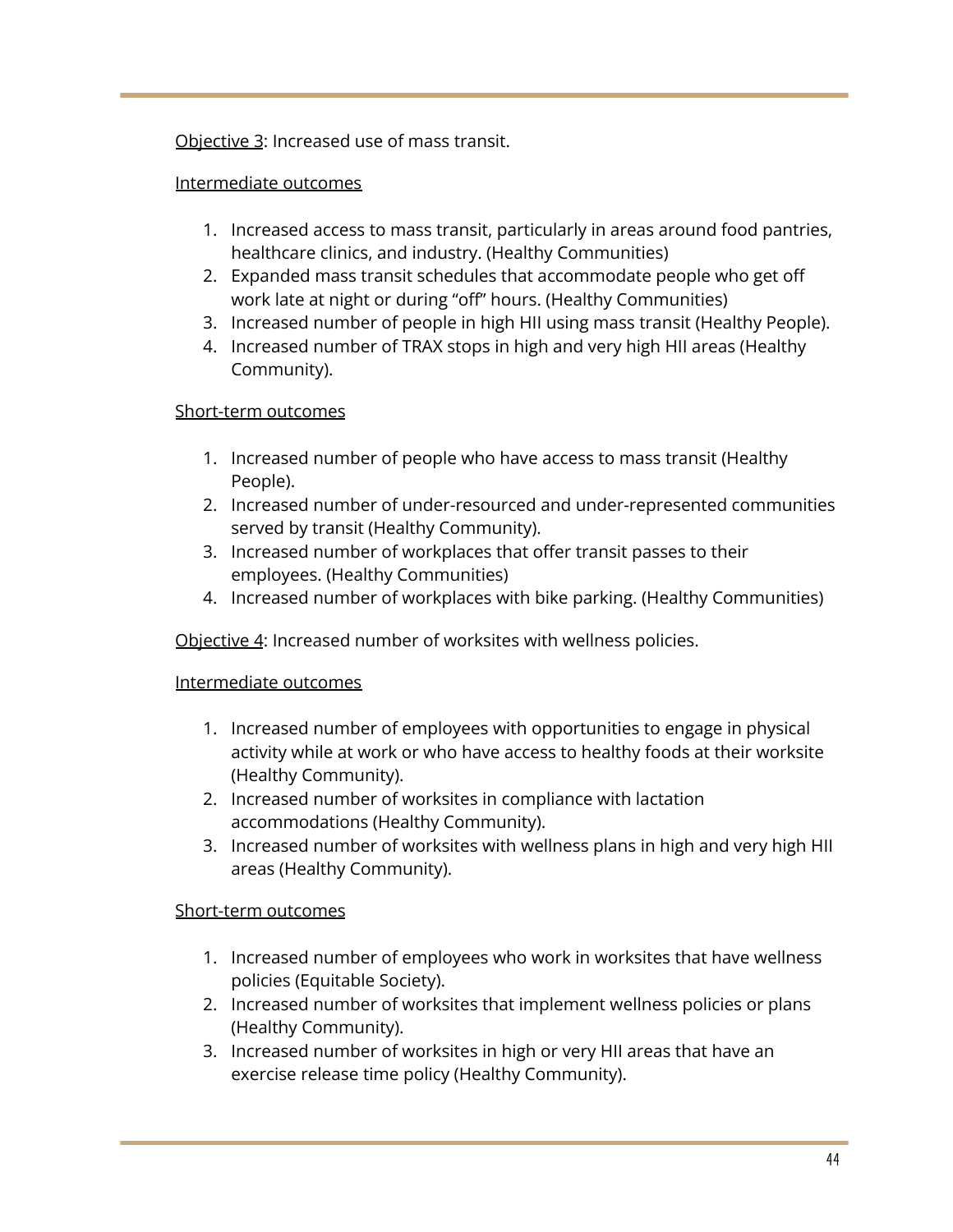## **Strategies and Activities:**

- <span id="page-44-1"></span><span id="page-44-0"></span>● Objective 1: Increased availability of healthy foods.
	- Healthy People
		- Strategy 1: Increase environmental support for caregivers, infants, and children to ensure healthy nutrition.
			- Activity: Provide resources to caregivers of infants and children attending TOP Star endorsed ECEs about healthy nutrition practices, including information on breastfeeding.
			- Activity: Work with lactation consultants to provide educational classes for caregivers of infants to ensure best practices for healthy nutrition.
	- Healthy Communities
		- Strategy 1: Implement food service guidelines in community settings.
			- Activity: Implement Eat Well Utah into in-patient meals in at least one hospital.
			- Activity: Implement and expand Eat Well Utah into additional community or worksite venues.
		- Strategy 2: Increase and improve policies that support food security.
			- Activity: Work with cities to design mixed-use land policies that create neighborhoods with safe access to healthy foods, including grocery stores, farmers markets, etc.
			- Activity: Put memorandums of understanding (MOUs) in place with community-based organizations to to expand produce incentives and reach (such as farm to early childcare education, Harvest of the Season)
			- Activity: Partner with the UDOH Comprehensive Cancer Control Program and the Community Food Security Program to work with farmers market operators to create a set of standards regarding the percent of booths that have healthy food options.
			- Activity: Work with city planners to explore opportunities for healthy food options that are accessible to new housing development units.
	- Equitable Society
		- Strategy 1: Increased availability of healthy foods.
			- Activity: Work to implement healthy checkout lanes in at least five grocery stores in under-resourced and under-represented communities.
			- Activity: Work with Grocery Rescue to donate more culturally diverse foods to community food pantries.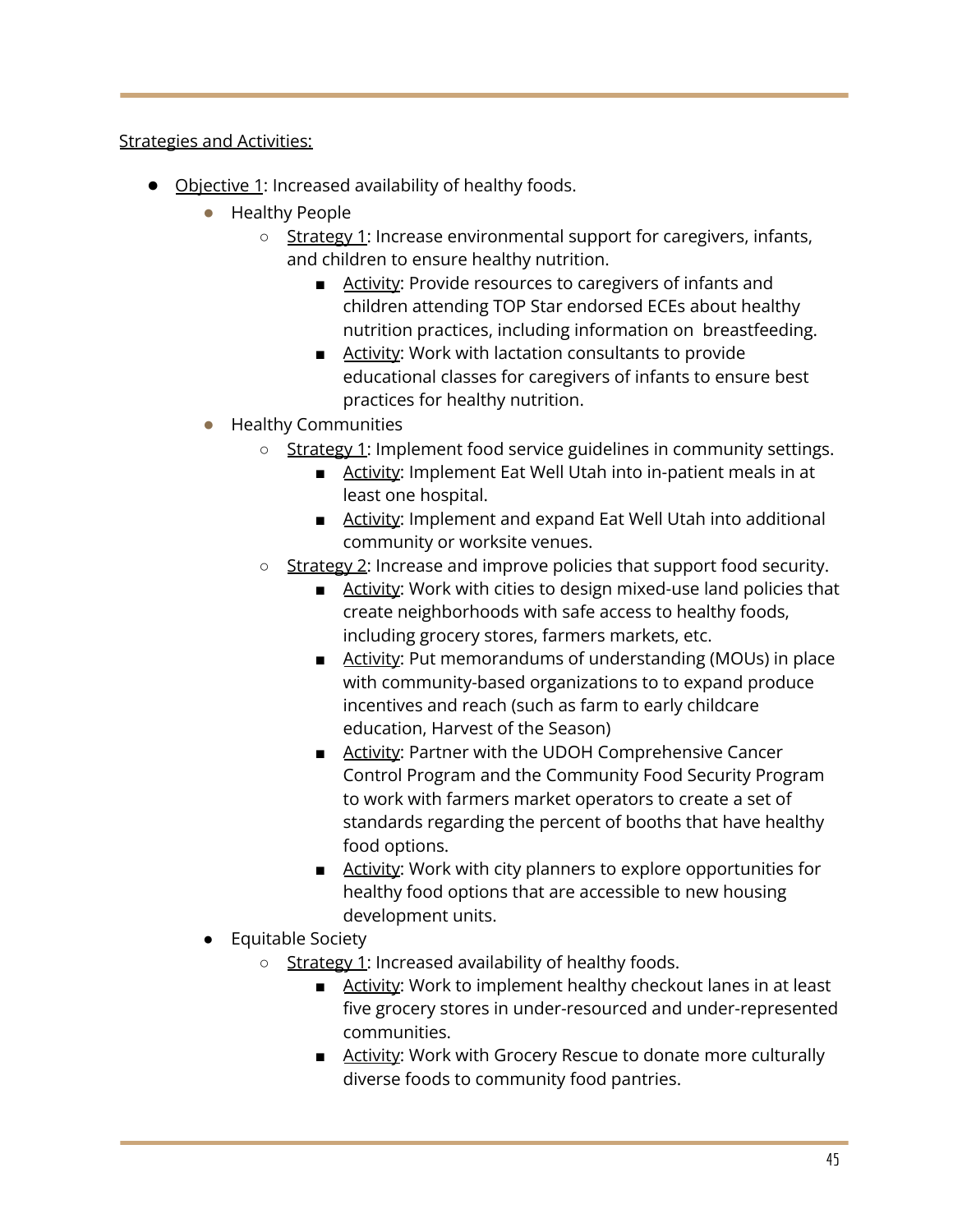- Activity: Identify gaps in transportation routes (mass transit and bike or walking lanes) to healthy food options, including farmers markets and community food pantries.
- Activity: Work with food pantries to explore the possibility of creating drive-through pantries for people with disabilities.
- Activity: Work with cities and towns to create community garden spaces in high and very high HII areas.
- Activity: Meet with under-resourced and under-represented communities to understand what healthy foods means to them and what factors are impacting the availability of healthy food in their communities.
- Activity: Identify food deserts and explore opportunities to incentivize grocers to move to low-income neighborhoods.
- Activity: Partner with the UDOH Comprehensive Cancer Control Program and the Community Food Security Program to increase the number of farmers markets in high and very high HII areas, especially areas where mass transit or active transportation opportunities are available.
- <span id="page-45-0"></span>Objective 2: Increased perceived safety and accessibility of sidewalks, streets, trails, parks, etc.
	- Healthy People
		- Strategy 1: Increased number of cities and counties with active transportation plans and components of general city and county plans.
			- Activity: Identify what factors influence people's perception of safety and accessibility.
			- Activity: Develop a plan to implement changes to the built environment so people living and working in the community feel safer using active transportation.
	- Healthy Communities
		- Strategy 1: Increased number of cities and counties with active transportation plans and components of general city and county plans.
			- Activity: Work with city or county planners to provide added security at trail heads, parks, etc.
			- Activity: Explore opportunities to make communities safer with decision makers in high and very high HII areas.
			- Activity: Work with communities to ensure pedestrian routes and safety are considered with every transportation plan.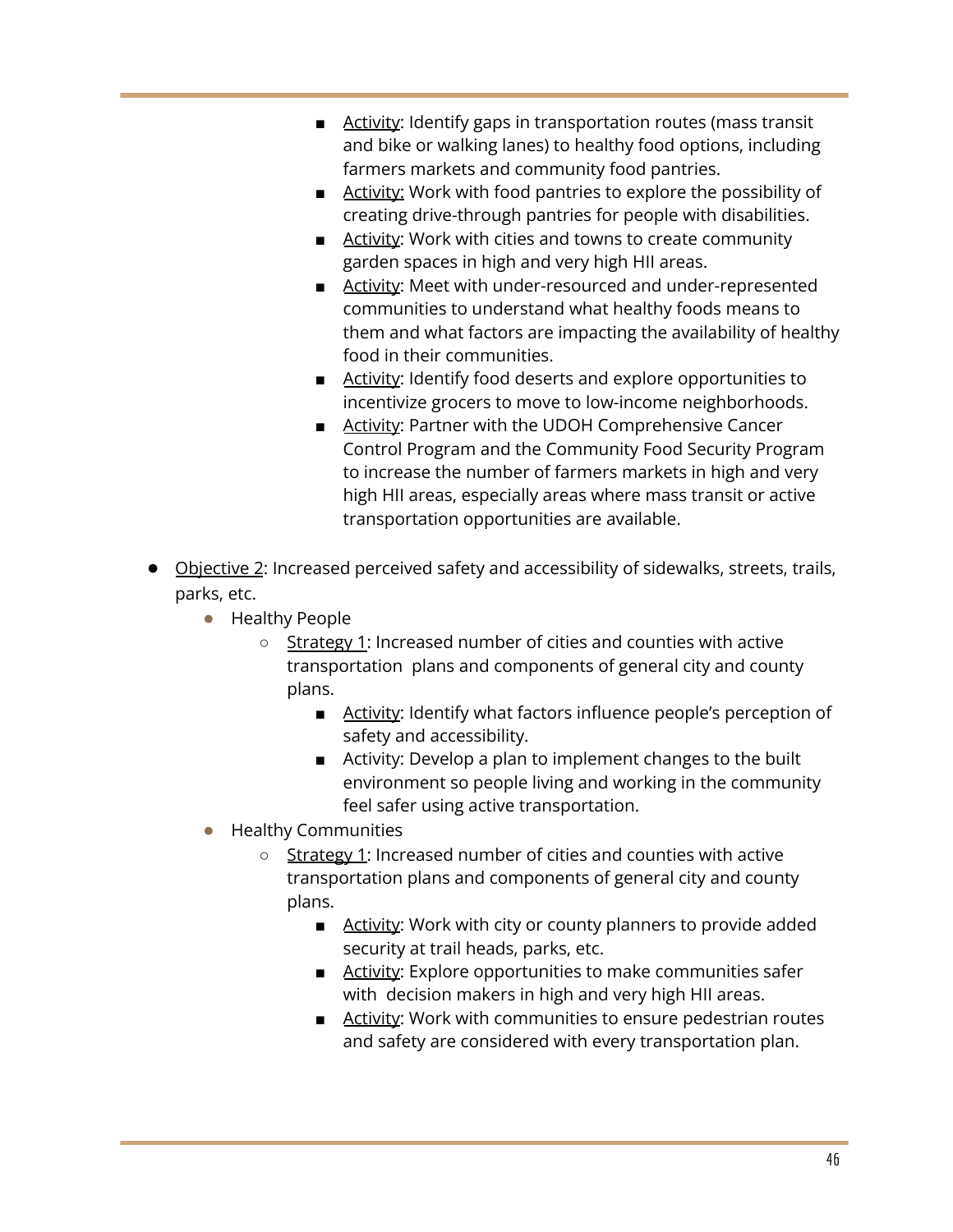- Activity: Create walking school buses, bicycle trains, and safe routes to school to increase physical activity among school-aged children.
- Activity: Assess routes and safety for people with disabilities
- Strategy 2: Collaborate with partners to implement master plans and land use interventions that connect the built environment and active transportation.
	- Activity: Encourage city and county planners to develop active transportation plans.
	- Activity: Work with school districts and cities to implement safe routes to schools.
	- Activity: Work with communities to improve the safety and infrastructure within the first and last mile around transit stops.
	- Activity: Work with city planners to increase adequate crossing time at crosswalks.
	- Activity: Work with contractors of housing developments to provide residents with safety features in and around housing, such as street lights on sidewalks.
- <span id="page-46-0"></span>● Equitable Society
	- Strategy 1: Collaborate with partners in high and very high HII areas to implement master plans and land use interventions that connect the built environment and active transportation.
		- Activity: Discuss the need for active transportation or connections to transit in underserved and under-represented communities with local community or neighborhood councils and divisions of transportation.
		- Activity: Develop fact sheets that emphasize the health impacts and areas of health disparities related to chronic disease with the Utah Department of Transportation and city transportation officials.
		- Activity: Use data to demonstrate where walking and biking infrastructure is lacking.
		- Activity: Work with city and county planners to consider mixed land use developments that create safe walking and biking networks with access to central services.
		- Activity: Work with high and very high HII areas to improve sidewalk safety and bike safety.
- <span id="page-46-1"></span>● Objective 3: Increase use of mass transit among Utahns.
	- Healthy Communities
		- Strategy 1: Collaborate with community members and businesses to increase the number and frequency of transit stops.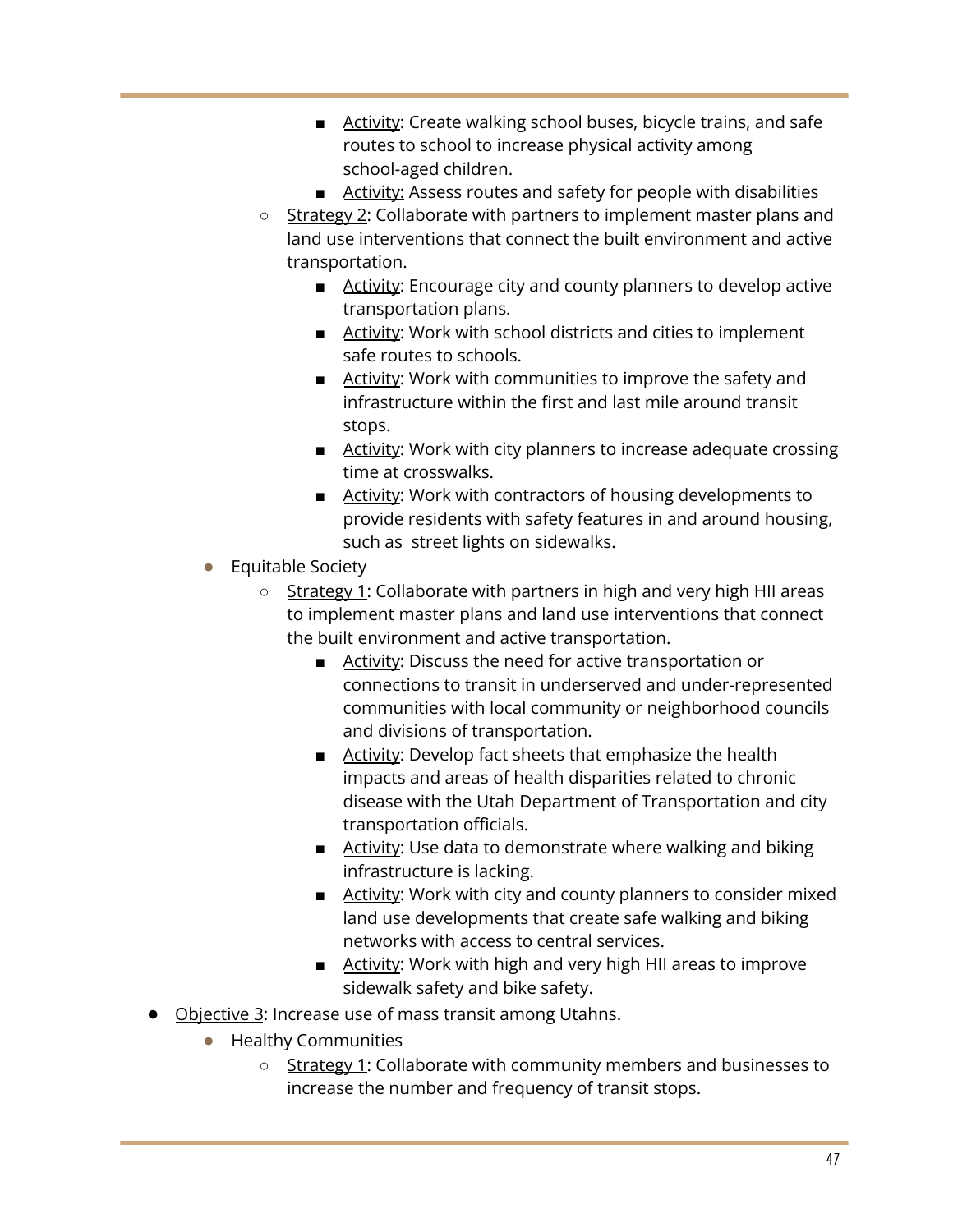- Activity: Increase parking options at transit stops.
- Activity: Create better connections from public transportation to communities where people live (shorter routes, more direct routes, etc.).
- Equitable Society
	- Strategy 1: Ensure equitable transportation opportunities in all communities.
		- Activity: Conduct targeted and specific education for community leaders regarding transportation disparities.
		- Activity: Conduct engagement sessions or focus groups with community members to understand their needs and wants around mass transit.
	- Strategy 2: Work with partners to expand and maintain access to mass transit for people with disabilities.
		- Activity: Work with city and county planners to ensure access for people with disabilities is part of the city and county master plan.

## <span id="page-47-0"></span>V. Social and Community Context

## Long-term outcomes

- 1. Decreased heart disease, diabetes, and obesity-related chronic condition morbidity rates.
- 2. Decreased heart disease, diabetes, and obesity-related chronic condition mortality rates.
- 3. Decreased disparities in heart disease, diabetes, and obesity-related chronic condition morbidity and mortality rates among priority populations.
- 4. Decreased disparities in heart disease, diabetes, and obesity-related chronic condition morbidity and mortality rates among under-resourced/under-represented communities.

Objective 1: Increased use of social marketing to promote Evidence-Based Lifestyle Change Programs (EBLCP) and Chronic Disease Self-Management Programs (CDSMP).

## Intermediate outcomes

- 1. Increased number of adults reached by social marketing (Healthy People).
- 2. Increased number of adults reached by targeted social marketing by HII (Equitable Society).
- 3. Increased number of EBLCPs and CDSMPs using social marketing campaigns (Healthy Communities).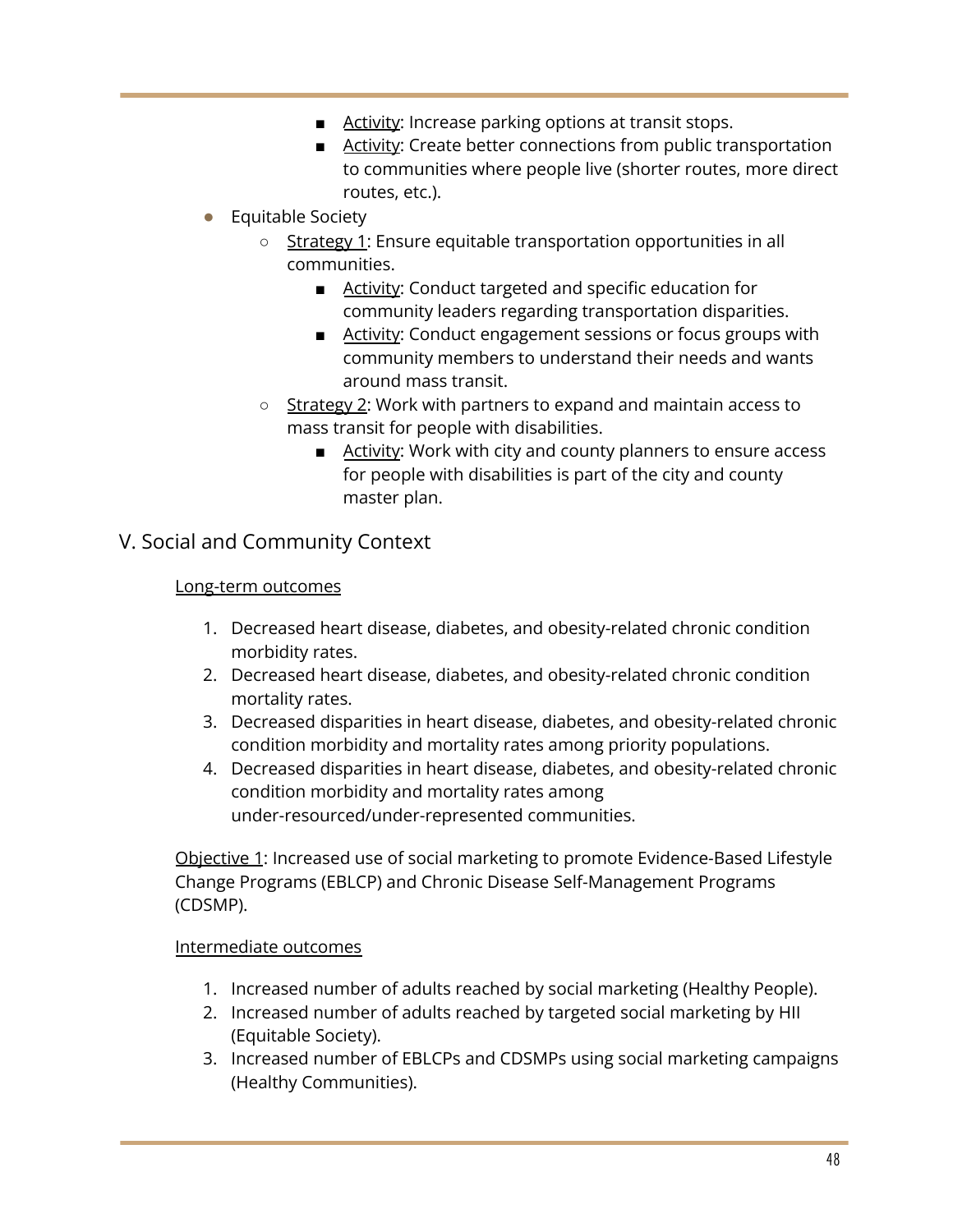4. Increased number of adults talking to friends and family about their health (Healthy People).

#### Short-term outcomes

1. Increased number of social marketing campaigns developed (Healthy Communities).

#### Intermediate Outcomes

- 1. Decreased number of people putting off healthcare (Healthy People).
- 2. Increased number of medical interpreters working in healthcare settings (Healthy People).
- 3. Decreased number of avoidable emergency department visits among Utah adults (Healthy People).
- 4. Increased number of people working in the healthcare setting trained on cultural humility, implicit bias, discrimination, etc. (Healthy People).
- 5. Increased number of healthcare facilities employing or utilizing medical interpreters (Healthy Communities).
- 6. Decreased number of emergency department visits among residents of high and very HII areas (Equitable Society).
- 7. Decreased number of people from high or very high HII putting off healthcare (Equitable Society).
- 8. Increased number of medical interpreters working in healthcare settings in high or very high HII areas (Equitable Society).

## Short-term Outcomes

- 1. Increased number of people working in healthcare settings being trained on cultural humility, implicit bias, discrimination, etc. (Healthy People).
- 2. Increased number of medical interpreters trained (Healthy People).
- 3. Increased number of anti-discrimination policies developed or updated in healthcare settings (Healthy Communities).
- 4. Increased number of policies in healthcare settings that include provisions for medical interpreters as needed with an emphasis on settings in high and very high HII areas. (Healthy Communities, Equitable Society)

Objective 2: Increased health literacy and/through the use of health information technology to improve outcomes for chronic conditions.

#### Intermediate outcomes

1. Increased number of healthcare providers using plain language (Healthy People).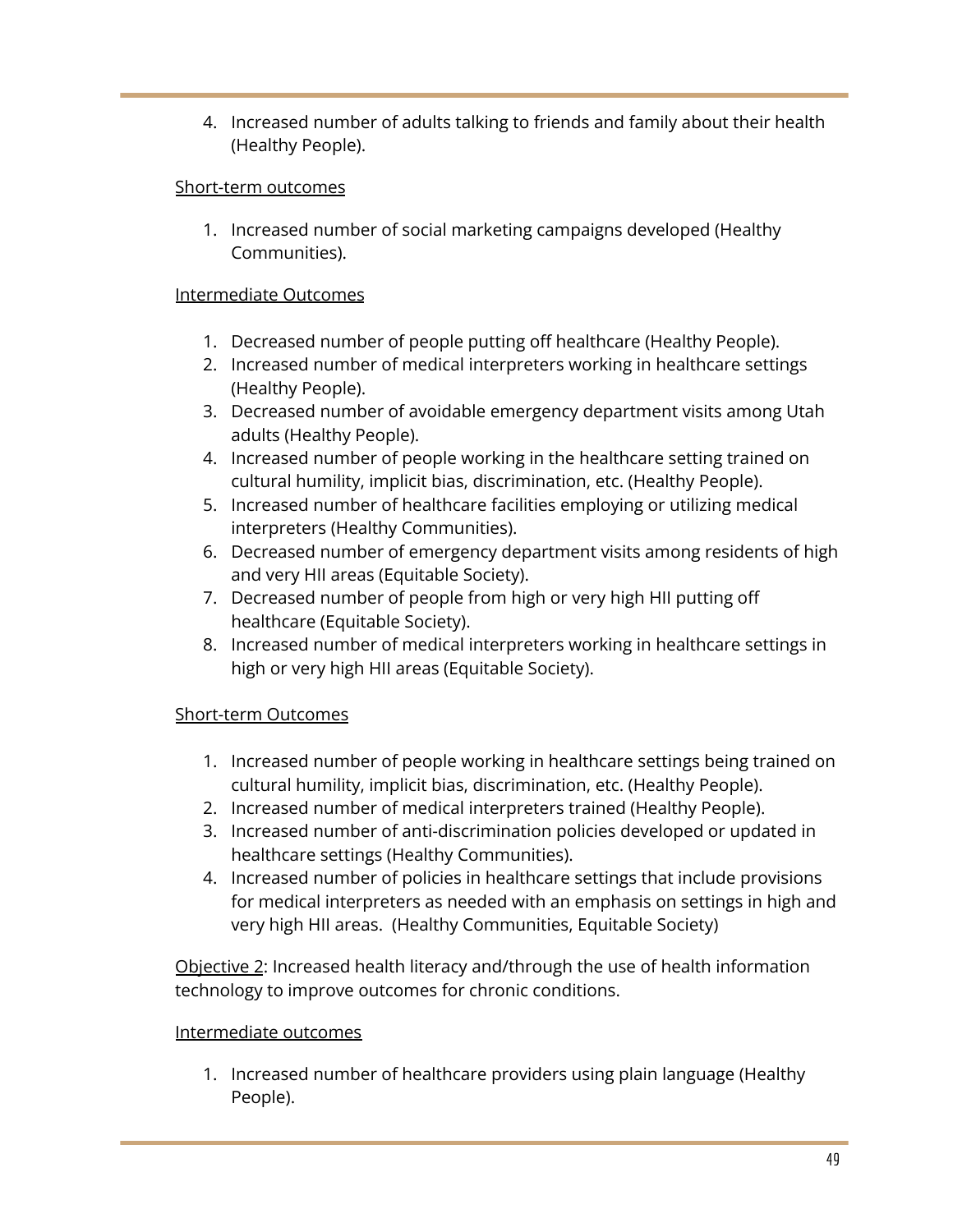- 2. Increased health literacy among Utah adults (Healthy People).
- 3. Increased number of health literacy policies in the healthcare setting focused on healthcare workers and how they approach patients and display information in the healthcare setting.
- 4. Increased number of healthcare providers in high or very high HII using plain language (Equitable Society).
- 5. Increased health literacy among Utah adults in high or very high HII. (Equitable Society)
- 6. Increased number of healthcare providers utilizing electronic medical records (Healthy People).
- 7. Increased number of adults accessing their electronic medical records (Healthy People).

## Short-term outcomes

- 1. Increased culturally appropriate educational outreach for people with chronic conditions. (Healthy Communities).
- 2. Increased number of public education documents which receive a plain language review prior to publication (Healthy Communities).
- 3. Increased number of public education documents reviewed for cultural adaptability and appropriateness (Healthy Communities).
- 4. Increased number of education material and resources on health information technology (Healthy Communities).
- 5. Increased enrollment in evidence-based lifestyle change programs and chronic disease self-management programs.

## **Strategies and Activities:**

- <span id="page-49-0"></span>● Objective 1: Increased use of social marketing to promote evidence-based lifestyle change programs and chronic disease self-management programs..
	- Healthy People
		- Strategy 1: Increased opportunities for healthcare providers to communicate with their patients through social media.
			- Activity: Use social media sites such as Facebook and Instagram, as well as program developed podcasts, etc. to promote evidence-based lifestyle change programs and chronic disease self-management programs.
			- Activity: Partner with a marketing agency to promote evidence-based lifestyle change programs and chronic disease self-management programs.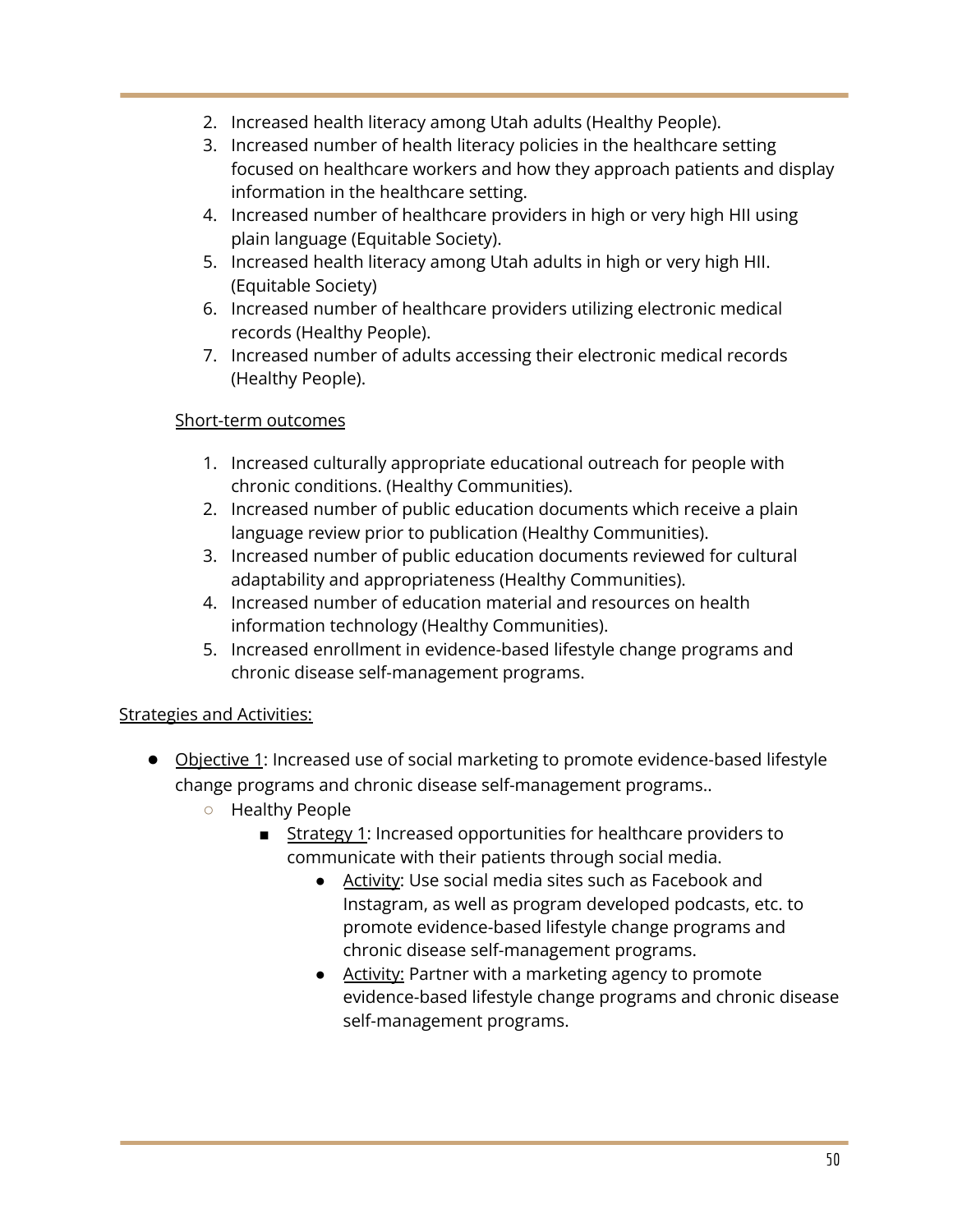- Equitable Society
	- Strategy 1: Increased opportunities for providers to communicate with their patients about evidence-based lifestyle change programs and chronic disease self-management programs.
		- Activity: Check that all communications materials meet health literacy standards and are provided in multiple languages before distribution.
- <span id="page-50-2"></span><span id="page-50-1"></span><span id="page-50-0"></span>● Objective 2: Increased use of health information technology Healthy People
	- Strategy 1: Increased number of adults who use health Information technology to track their personal healthcare or communicate with their healthcare providers.
		- Activity: Explore opportunities for embedding bi-directional referrals with the evidence-based lifestyle change programs and chronic disease self-management programs.
		- Activity: Work with providers to create workflow policies that increase utilization of bi-directional and electronic referral systems for evidence-based lifestyle change programs.
		- Activity: Work with healthcare providers to use health information technology to improve hypertension control rates.
	- Healthy Communities
		- Strategy 1: Increased number of adults who use health information technology to track personal healthcare data or communicate with healthcare providers.
			- Activity: Work with partners to improve the interoperability of data and electronic health records.
			- Activity: Work with stakeholders to create a chronic disease reporting rule.
			- Activity: Develop a layout of the potential costs associated with digital services and programs.
			- Activity: Help healthcare providers develop policies to encourage patient engagement with at-home health monitoring tools.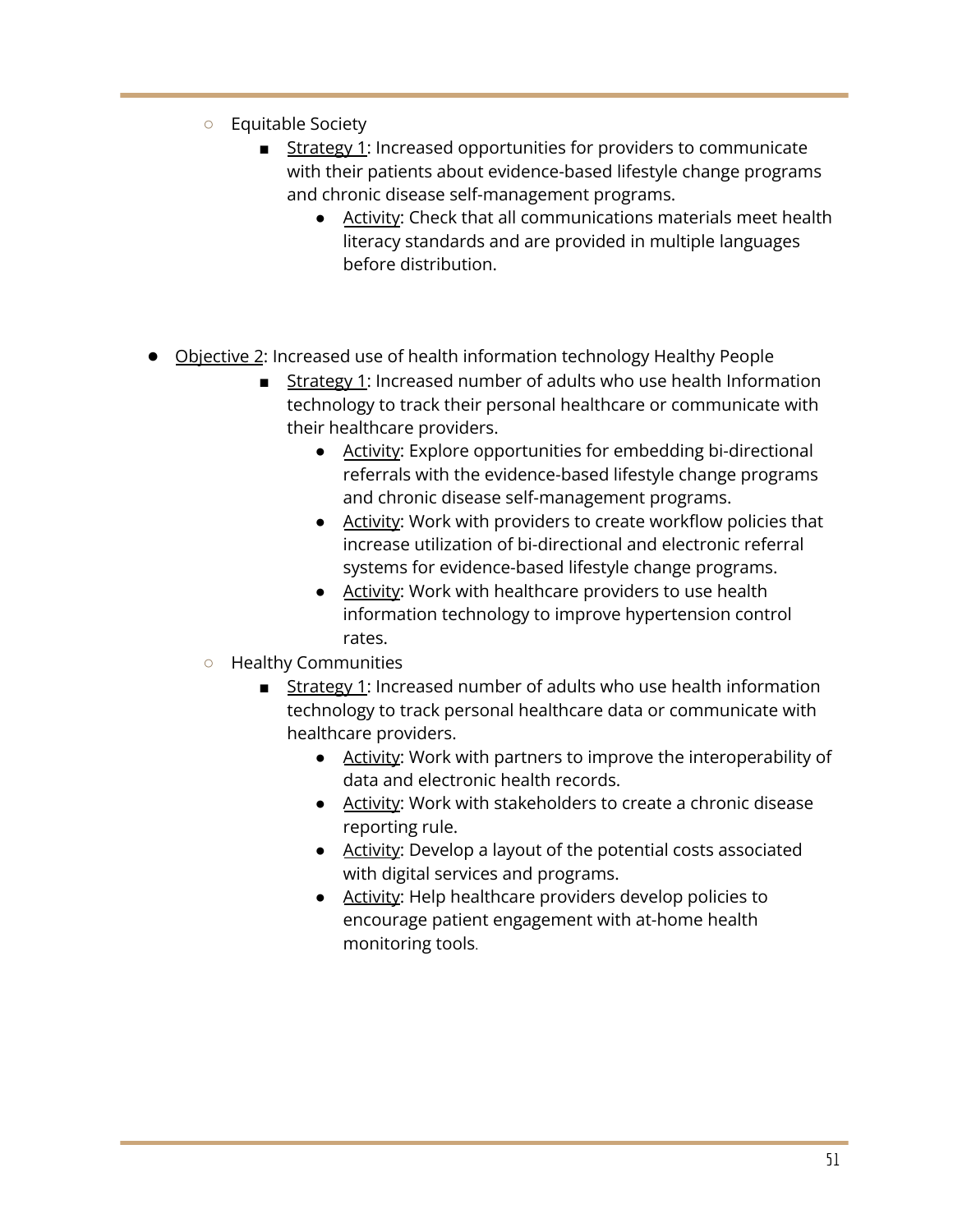# Acknowledgements:

Thank you to all of the staff and partners who contributed to the development of this plan.

Healthy Environments, Active Living Program Staff:

| Linnea Fletcher                               | Rebecca Fronberg                     |
|-----------------------------------------------|--------------------------------------|
| John Stuligross                               | <b>Judy Harris</b>                   |
| <b>Tara Ross</b>                              | <b>Brett McIff</b>                   |
| Verena De Havernon                            | Sarah Roundy                         |
| <b>Brittany Brown</b>                         | BettySue Hinkson                     |
| <b>Brenda Ralls</b>                           | Dave Mecham                          |
| Caitlyn Jasumback                             | Carolyn Croxall                      |
| Taylor Hoj                                    | Dustin Jones                         |
| Mckell Drury                                  | Josh Pittman                         |
| <b>Brittany Ly</b>                            | Laura Holtrop Kohl                   |
| <b>Natalie Rowe</b>                           | Tessa Acker                          |
| Rachel Black                                  | Kevin Nguyen                         |
| <b>HEAL Partners:</b>                         |                                      |
| Janida Emerson, 4th Street Clinic             | Alan Pruhs, AUCH                     |
| Dez Small, AADE/Utah                          | Kalynn Filion, BeWise                |
| Dave Samson, American Diabetes                | Lynn Martinez, Birth Defects Network |
| Association                                   | Charlotte Woodward, Child Care       |
| Marc Watterson, American Heart<br>Association | Licensing                            |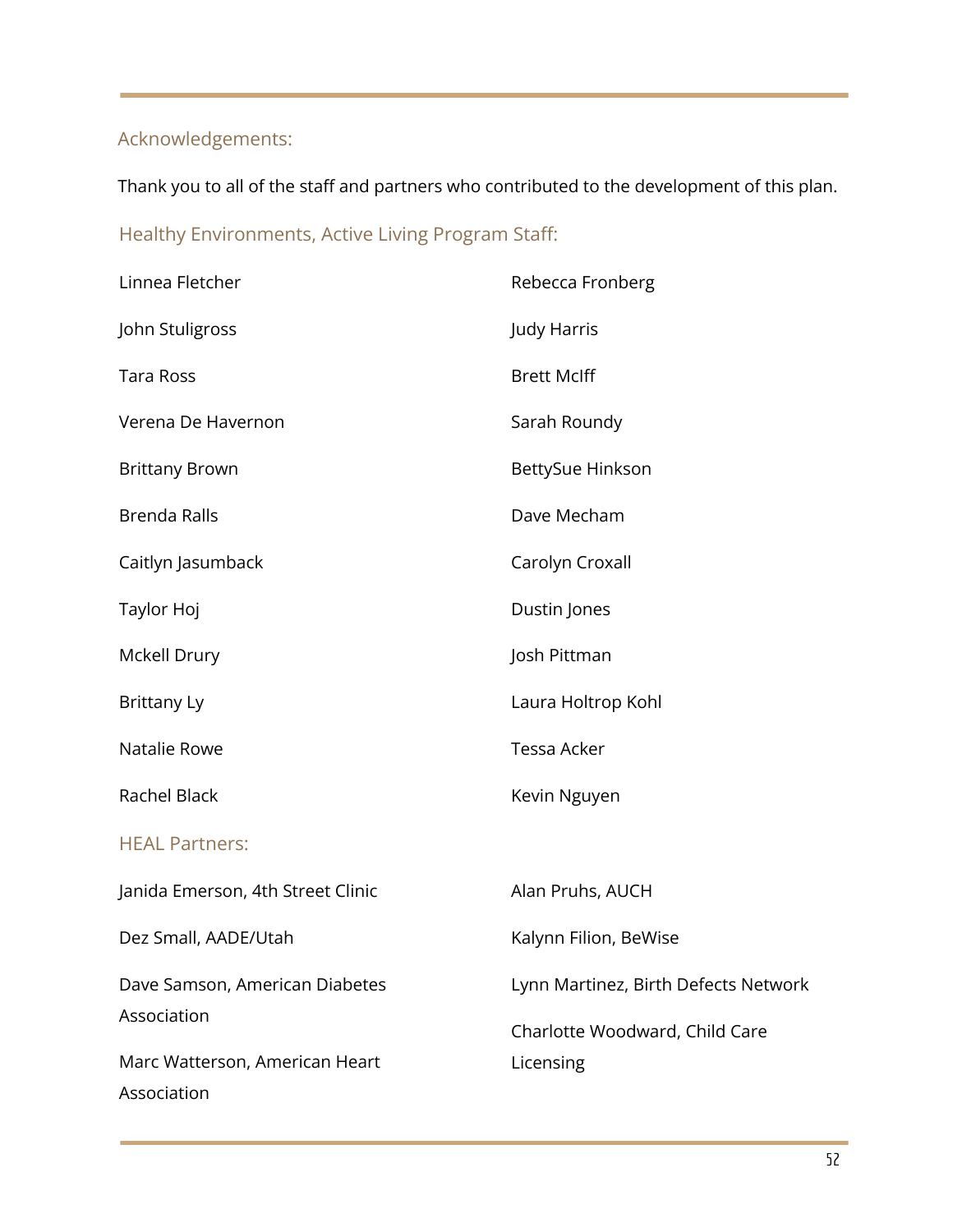Oreta Tupola, UPHA CHW Section Dave Cook, Comagnie Ed Napia, Community Faces of Utah Brad Belnap, COMP Cancer Natalie Loots, COMP Cancer Heidi LeBlanc, Create Better Health Casey Coombs, Create Better Health Craig PoVey, Divisions of Substance Abuse and Mental Health Ginette Bott, Utah Food Bank Ali Martinez, Federally Qualified Health **Centers** Sarah Hodson, Get Healthy Utah Kim Brunisholtz, Intermountain **Healthcare** Laura Summers, Ken Gardner Policy Institute Local Health Departments Local School Districts KrisAnn Bacon, Medicaid Marsha Leen-Mitchell, Mother to Baby Jim Price, Mountainland Association of Governments

Christine Espinel, Office of Health **Disparities** Lynda Blades, PEHP Betty Sawyer, Project Success Joyce Ah You, Queen Center Locke Ettinger, Rural Health Association Elizabeth Craig, Select Health Braden Ainsworth, Tobacco Prevention and Control Program Chrissy Radloff, UHIN Caitlin Schneider, United Way of Salt Lake Rylee Curtis, University of Utah Anne Pesek-Taylor, University of Utah **Health** Tetea Woffinden, UPHA CHW Section Ed Napia, Urban Indian Center Jodi Parker, USBE Christy Walker, USBE Kathleen Britton, USBE-CNP Kimberly Loveland, USBE-CNP Kate Wheeler, USBE-CNP

Kelsey Eller, USBE-CNP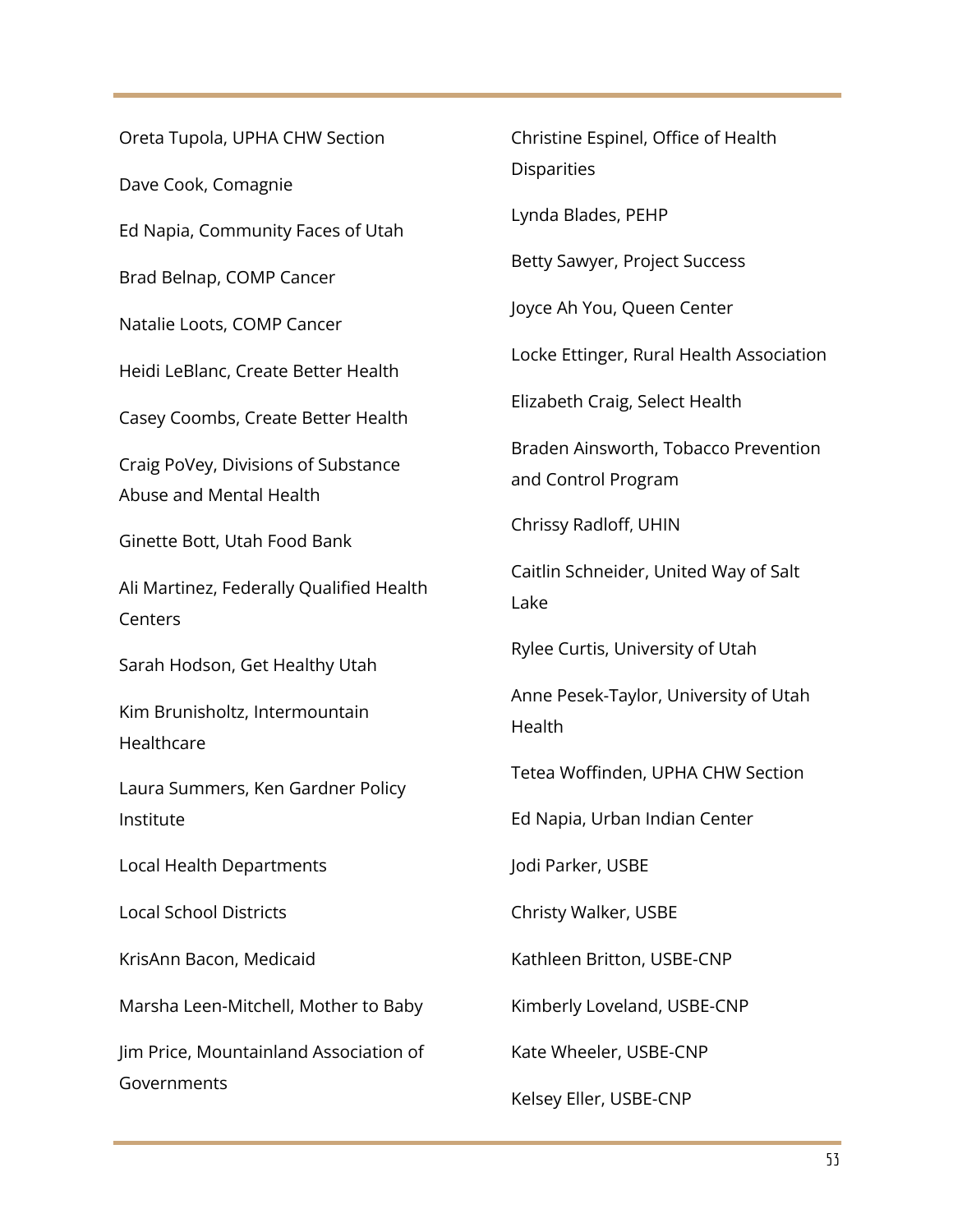Angelo Papastamos, Utah Department of Transportation

Heidi Goedhart, Utah Department of Transportation

Travis Evans, Utah Department of Transportation

Anna Braner, Utah Disabilities Program

Natalie Brush, Utah Head Start Association

Kurt Micka, Utah Partners for Health

Carrie Stott, Utah Registry of Professional Development (URPD) (Dept. of Workforce

Healthy People Workgroup:

| Annette Prall, Weber-Morgan HD    | Katie Wilson, Summit County HD |
|-----------------------------------|--------------------------------|
| Brittany Ly, HEAL                 | Karlee Walker, HEAL            |
| Camille Jessop, SWUPHD            | Kye Nordfeldt, SWUPHD          |
| Carolyn Croxall, HEAL             | Linnea Fletcher, HEAL          |
| Celsa Bowman, Healthy Aging       | Natalie Stubbs, AUCH           |
| Edwin Espinel, PIO/CHW            | Natalie Klein, HEAL            |
| Ellen Maxfield, U of U            | McKell Drury, HEAL             |
| Juliette Martinez, American Heart | Sarah Roundy, HEAL             |
| Association                       | Tara Ross, HEAL                |
| Kalynn Filion, BeWise             |                                |

Heidi Strickland, Utah Worksite Wellness Council

Neil Rickard, Utahns Against Hunger

Jessie Mandle, Voices for Utah Children

Hugh Van Wagenen, Wasatch Front Regional Council

Danielle Conlon, Women, Infants and Children Program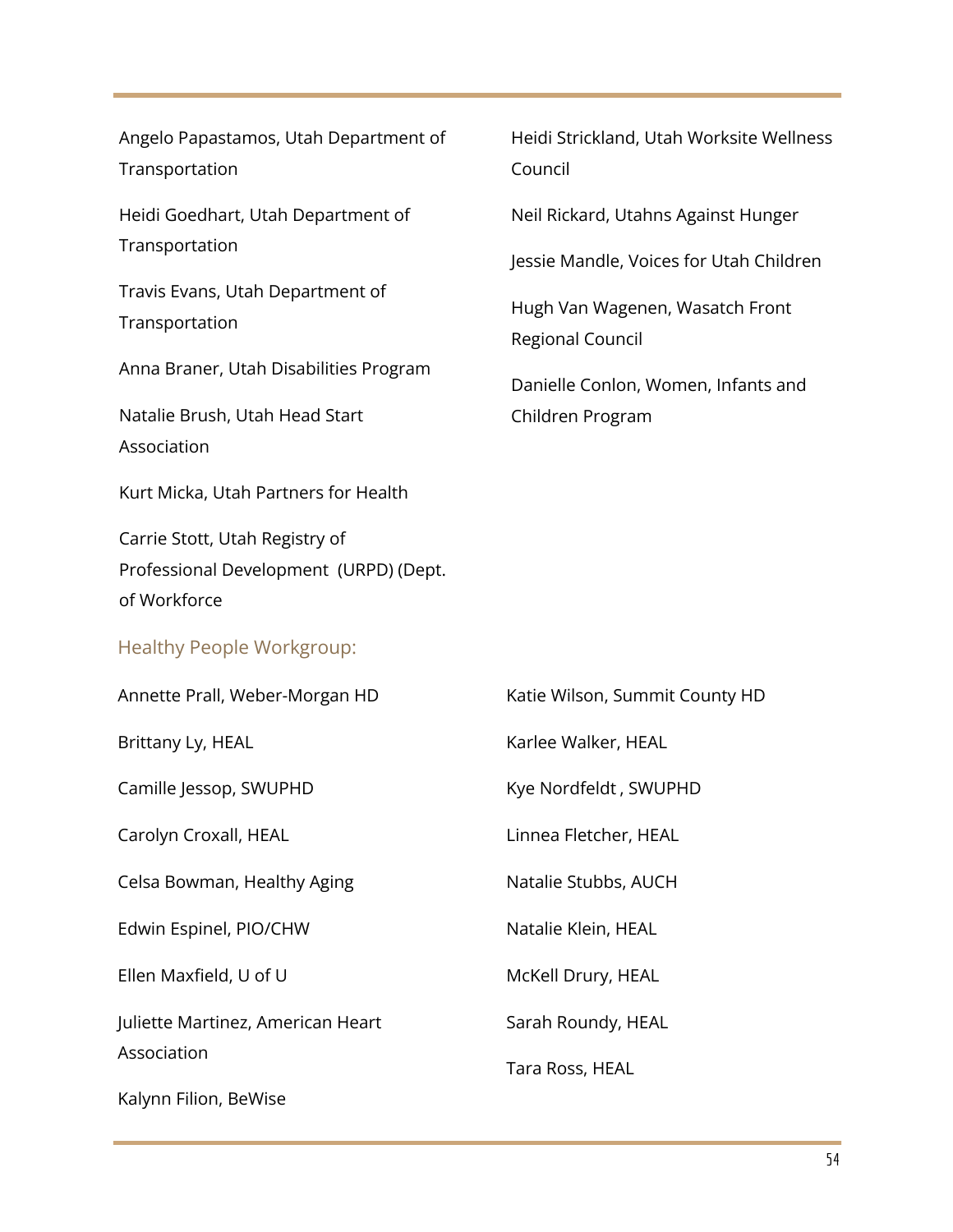| Taylor Hoj, HEAL                             | Terri Sory, Davis County HD                      |
|----------------------------------------------|--------------------------------------------------|
| <b>Healthy Communities Workgroup:</b>        |                                                  |
| Brett McIff, HEAL                            | Sarah Hodson, Get Healthy Utah                   |
| BettySue Hinkson, HEAL                       | Stephanie Tomlin, USBE                           |
| Carrie Bennett, UCHD                         | Terri Sory, Davis County HD                      |
| Caitlyn Jasumback, HEAL                      | <b>Equitable Society Workgroup</b>               |
| Charity Jenson, BRHD                         | Abraham Hernandez, Centro Hispano                |
| Courtney Pariera Dinkins, AUCH               | Alysia Ducuara, SLCoHD                           |
| David Cook, Comagine Health                  | Angelo Papastamos, UDOT                          |
| Heidi Goedhart, UDOT                         | Anni McKinnon, SLCoHD                            |
| Jodi Parker, USBE                            | Allena Pierce, BRHD                              |
| Judy Harris, HEAL                            | Beth Fiorello, AUCH                              |
| Karlee Walker, HEAL                          | Brenda Ralls, HEAL                               |
| Kurt Micka, Utah Partners for Health         | Hugh Van Wagenen, Wasatch Front                  |
| Kye Nordfeldt, SWUPHD                        | <b>Regional Council</b>                          |
| Laura Holtrop Kohl, HEAL                     | Jessie Mandle, Voices for Utah Children          |
| Linnea Fletcher, HEAL                        | John Stuligross, HEAL                            |
| Marci Nelson, Tobacco                        | Juliette Martinez, American Heart<br>Association |
| Nathan Peterson, Intermountain<br>Healthcare | Karlee Kump, Intermountain Healthcare            |
| Rebecca Fronberg, HEAL                       | Karlee Walker, HEAL                              |
|                                              | Kevin Nguyen, HEAL                               |